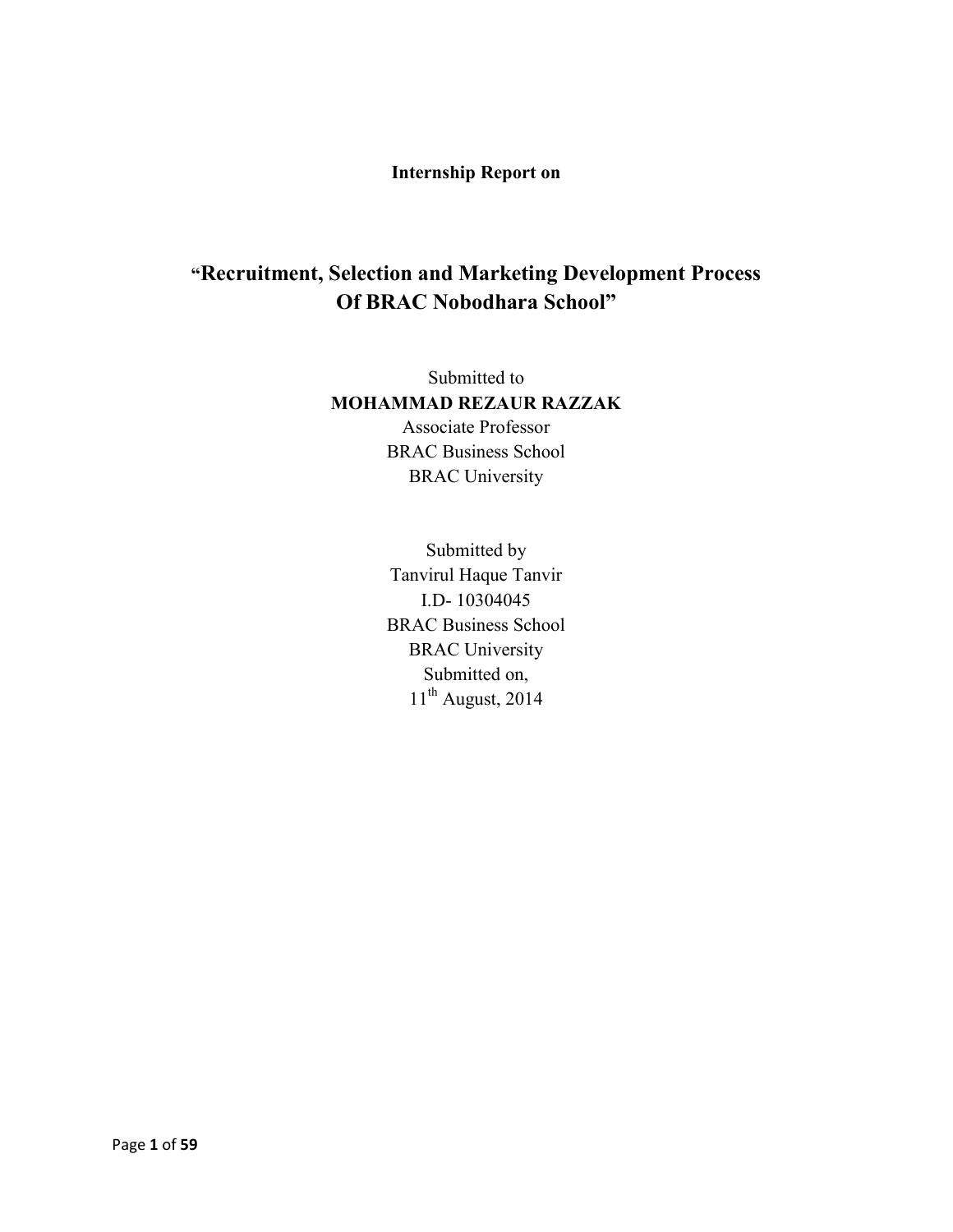# **Letter of transmittal**

 $11<sup>th</sup>$  August, 2014

## **Mohammad Rezaur Razzak**

Associate Professor

BRAC Business School

BRAC University

# **Subject: Submission of a report on Recruitment, Selection and Marketing Development Process of BRAC Nobodhara School**

Dear Sir,

With great pleasure I submit my Recruitment, Selection and marketing development plan process report on "BRAC NOBODHARA SCHOOL" that you have assigned to me as an important requirement of BUS-400 course. I have found the study to be quite interesting, beneficial & insightful. I have tried my level best to prepare an effective & creditable report.

The report contains a detailed study on Recruitment, Selection and marketing development plan process and a look at how it is done in the practical world. Here I have gathered information through primary and secondary sources such as websites and actual interviews from my Supervisor of "BRAC IED".

I also want to thank you for your support and patience for me and I appreciate the opportunity provided by you through assigning me to work in this thoughtful project. Yours sincerely,

Tanvirul Haque Tanvir (ID - 10304045)

 $\frac{1}{2}$  ,  $\frac{1}{2}$  ,  $\frac{1}{2}$  ,  $\frac{1}{2}$  ,  $\frac{1}{2}$  ,  $\frac{1}{2}$  ,  $\frac{1}{2}$  ,  $\frac{1}{2}$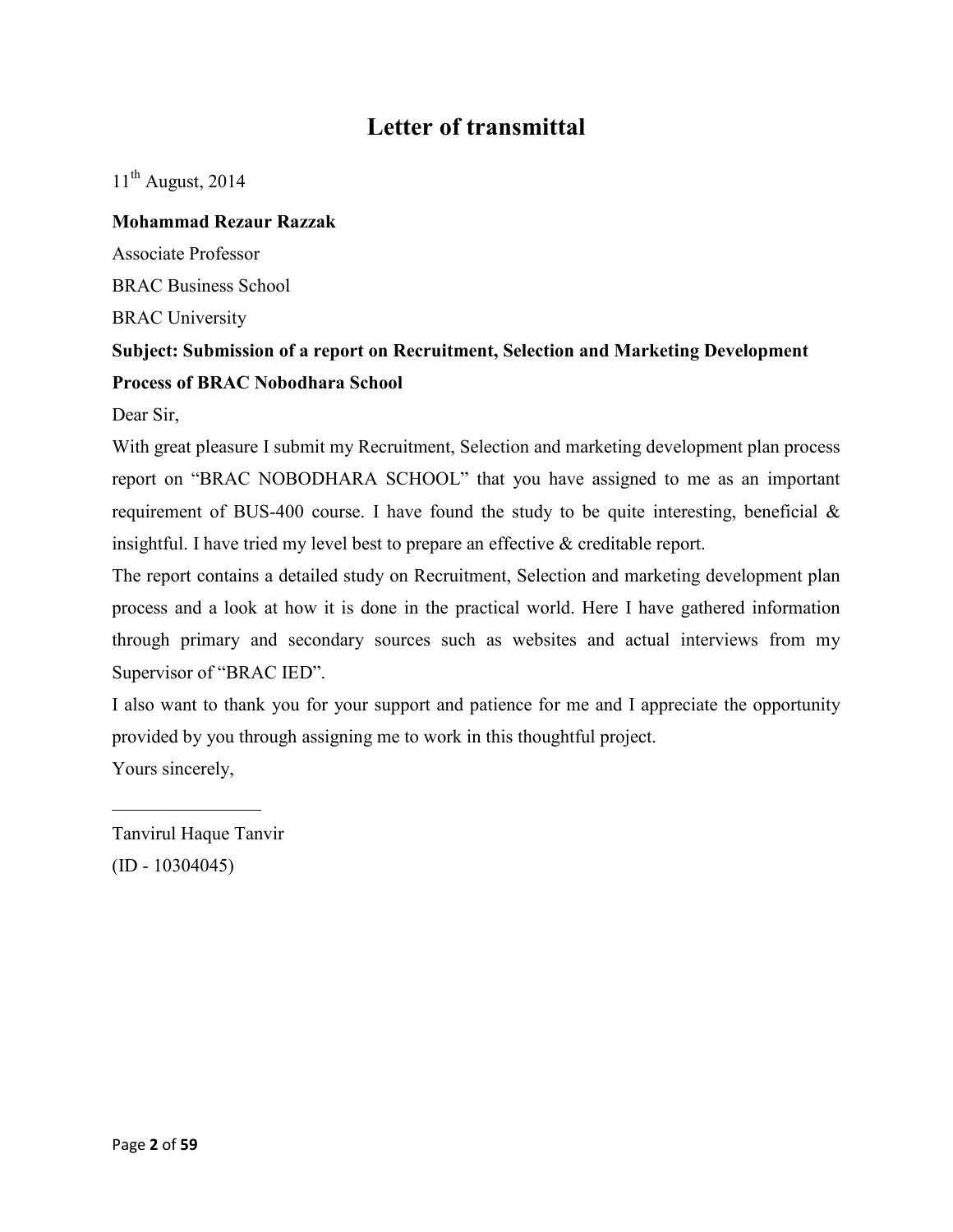## **Acknowledgement**

First of all, I would like to thank my Advisor **Mohammad Rezaur Razzak** for his constant guidance, help, effort, and suggestion. Truly I am thankful to him. Without his direct guide this report couldn't be possible. A very energetic personality **Mohammad Rezaur Razzak**  persistently inspired us all the time to develop our career and share his knowledge with us. I shall remain endlessly grateful to **Mohammad Rezaur Razzak** for his amazing gesture and persistent effort.

I am also thankful and acknowledged to my supervisor **MD. Sabbir Ahmed khan**, Staff researcher, BRAC IED, without his direct help, suggestion, and support it was impossible for me to complete this report as well.

I would also like to thank the authority of BRAC IED for helping me by giving an opportunity to work with them.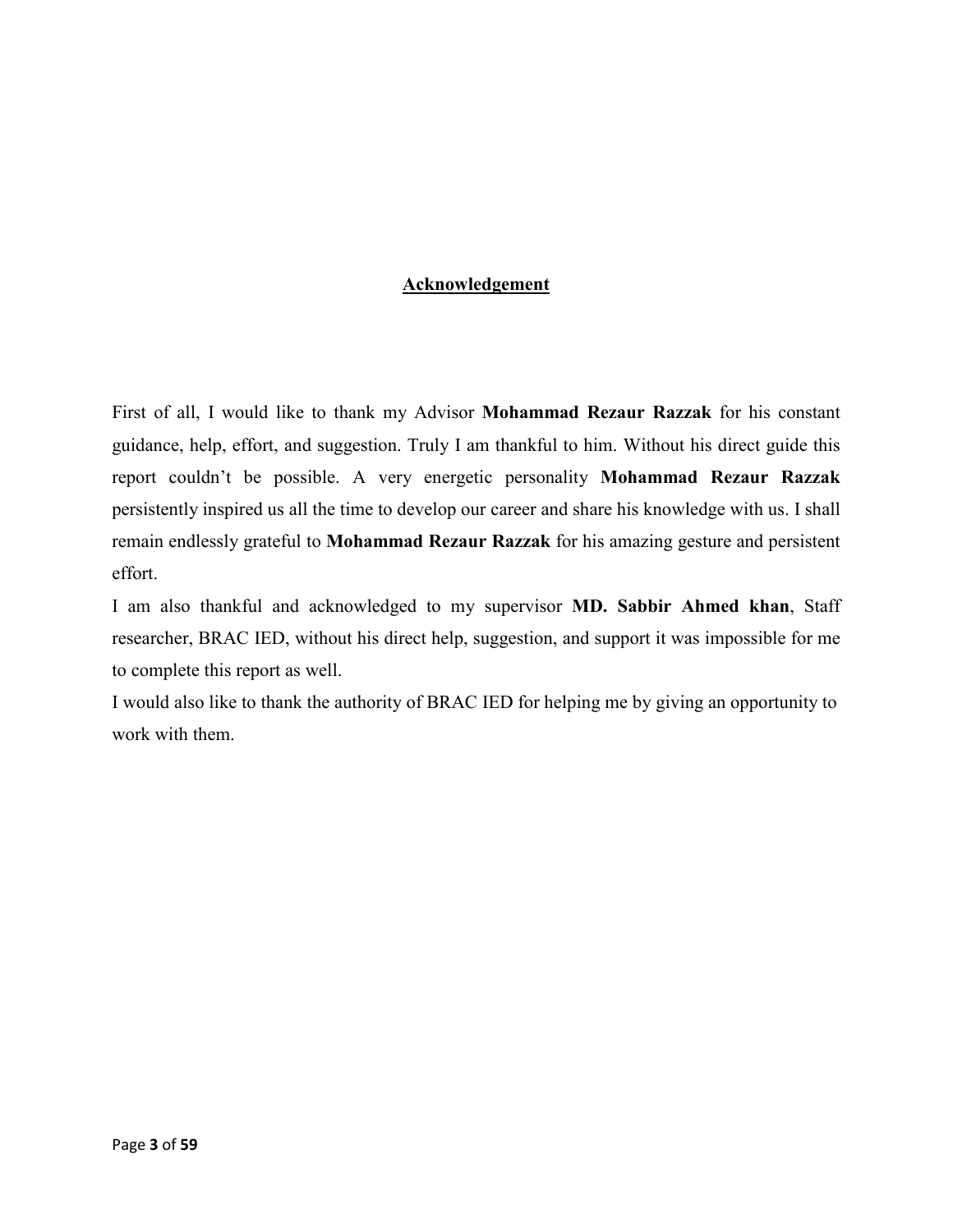# **Index**

# **Table of Contents**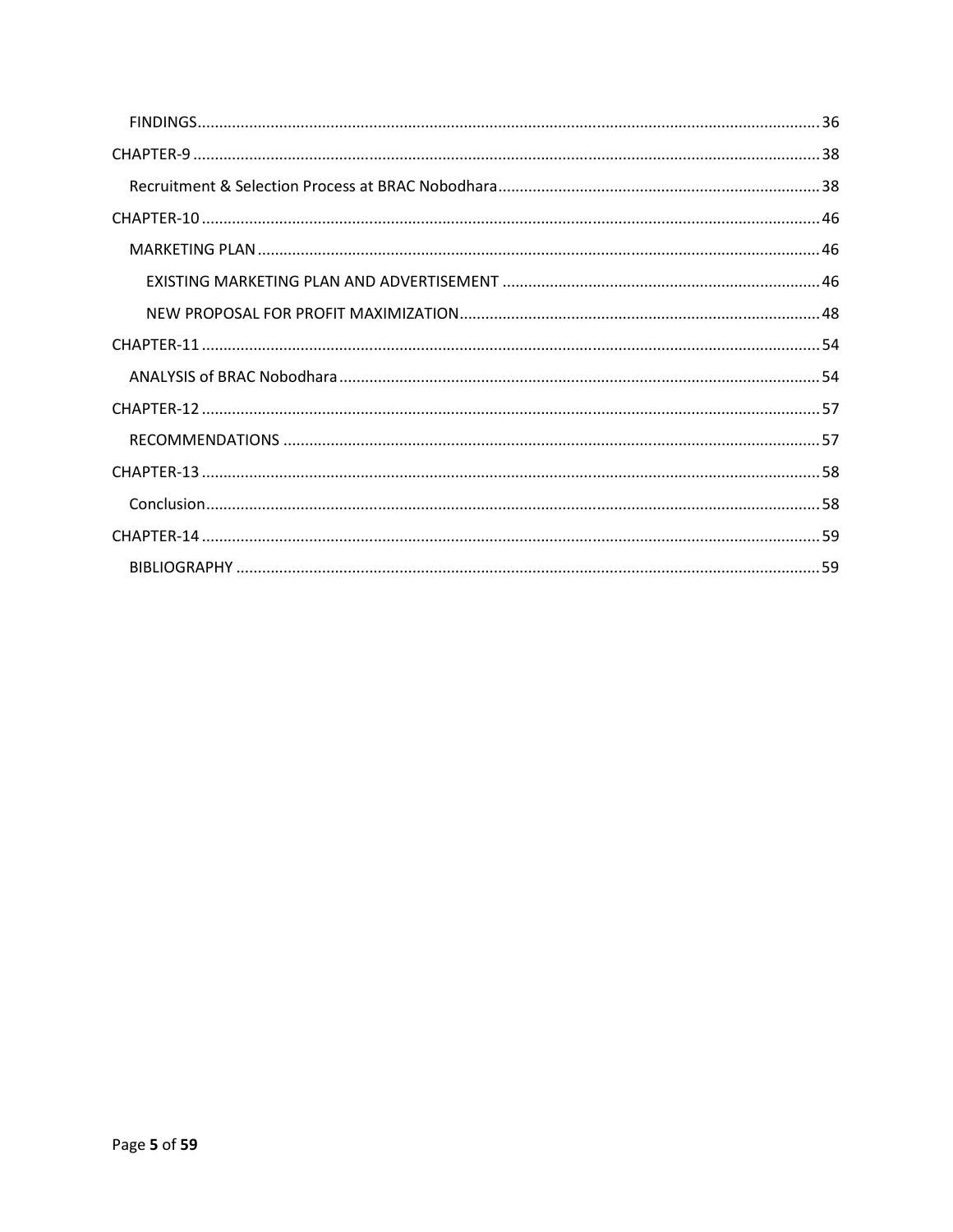## **ECUTIVE SUMMERY**

As a part of academic requirement and completion of BBA program, I have been assigned to complete internship report on "Recruitment, Selection and marketing development plan process of BRAC NOBODHARA SCHOO" under the guidance of Mohammad Rezaur Razzak.

"Recruitment and Selection process" and "Marketing development plan process" is a segment of human resource, Marketing and planning process; As such I have selected this topic to make it perfect. I have divided this report into several sub sections. As a young intern in a company like "BRAC Nobodhara School" I have tried my paramount to go through their Recruitment, Selection and marketing development plan process within little term of Three months.

The report starts with a general introduction "BRAC NOBODHARA SCHOOL" As well as its purpose, scope and limitation. Then this report proceeds onto the introductory talk about "BRAC NOBODHARA SCHOOL." BRAC NOBODHARA SCHOOL now becoming one of the pioneers in the educational private sector of Bangladesh, BRAC NOBODHARA SCHOOL is a project of BRAC IED, BRAC. In  $25<sup>th</sup>$  January 2014 it started a new journey. I have shown the mission, vision and values of it. Afterward report proceeds with the job part, where the job which is done by me is discussed.

After that I continue my main focus on the report "Recruitment, Selection and marketing development plan process" describing the different steps of it. The first part is manpower requisition and each department gives requisition according to its HR planning to HR Department. After getting approval advertisement is given internally within the organization or in external media.

Following steps are arranging written exam, taking one or more interviews, and finally the medical checkup. A detail elaboration of selection of best candidate has been added in the project part and the contribution of HR department for selecting the most eligible employees for BRAC NOBODHARA SCHOOL has been highlighted. In this report, some other important topics of their HR division are also discussed like HR hierarchy, the environment within the organization and accommodation of a pull of candidates. After completion of this report it can easily say that efficient, competent and active part Recruitment, Selection and marketing development plan take a company to the peak of the success.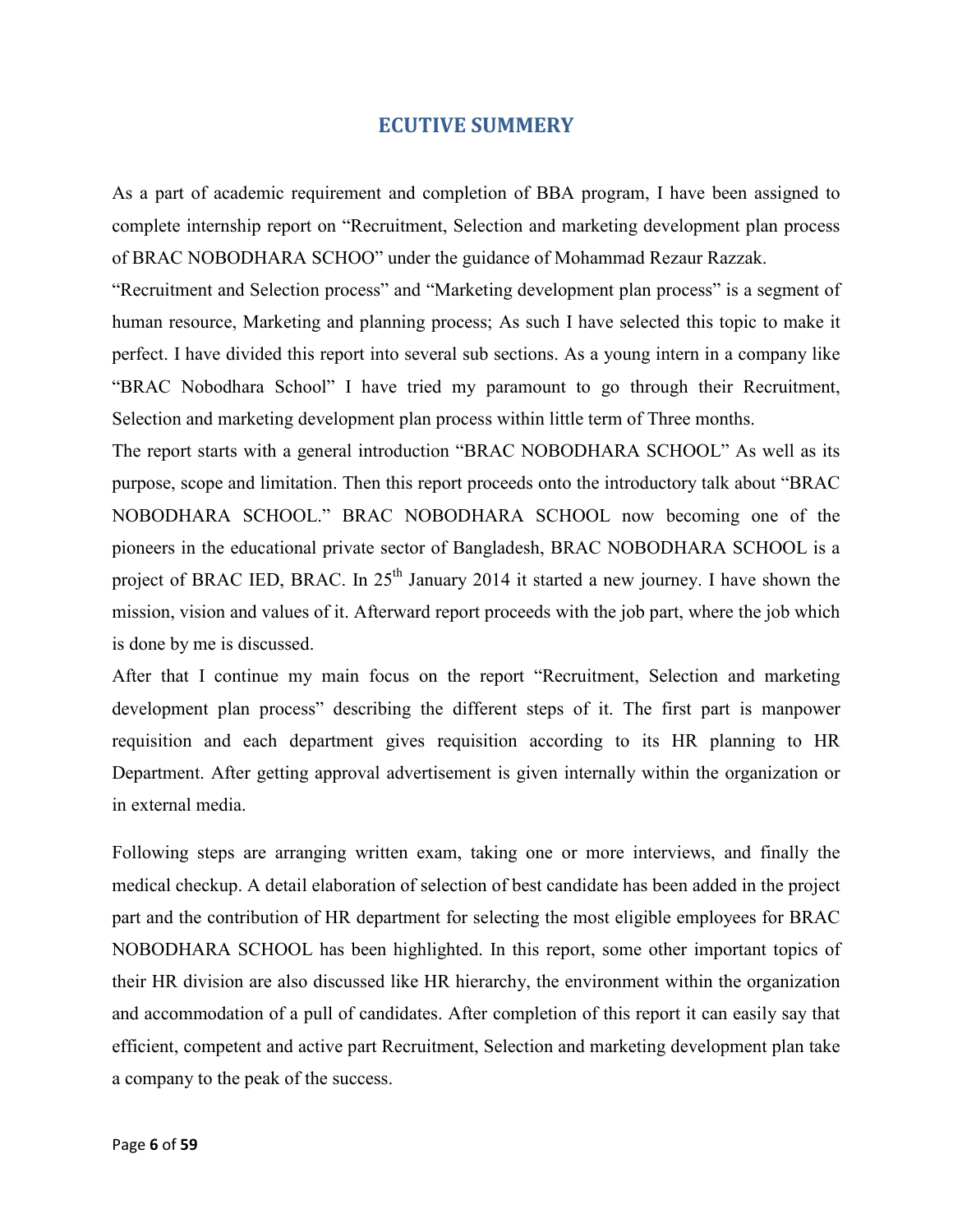#### **Introduction**

This is an internship report. Bachelor of Business Administration (BBA) Course requires a three months attachment with an organization followed by a report assigned by the supervisor in the organization and endorsed by the faculty advisor. I took the opportunity to do my internship in BRAC NOBODHARA SCHOOL which is now becoming one of the leading education service providers in Bangladesh.

Under the proper guidance of on-site supervisor **MD.Sabbir Ahmed khan,** I have conducted my study on 'Recruitment, Selection and marketing development plan process in BRAC NOBODHARA SCHOOL. My faculty supervisor **Mohammad Rezaur Razzak, Associate Professor of BRAC University,** also approved the topic and authorized me to prepare this report as part of the fulfillment of internship requirement and gave me proper guidance and assistance over time.

#### **Background of the study**

There is no doubt that the world of work is rapidly changing. As part of an organization then, HRM and Marketing must be equipped to deal with the effects of the changing world of work. For them this means understanding the implications of globalization, technology changes, workforce diversity. Changing skill requirements, continuous improvement initiatives contingent workforce, decentralized work sites and employee involvement are the issue for confront. Now it is a big challenge for the HRM and Marketing to support the organization by providing the best personnel and marketing plan in shortest possible time. Starting with recognizing the vacancies and planning for them is a great task. Moreover selecting attracting the suitable candidates and selecting the best person in time is a challenge. Then become one of the main challenges for sustainability which required marketing plan without this an organization is like a football without air. How much you try to make profit with your best recruited personnel at the end of the time consequences fall down.

The cost of the recruitment and marketing is significant. So, proper planning and formulate those plan is the task that require more focus and improvement. Realizing this need I tried to find the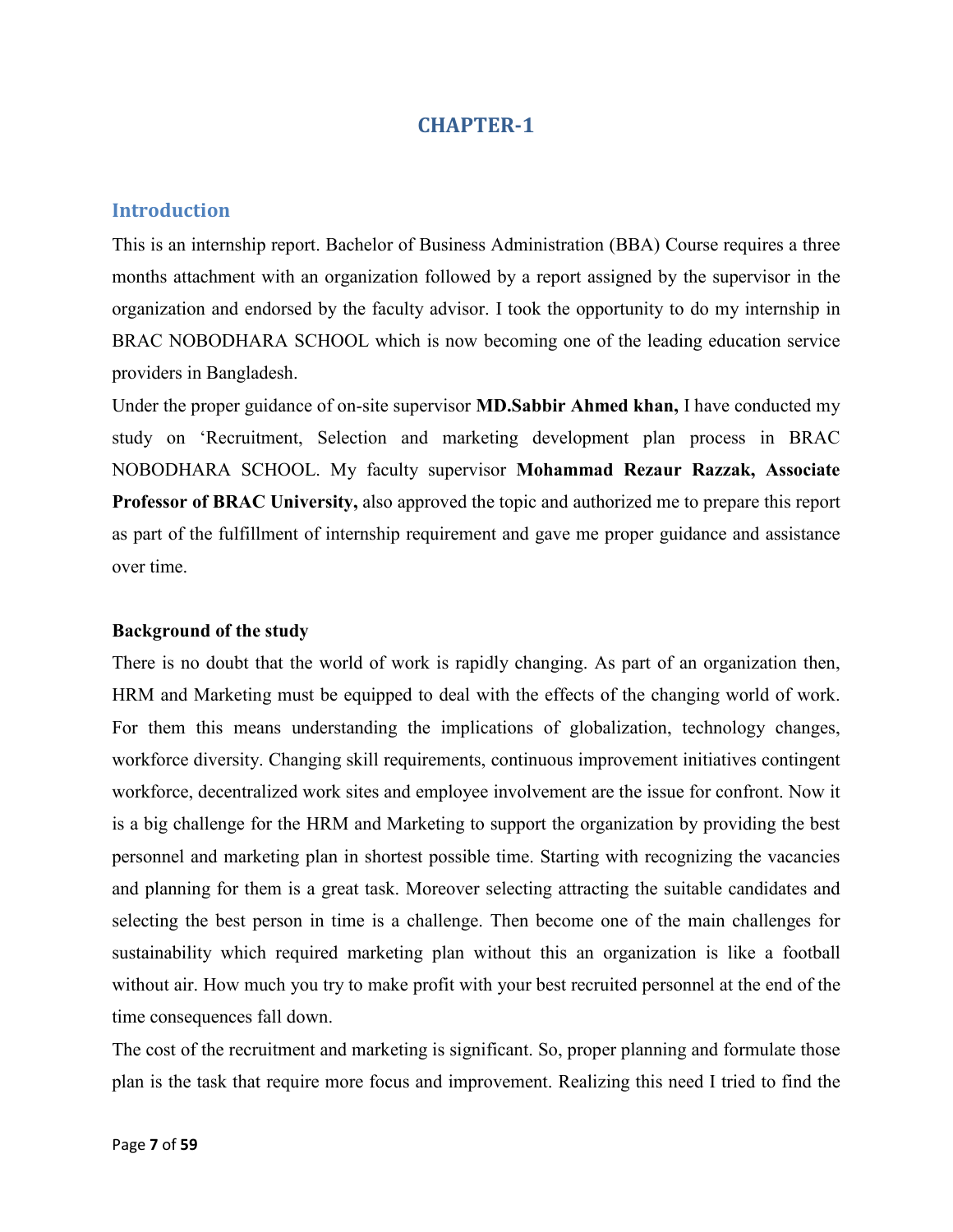difference and similarities between theoretical aspects with the practical steps taken by the company. I took an attempt to demonstrate the feature for the further improvement.

## **Objectives of the Study**

#### **Broad Objective:**

To know overall about the organization of "BRAC NOBODHARA SCHOOL" and also know each and every parts of the recruitment, selection and marketing plan process of that company. **Specific Objectives:** 

- 1. To focus on major elements of Recruitment and Selection process.
- 2. To focus on the process of Recruiting and selecting personals.
- 3. To focus on the process marketing plan development process.
- 4. To focus on the updates and the better methods of modern technique.

## **Methodology**

#### **Source of Information:**

**1. Primary:** The primary information collected through face to face interview and observation

**2. Secondary:** The secondary information collected from website, books and some other relevant sources.

Both primary and secondary data sources will be used to generate this report. Primary data sources are observation while working in different desks. The secondary data sources are different published reports, manuals, updates and different publications of "BRAC NOBODHARA SCHOOL".

## **Scope of the research**

The report deals with the Recruitment, Selection and marketing development plan process in terms of theoretical point of view and the practical use. The study will allow learning about the Recruitment, Selection and marketing development plan process issues, importance, modern techniques and models used to make it more efficient. The study will help to learn the practical procedures followed by the leading organizations. Moreover the study will help to differentiate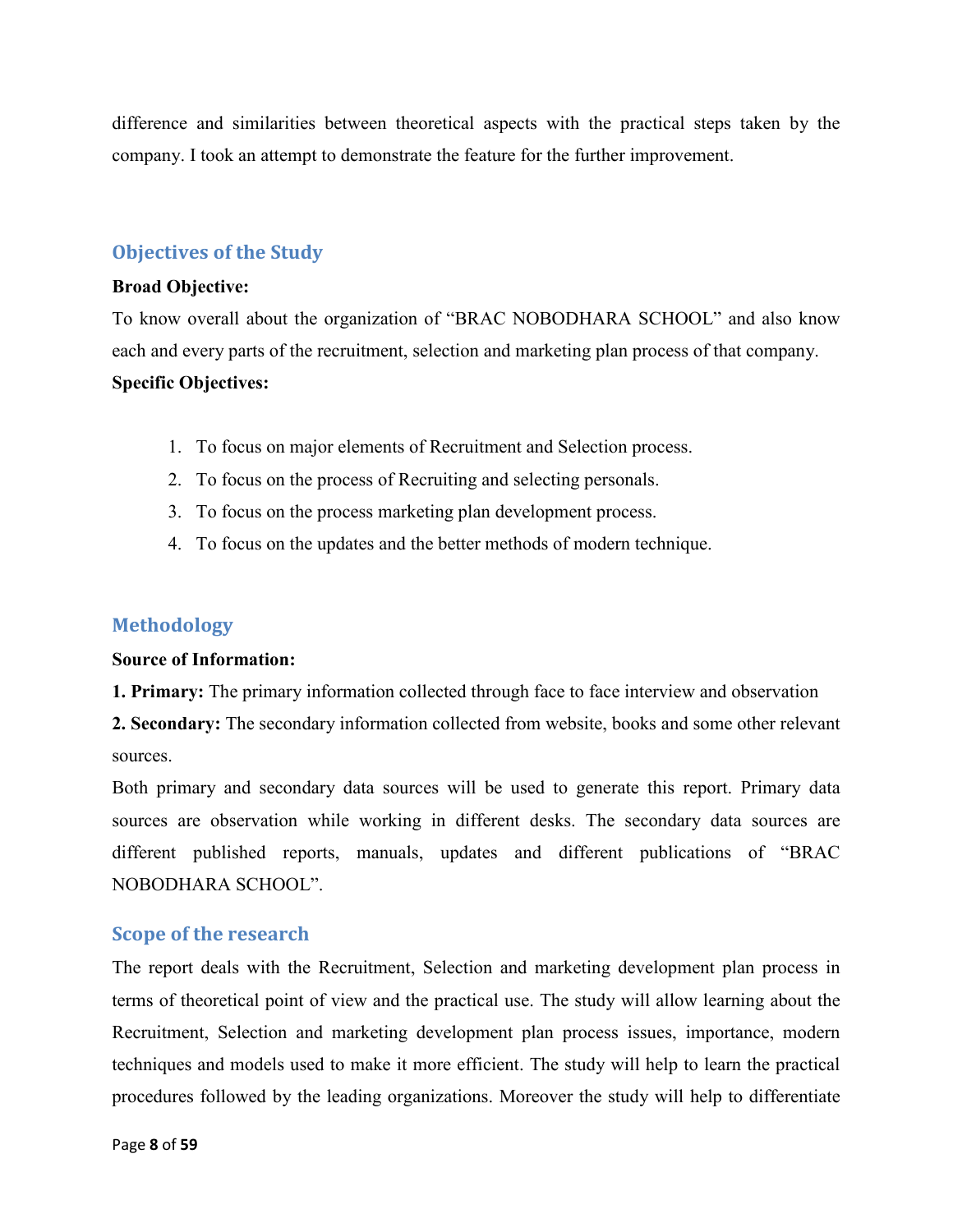between the practice and the theories that direct to realize how the organization can improve their Recruitment, Selection and marketing development plan process.

# **Limitations of the research**

The main limitation of the study is the collection of information because many of the information are confidential. So they don't want to disclose them. And I am not able to show any forms which they use in the time of joining or use to upgrade the files.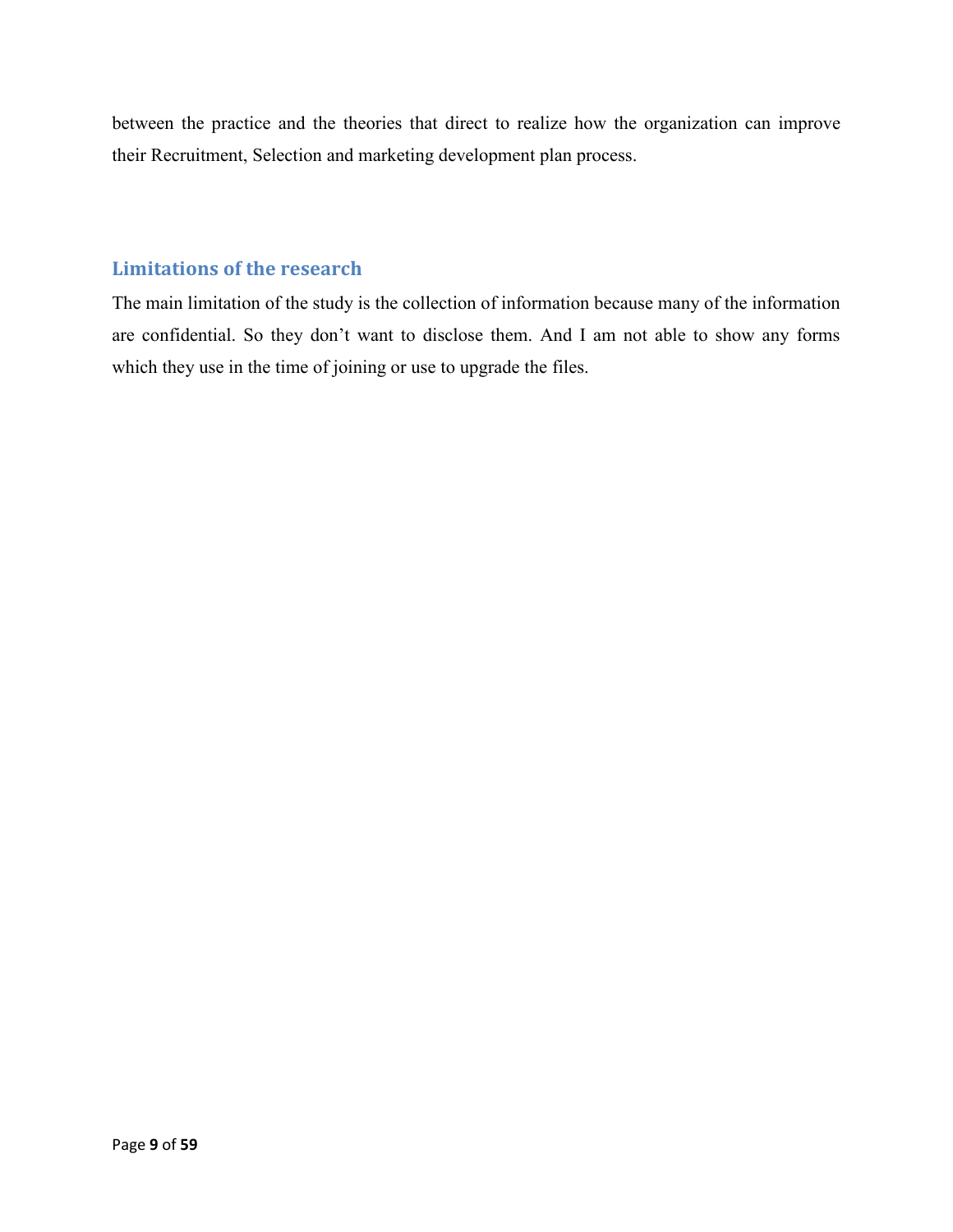#### **BRAC NOBODHARA SCHOOL**

## **Overview of BRAC Nobodhara**

For decades BRAC has noticeable its traditions in serving Bangladesh, particularly in the educational boundary. Through the revolutionary of numerous levels of education, BRAC has been helping public to private people, upper to lower level class people and rural to urban class people. In other words BRAC is serving millions of people in Bangladesh for their betterment. The Institute of Educational Development (IED) is an associate to BRAC University, where enthusiastic workers and researchers have added to this extensive variation of programs.

With the passion for BRAC to initiate its paramount private education accessible at pre-primary to secondary levels, a cluster of devoted researchers from IED with diverse scholastic backgrounds, head off to learn, realize and construct the supreme school in Dhaka. The team acquires information from different parts of the world and Later of research, collecting different methods of teaching from various countries and integrating them with the current National Curriculum of Bangladesh, the unique Nobodhara School was born.

Nobodhara is an exclusive tactic to schooling in Bangladesh for the reason that not only do they severe academic program but also expert doings that set of scales an individual's development in order to achieve a healthy, holistic educational experience. With the aim to inspire positive change in the development of people, several facilities, cultural and activities are made available to the community.

Getting a place accessible to the common people has been a bamboozling part of the drive, where hard work and diligence has effectively led to the 2014 introductory opening of schools in two settings:

- 1) The Bonosree Branch
- 2) The Uttara Branch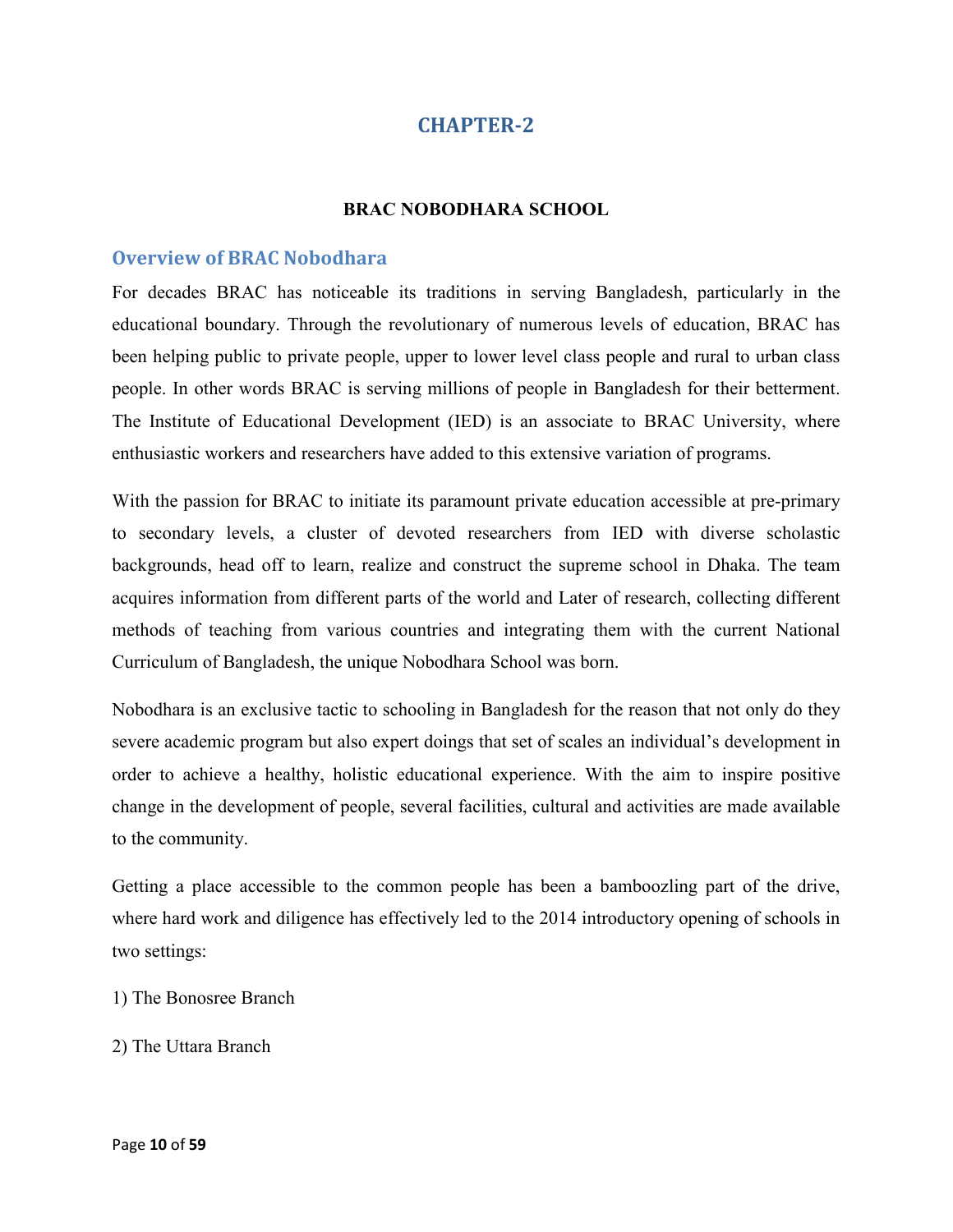They confidence to continue learning and building their own story through with the community, making it a strong one that will live through generations and will inspire for a lifetime.

# **History of BRAC Nobodhara**

- 1. In the first phase for establishing BRAC Nobodhara people from different fields such as area manager, project manager ,field researcher sit for meeting for two to three times for this project due to talk about the feasibility of BRAC Nobodhara where parents will pay for their children education.
- 2. In the second phase after the successful meeting they target fifteen places to start BRAC Nobodhara.
- 3. In the third phase management narrow down the targeted place form fifteen place to five places and form these five places they again narrow down to three places. The places are Mirpur, Banasree and Uttara.
- 4. In the fourth phase they went to the field to look for under construction building so that they can construct the building in their own way and they found it on Mirpur and Banasree but found readymade building in Uttara.
- 5. Due to high urgency and some budget and time constraints management decided Banasree and Uttara to startup their pilot project.
- 6. Finally BRAC Nobodhara Uttara branch started in  $25<sup>th</sup>$  January 2014 and Banasree branch in 4<sup>th</sup> February 2014.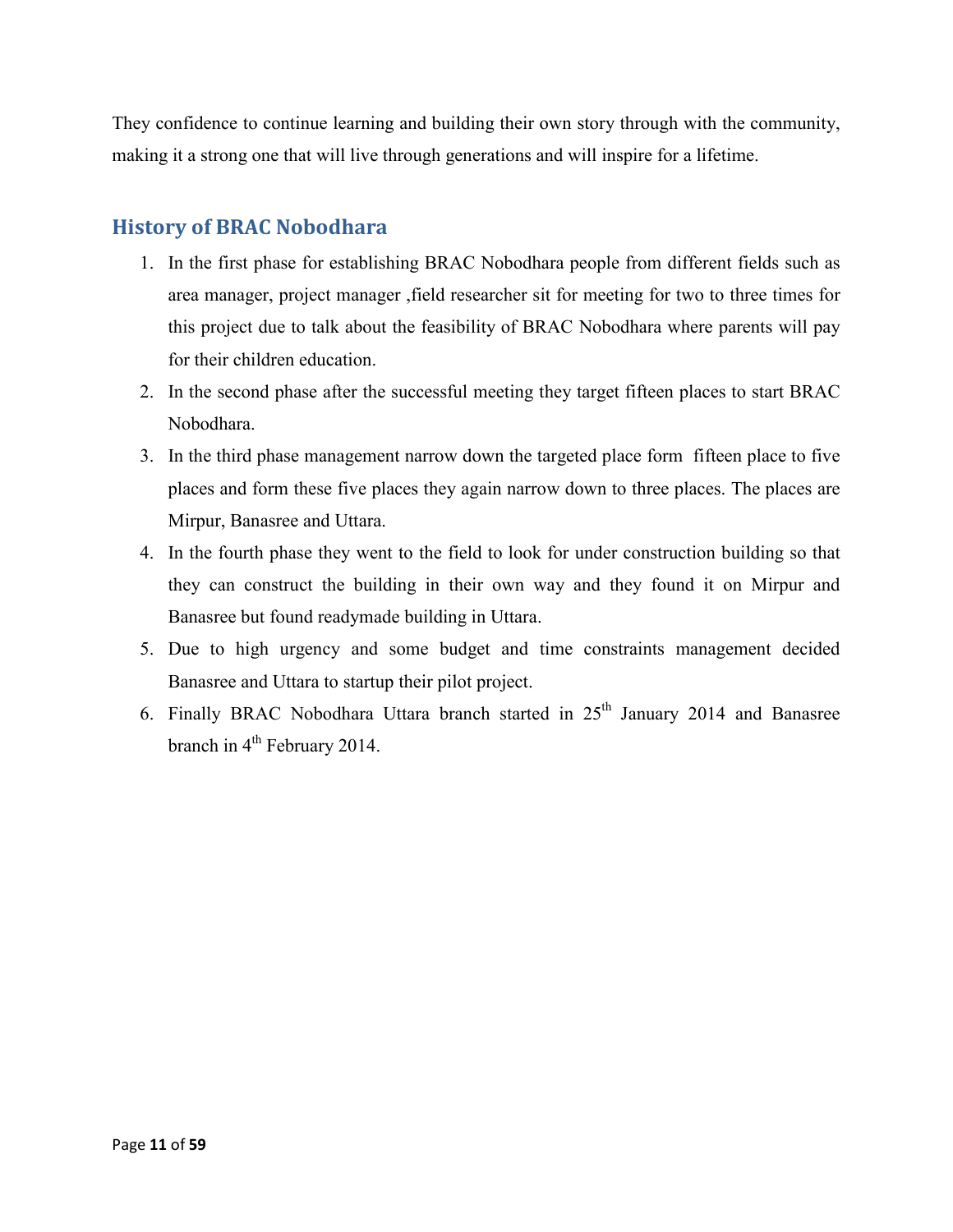## **Mission**

Creating peaceful and harmonious communities of lifelong learners, inspiring guides, inspired professionals, and lifelong storytellers, where the happiness and holistic well-being of each and every member is considered.

## **Vision**

To design replicable, scalable, sustainable and inclusive models of future schools with interactive, stimulating, safe and quality learning environments.

## **Values**

#### **Make students life comfort**

They are practical. They do not over complicate the things. Every material and strategy they produce is very easy to understand both to management and students. They never forget that they are trying to make students life more comfort and fun loving.

#### **Keep promises**

Every things that They set out are working perfectly but still some problems creates due to some unavoidable circumstances and for that they are always beside parents and students to help them out from those type of problem by taking necessary action.

#### **Be inspiring**

They are creative. They strive to bring energy into the thing that they do. Everything they crate is very modern, fresh and creative. They are very aware of their students learning and about their safety.

#### **Respectful**

They acknowledge and respect local culture. They want to be a part of local communities where ever they operate their programs through their loyalty and enthusiasm.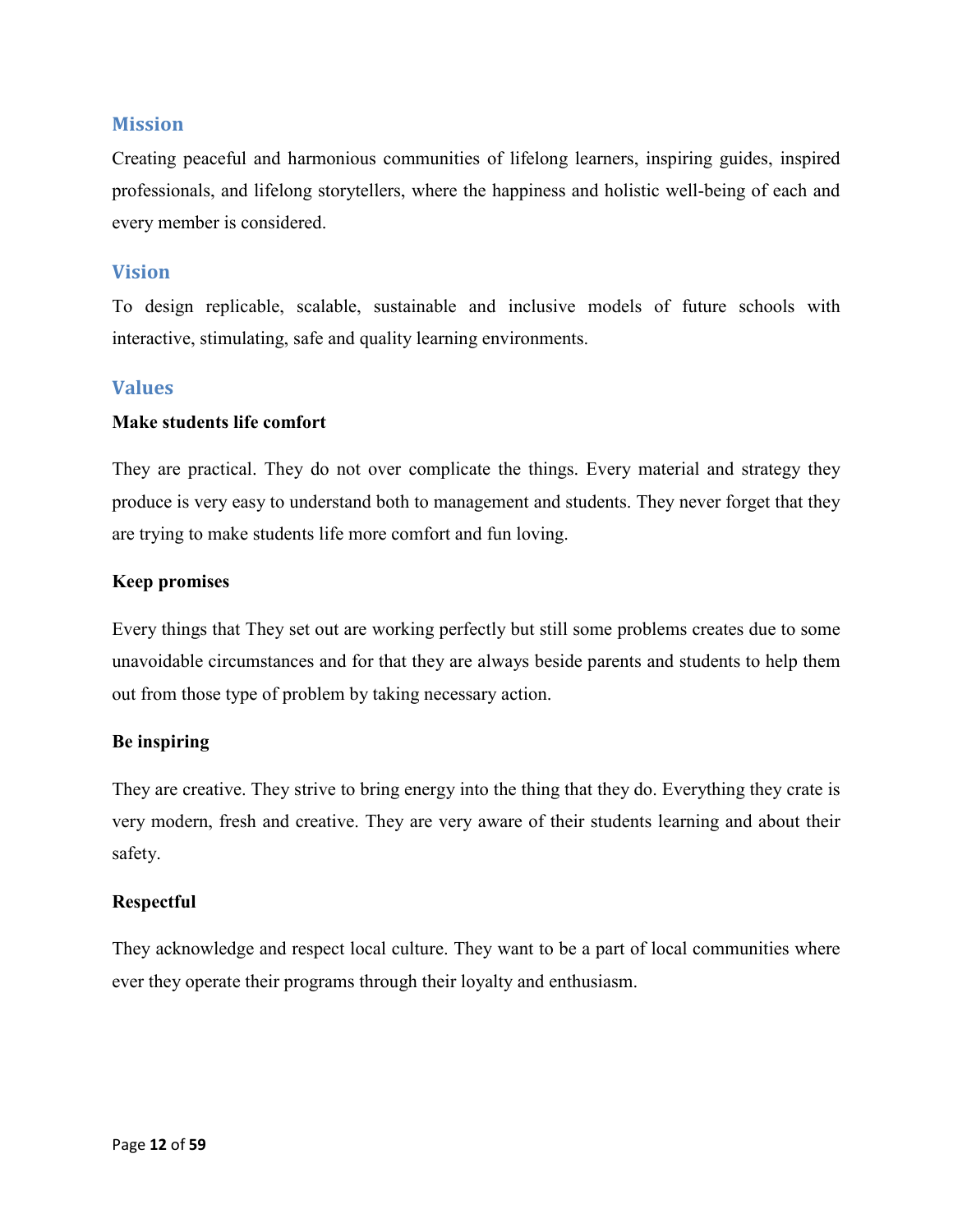#### **People of BRAC IED**

The people of BRAC IED are young, dedicated and energetic. All employees are well educated at home and abroad. They know their heart that education can change the world. BRAC IED provides equal employment opportunities and recognizes the talent and energy of its employee.

#### **Services**

BRAC Nobodhara believes that good social service lead to good social business. BRAC Nobodhara provides goods services both to local community people and their stake holders. Thus development and business go together

#### **Corporate governance**

BRAC IED believes in the continued improvement of corporate governance. BRAC IED plays a vital role to play in meeting all stakeholder interest. Management team of BRAC IED committed to maintaining effective corporate governance through a culture of accountability, transparency, well-understood policies and procedures. Management teams of BRAC IED also persevere to maintain compliance of all laws of Bangladesh and all internally document regulation, policies and procedures.

## **Current services offering by BRAC Nobodhara**

The main core services of BRAC Nobodhara are providing education which includes core courses like English, mathematics, Bangla, global studies, science, religious and moral education, agriculture, ICT, Rhymes and songs, Physical education, The arts and work and life related education.

#### **1. English**

Nobodhara intensely maintains English as a core course. All over the years, students learn and develop four basic language skills of reading, writing, speaking and listening. At pre-primary level Nobodhara do not follow the NCTB provision. At this stage student's activity comprise of rhymes, songs, drawing and name games. In primary stage Nobodhara added some extra activities to extend the student learning process which is known as primary track along with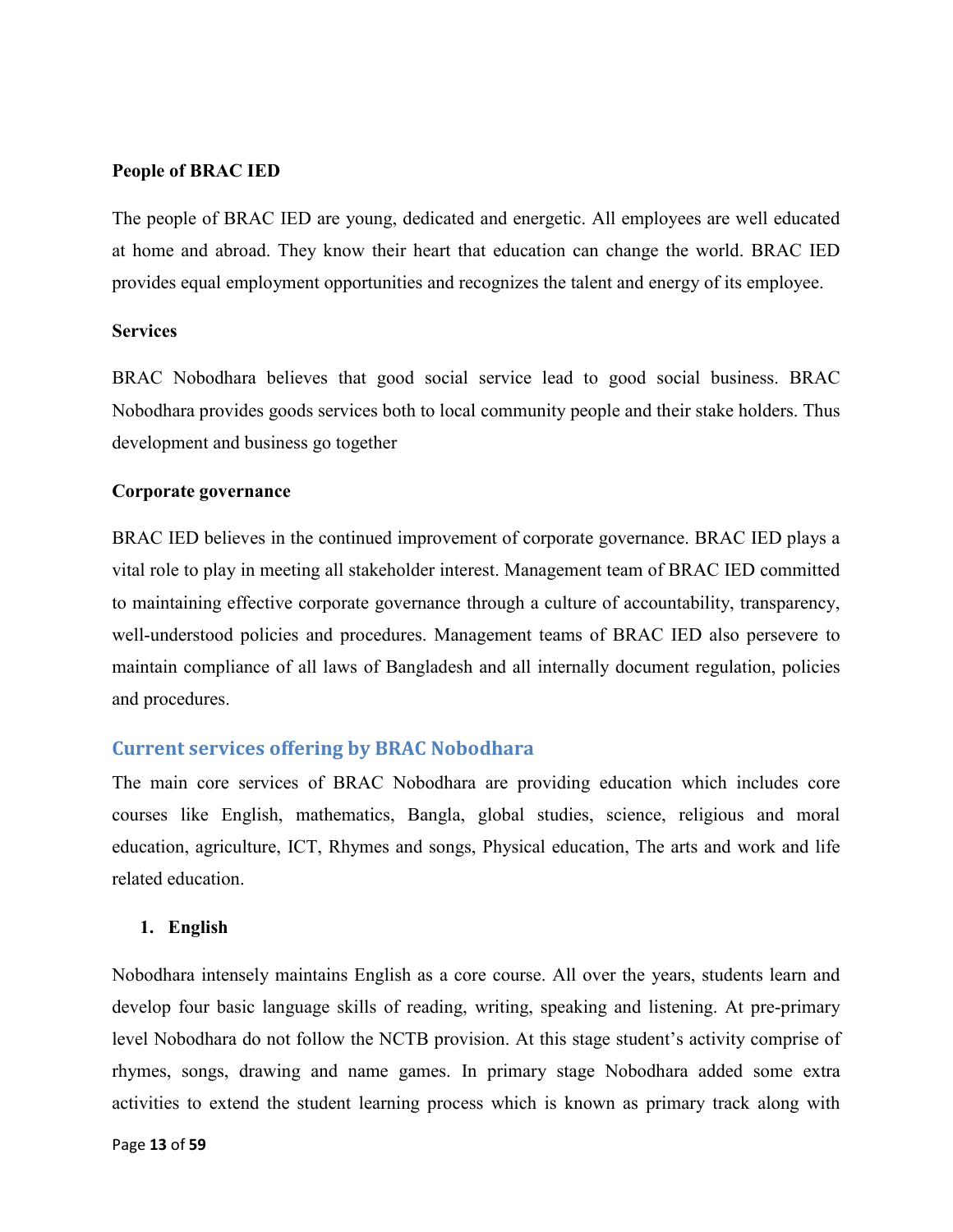NCTB curriculum. In secondary level teachers emphasis on the students grammar and here student give presentation which is very important nowadays on professional work.

#### **2. Mathematics**

Here Nobodhara follow the NCTB Mathematics textbook with additional material to enhance the teaching-learning process and develop their logic, analysis, and problem solving skills. In preprimary level students are introduce with addition, subtraction and geometry and here extra things that are included are counting with math bags, stories and the activity-shape man. In primary level student activities are very well planned to start by identifying prior knowledge and link it to the topic being taught, with real life applications being explored and sometimes involving other subjects. In secondary level students materials are designed in three ways which are "Math every day", "Teachers Guide", and "Worksheet".

#### **3. Bangla**

Together with English, Bangla is also a central course as well. Nobodhara follow the NCTB to enhance the four basic language skills of reading, writing, speaking and listening throughout all years. Extended activities, such as animated book reading, will aid in meaningful communicative skills and learning. In preprimary level Students start by learning the alphabet, simple words through picture dictionaries, creative writing and reading, and several games. In primary level Nobodhara focus on spelling & handwriting, letter recognition, word and sentence structure and correctness. Extended activities that included here are improving handwriting activities, Recitation etc. In secondary level there are four stages of learning methods Knowledge-based learning which is directly from main reading material; Understanding acquired through realization and reflection of course content; Application of knowledge on literature; and Mastery of the language through being able to critically analyze content and summary of passages. Extended activities include here are teamwork, group-based thinking etc. to maintain a high standard of the language skills.

#### **4. Global studies**

Global studies are the academic study of economic, social and cultural relationships of the world and various other social themes. Nobodhara strongly uphold social values and its positive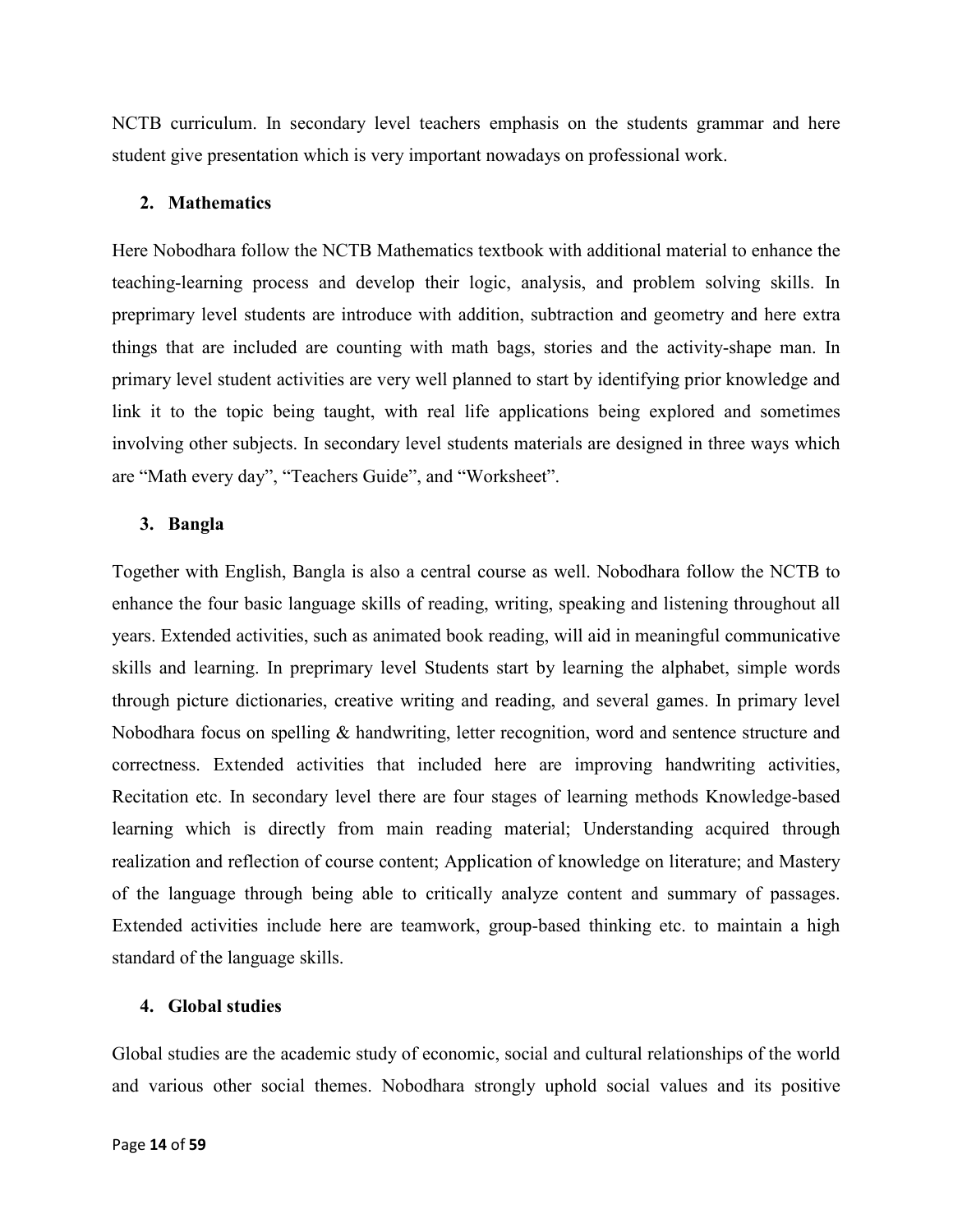impacts. Though NCTB currently has no provision on this subject, Nobodhara has taken advantage on its own teacher's guide to supplement this curriculum, sparking the unique touch to education that shapes students to become inspired, aware and responsible citizens. In preprimary level Students begin by learning life skills, environmental stuffs and their significances, moral values and norms, social responsibilities, diseases and cleanliness and weather. Here Themes are learned through collaborating procedures such as board games, solving puzzles and problems etc. In primary level Nobodhara focus At this stage, learners focuses on components of social surroundings, safety of environment, family and our roles, Bangladesh National Anthem and National Days. Extended activities have been included here are Storytelling, Project work, Field trip and card games. In secondary level, Nobodhara focus on the NCTB guidelines for Social Studies. Topics will include Society, Bangladesh Studies, Geography, History and Civics and general knowledge for students to use in everyday life.

#### **5. Science**

Science will be familiarized when students reach Primary level. Nobodhara follow the NCTB guideline and contain further material to mark the learning enjoyable for both teachers and students through experiments and doings. In primary level Science clarify through Experiments, Observation and Identification, Question and Answering, and experience sharing. The purpose of these schooling philosophies is to recognize and simplify thoughts and complete practical activities for students. In secondary level, Nobodhara specially designed Interactive Science Student Book introduced. It includes method based- tryouts. This book is unique because of students here able to solve different subject-based problems and answer open-ended questions. Furthermore three to four scientific researches will be carried out by the students using the 'scientific method'.

#### **6. Religious and moral education**

Bangladesh's national curriculum has separate curricula for Islam, Hinduism, Christianity and Buddhism. Nobodhara has customized the curriculum to incorporate all religions under one umbrella so that students get to learn about more than one religion.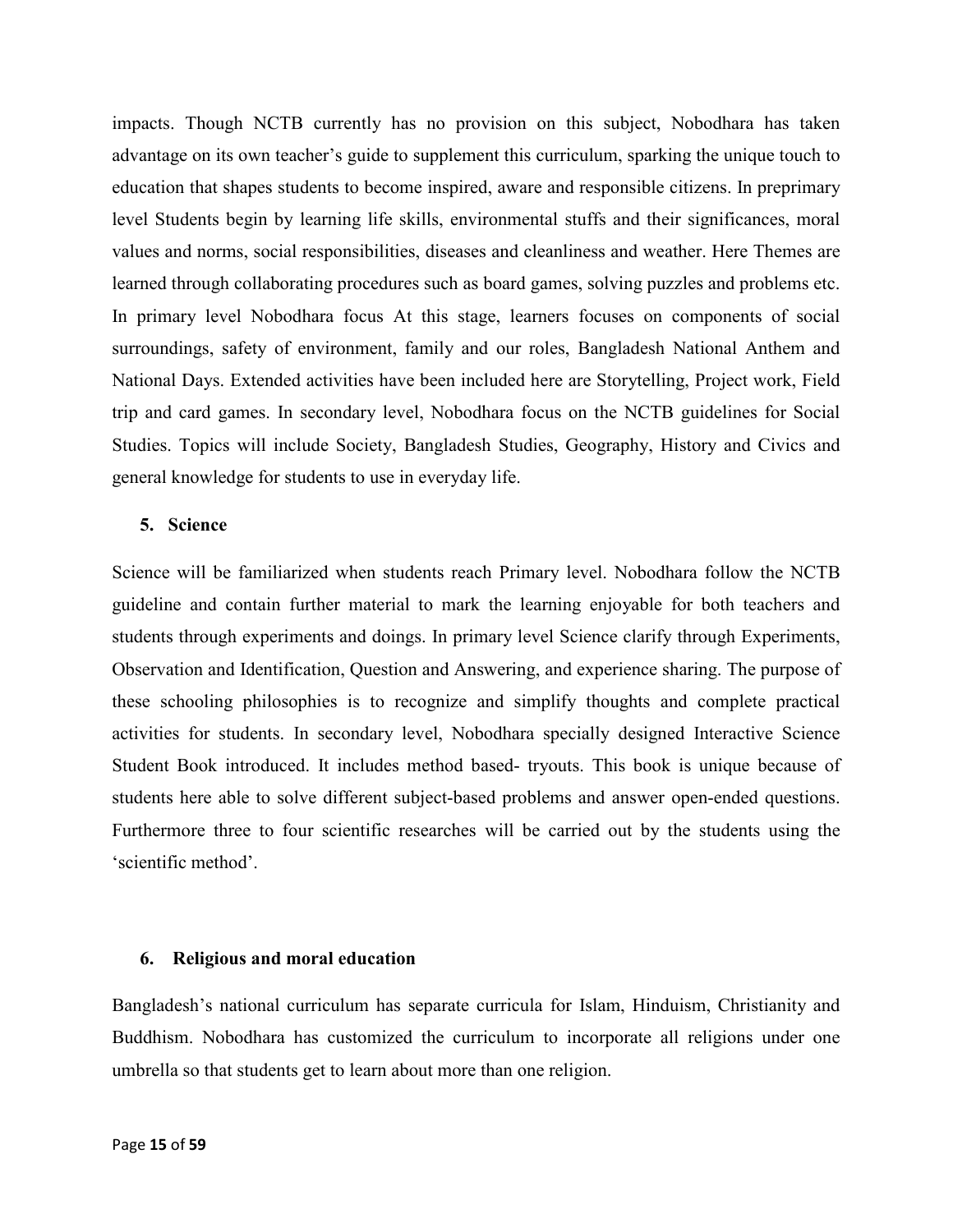#### **7. Agriculture**

Students are provided the opportunity to learn about the agricultural industry. This will encompass both rural and urban knowledge, flora and fauna, the mechanisms behind concepts as well as the beautification of them. For the secondary level, the teaching-learning process will be strongly student-oriented, followed up by different learning activities, such as, discussion, lecture from experts (guests), group activities, field visit, role play, documentary film show, practical work, picture show, project work, 'mela', interview with farmer etc. Teachers will follow the teachers' guide provided by IED but will get a chance to incorporate his/her creativity in the teaching-learning process.

#### **8. ICT**

Technology is an imperative tool in our lives, and is thus required to be taught as its own subject for students to enhance their technological capabilities. Students will mainly focus on the NCTB textbook, however an additional layer of knowledge and skills have been added. For the secondary level, the students will actively use Microsoft Word, Publisher and PowerPoint this year to cement in the practical aspects and use of these software. Furthermore, students will learn the basics of how to use the internet effectively to research different topics and combine them with the Microsoft Office software to successfully create presentations, publications, and documents to present to the rest of the class. The aim is to make them comfortable with their presentation skills as well as the relevant software packages.

#### **9. Rhymes and songs**

With no NCTB provision, Nobodhara has made an exclusive subject for the pre-primary students, in order for them to be exposed to basic motor skills and sensory information. Introducing songs and rhymes at an early stage is essential to the learning experience for youngsters and will benefit their skills in the long-term.

#### **10. Physical education**

This program will follow the NCTB guidelines, and will be a continuous subject through all years to counter-balance academic subjects in order to enhance the holistic development of the students by maintaining good physical health.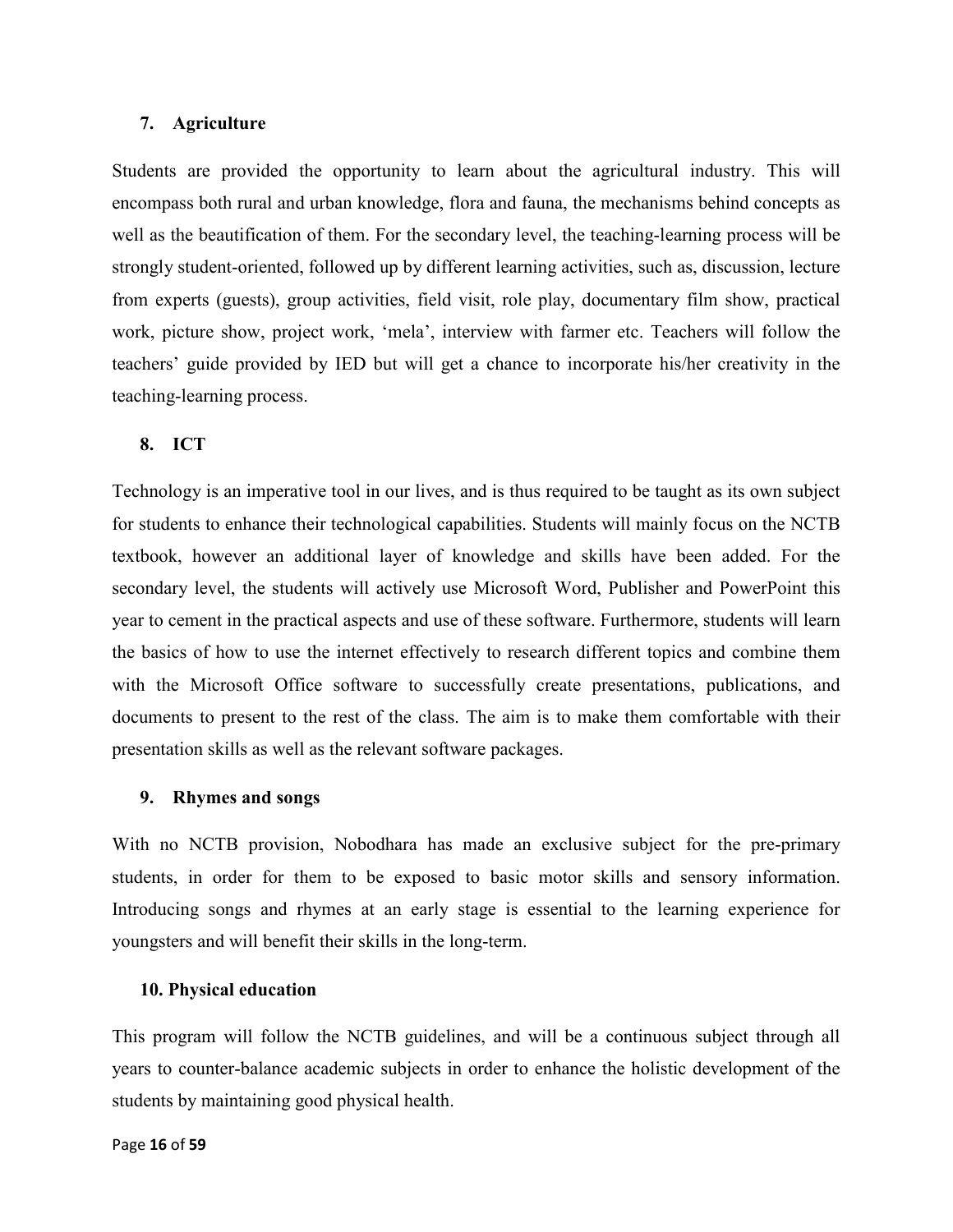#### **11. The Arts**

This program will follow the NCTB guidelines, and will be a continuous subject through all years to counter-balance academic subjects in order to enhance the holistic development of the students by nurturing their creative health. For pre-primary level, Students will focus on basic activities in the arts, such as preparing natural color, freehand drawing, drawing, coloring, painting, origami, mosaic and collage work, clay, leaf & cotton work. They will mainly use crafts to carry out self-portrait drawings, complete pictures and make toys with recycled material. For primary level, Students will be introduced to both Visual and Performance Arts. In the VA program, children will receive sequential learning experiences that encompass art history, art criticism and aesthetics. Students will learn basic art and craft skills while developing critical and creative thinking skills. For secondary level, students will be involved in a more integrative approach that will extend to a more comprehensive and detailed Visual Arts and Performance Arts program.

#### **12. Work and life related education**

The Work and Life Related Education subject aims for students to critically think about their own lives and aspirations and that of others and how they wish to go forward to achieve their own aspirations. . For secondary level, In order for them to achieve their perceived success in work and life in 21st century, students will experience activities to develop appropriate skills, such as analytical thinking, planning, communication, teamwork, etc.

#### **Divisions & Departments of BRAC Nobodhara**

BRAC Nobodhara is operating with following Divisions / Departments having its establishment at Dhaka.

#### **Functions of Various Departments:**

#### **Marketing Division**

#### **Marketing Strategies:**

BRAC Nobodhara always wants to achieve the desired growth and customer base. BRAC Nobodhara encourages the existing customers to use more of their services. They launched a service called "Day care center" which was one of their successful initiatives for obtaining potential customers.

Page **17** of **59**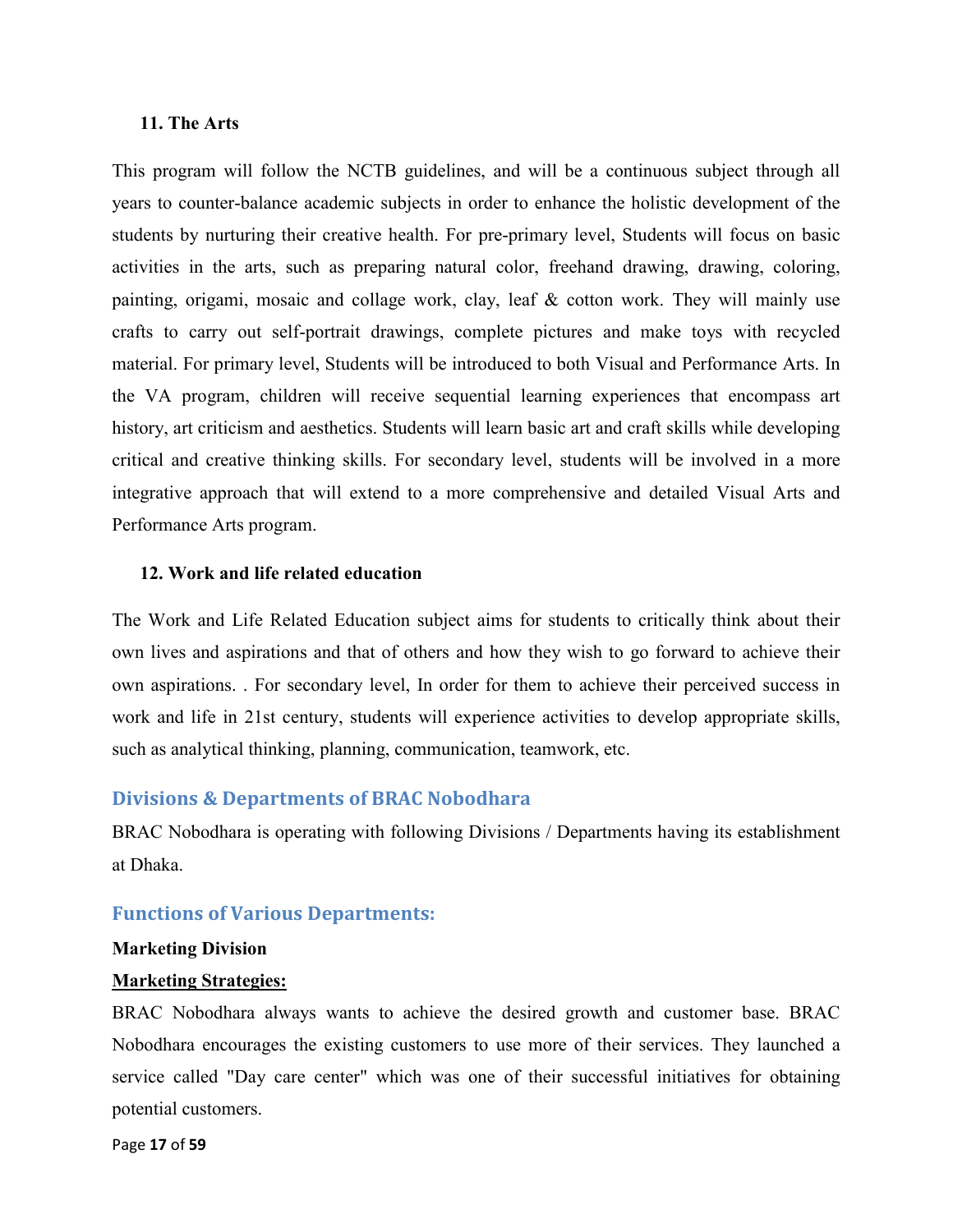## **Product Positioning**

Initially BRAC Nobodhara target was to reach the top, but Educational institution are also targeting to the grass roots level and thus increasing their customer base. BRAC Nobodhara wants to be the leader with good quality services for the middle and lower middle class range too.

**Marketing division constitutes four units. A brief description of each unit is given below:** 

## • **Brand and A&P:**

Brand and A&P denotes to brand and advertising & promotion. This unit deals with the overall brand management and promotion activities of the company. The unit covers both outdoor (billboards, road-overhead etc.) media and indoor (print & electronic) media.

#### • **Product Development:**

Product development unit is like the Research and Development unit of a company, which is responsible for developing new products and services. This unit is closely related to the marketing research unit.

#### • **Information Technology Division:**

IT division constitutes one unit and they closely work together.

#### • **Product Configuration:**

This unit is responsible for designing and developing products and services. It develops the outlines of the product design.

#### **Finance Division:**

Financial division has six units dealing with financial matters of the company.

#### 1. **Accounts Payable:**

This unit keeps track on the accounts payable of the company.

#### 2. **Accounts Receivable**

This unit keeps track on the accounts receivable s of the company while preparing the balance sheet. As BRAC Nobodhara School is now becoming a large educational service providing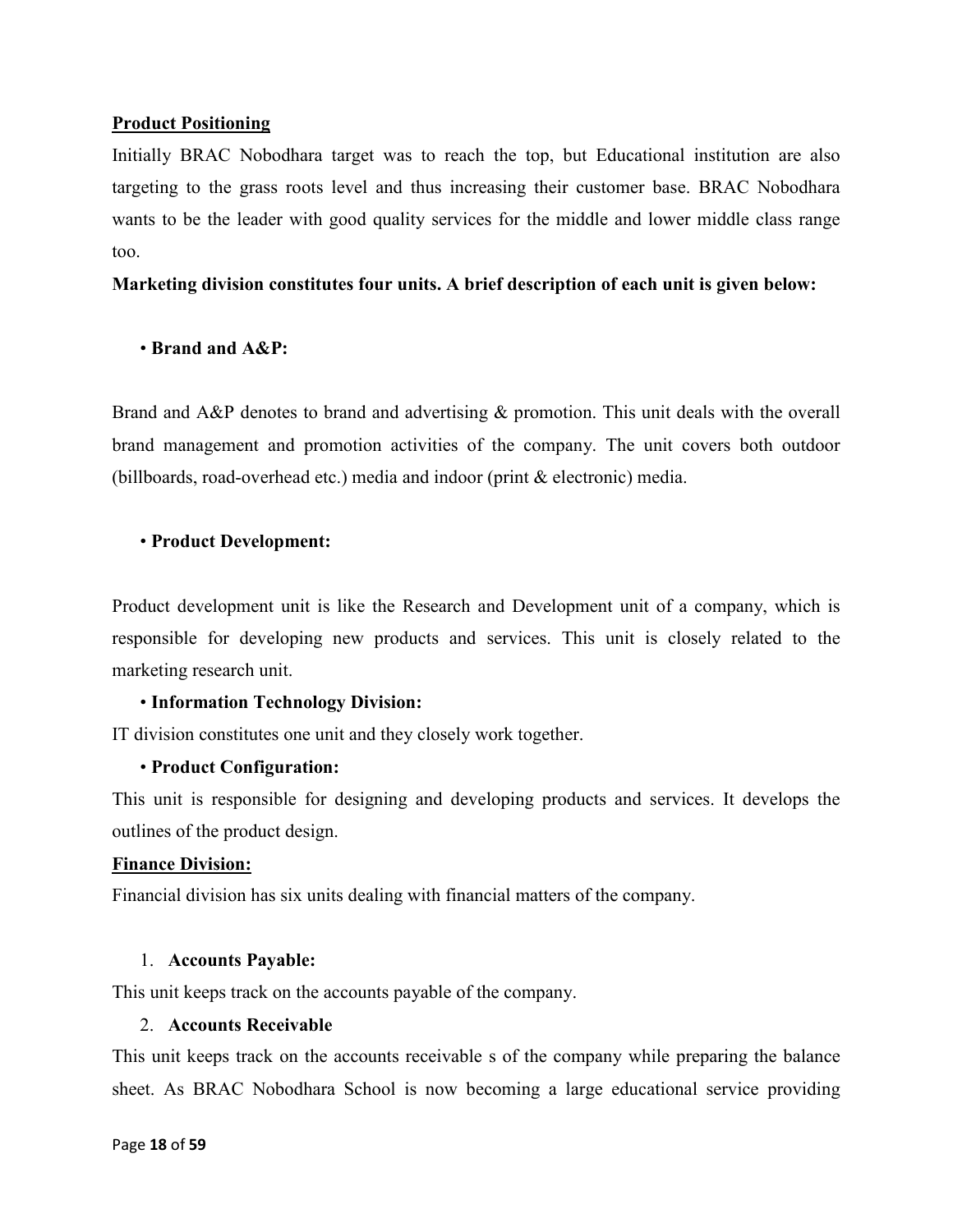company with hundreds of financial transactions every day, a unit to keep track on the accounts is necessary.

## 3. **Core Account:**

Core account is an important unit of the finance division dealing with the budget. The annual budget of various departments is prepared under the close observation of this unit.

## 4. **Taxation:**

Taxation unit takes care of the tax, VAT and tariffs of the organization.

## 5. **Reporting unit**

The reporting unit reports the entire financial transactions BRAC IED to the parent company.

## 6. **Costing:**

This unit forecasts the costing of different departments and resorts them regarding the expected expenditure of any alternation.

## **Human Resource Division:**

Human resource department is responsible for the recruitment and training of the employees of the company. They also monitor the performance and handle the promotion and salary related matters. They also administer the regulations of the company.

## **Corporate Strategy Department:**

The corporate strategy department determines the long term strategies and short term plans. All the corporate level policies come from them and they are also responsible for the implementation.

## **Corporate Affairs Department:**

The corporate affairs department is responsible for the internal and external synchronization. At on hand, they coordinate with outside companies. Along with that, they harmonize among the divisions and departments inside the company.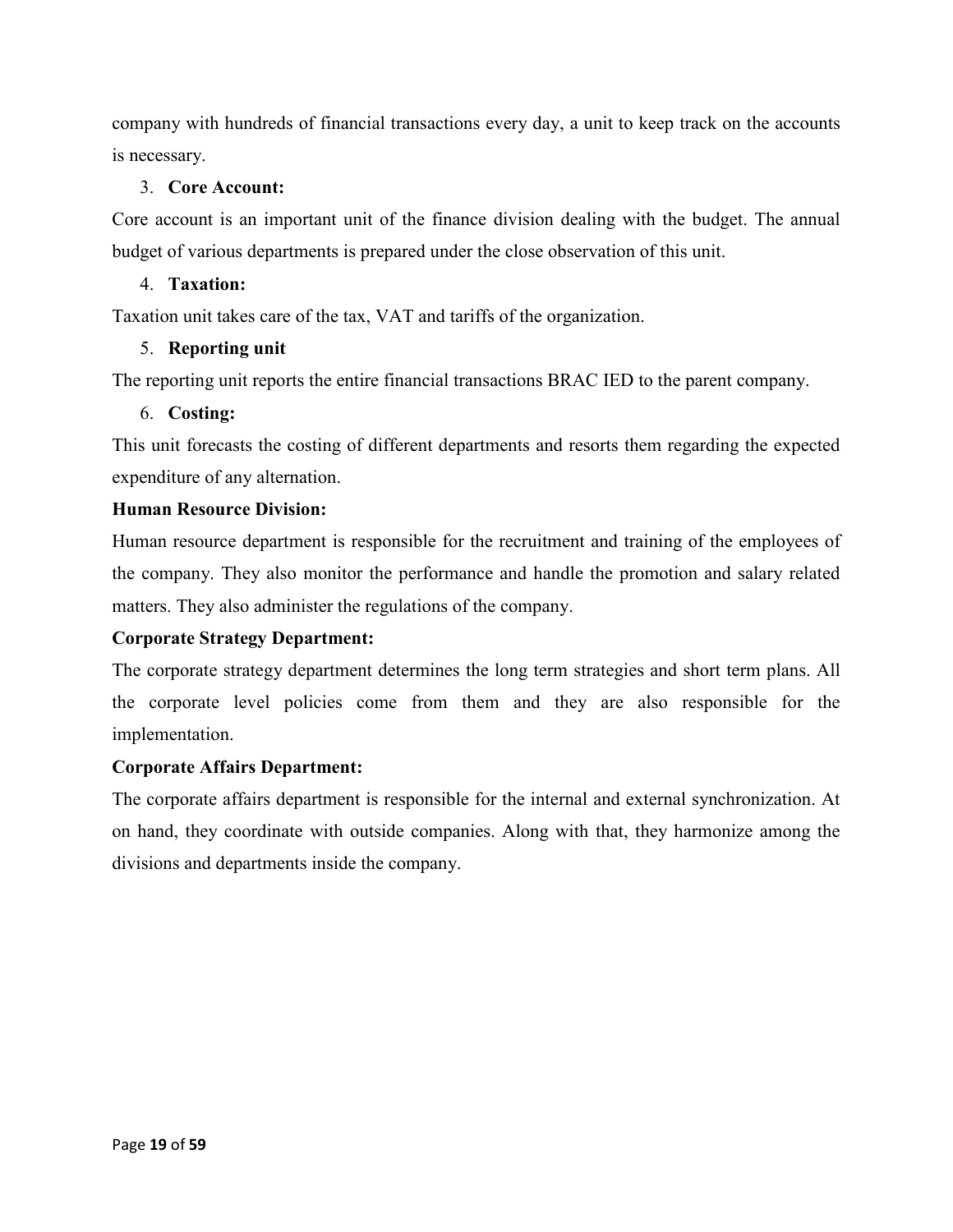## **JOB PART**

I am working there as an intern so I don't have to handle any core responsibilities. I only look after the supporting work, like: ID Card Activation, Calling Interview for Selected Participants and main work is updating the files of existing employees and students, creates new employees and student files.

**ID card Activations:** To activate ID card, it's necessary to take relevant information from employees and student. Like Name, Designation, Division, Signature, Picture etc. And then the complete forms send to the particular department.

**Update old files:** Before all employees and student files based on paper, which creates lots of problems to maintain because it need lot of space, paper, cabinet to keep, spend time to search and main problem was it has risk to lost. So now we convert it from paper based to computer based.

**Creates New Files:** At a time more than one people can join in an organization and all of them have different files which creates by us. Lots of papers we have to accumulate with new files like joining forms, disclosures forms, declaration forms, Conflict of Interest, Medical reports, Preemployment medical test, CV with Certificates, Job Advertisement, Manpower Requisition forms, CV shortening criteria, Tabulation Sheets  $(1<sup>st</sup>$  written test,  $2<sup>nd</sup>$  is the interview ) Approval note, Appointment Letter etc.

#### **Observation:**

- HR Division is very alert for selecting candidates and also the process is very transparent so that they can choose the best candidates among applicants.
- In this process there is no partiality so there are higher possibilities to be selected without having any back up.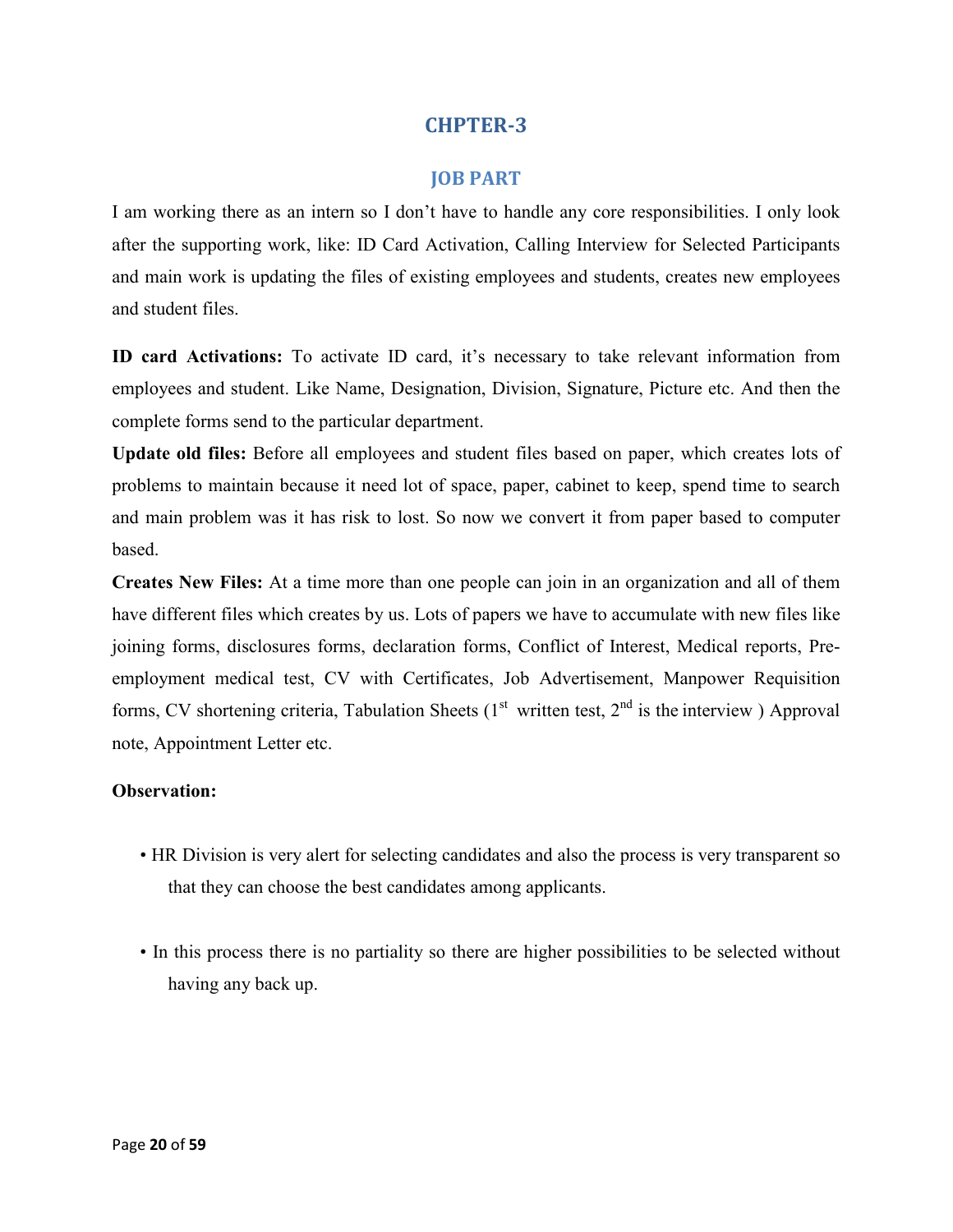- When they search for any experienced people they give more concentration on Previous experienced, Educational background, length of services etc so that they can select the most suitable experienced people.
- When they select entry level candidates than they concentrate more on pro-activeness, creativeness, ideas which related with the post.
- BRAC Nobodhara has CV bank. At the time of Selection process they collect CV form the bank and give chinch to them.
- HR selects candidates from a pull of application so that they can choose most suitable candidates.

## **Recommendation:**

Working environment is very good in BRAC Nobodhara. They are very friendly to help each other. Any one feels pleasure to work with BRAC-IED group. If they take corrective decision beginning of starting a work then many mistakes can be solved.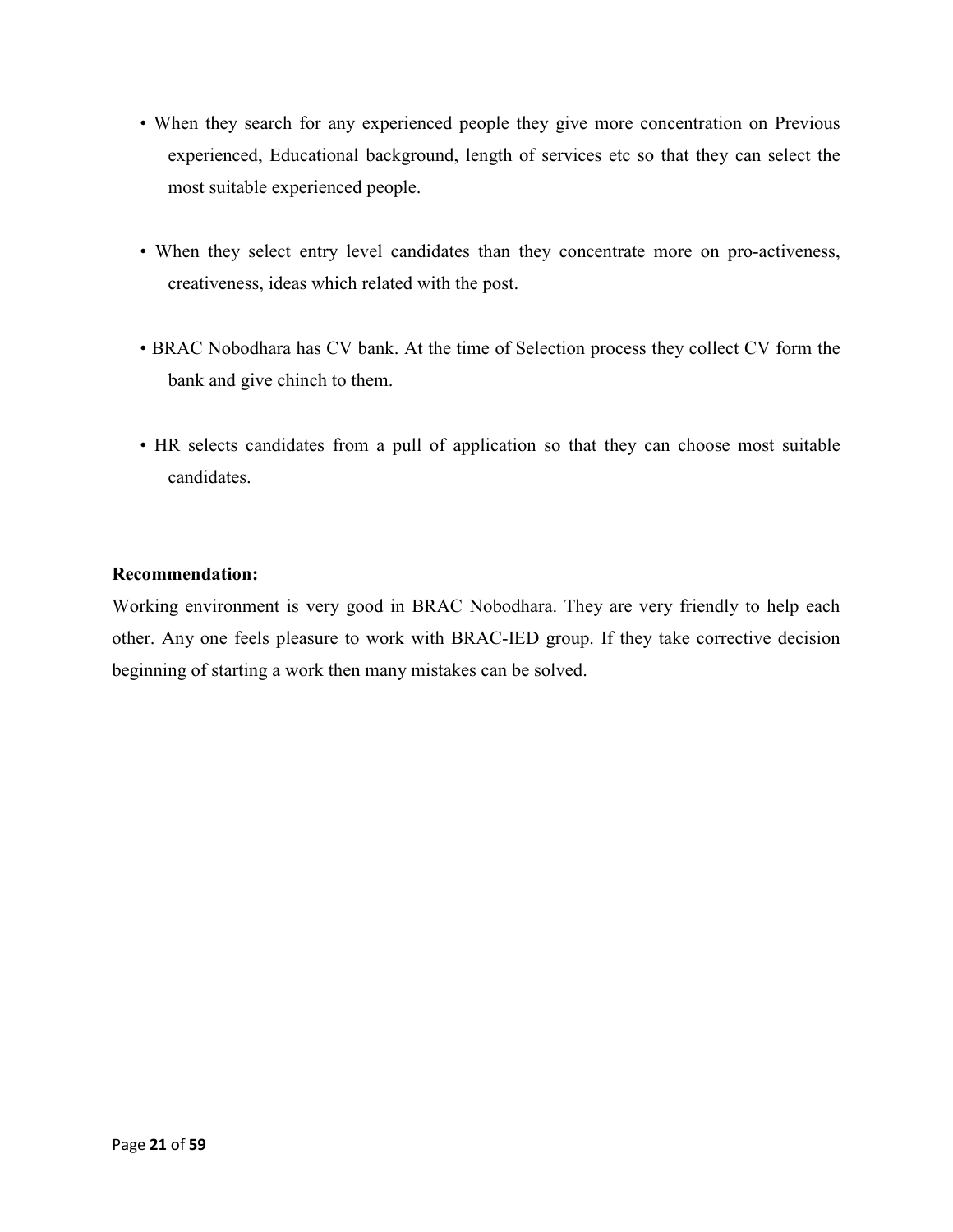## **Literature Review on Recruitment & Selection**

#### **History of Human Resource Management**

The History of Human Resource Management is the strategic and coherent approach to the management of an organization's most valued assets - the people working there who individually and collectively contribute to the achievement of the objectives of the business. The terms "human resource management" and "human resources" (HR) have largely replaced the term "personnel management" as a description of the processes involved in managing people in organizations. Human Resource management is evolving rapidly. Human resource management is both an academic theory and a business practice that addresses the theoretical and practical techniques of managing a workforce.

Human resource management has its roots in the late and early 1900's. When there are less labor then there are more working with machinery. The scientific management movement began. This movement was started by Frederick Taylor when he wrote about it a book titled 'The Principles of Scientific Management'. The book stated, "The principal object of management should be to secure the maximum prosperity for the employer, coupled with the maximum prosperity for each employee." Taylor believed that the management should use the techniques used by scientist to research and test work skills to improve the efficiency of the workforce. Also around the same time came the industrial welfare movement. This was usually a voluntary effort by employers to improve the conditions in their factories. The effort also extended into the employee's life outside of the work place. The employer would try to provide assistance to employees to purchase a home, medical care, or assistance for education. The human relations movement is the major influence of the modern human resource management. The movement focused on how employees group behavior and how employee feelings. This movement was influenced by the Hawthorne Studies.

## **Functional area of HRM**

• Human resource auditing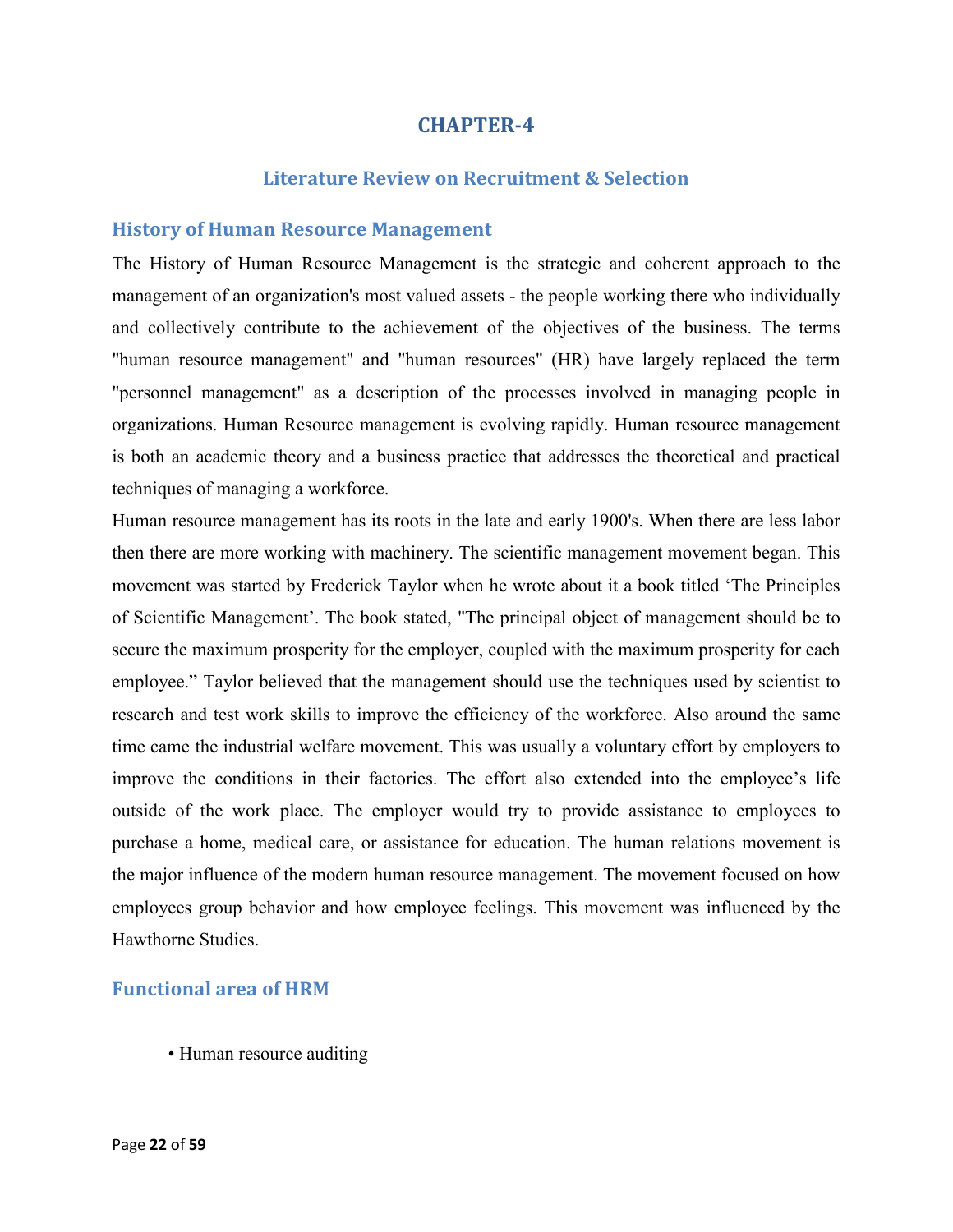- Human resource strategic planning
- Human resource planning
- Manpower panning
- Recruitment / selection
- Induction
- Orientation
- Training
- Management development
- Compensation development
- Performance appraisals
- Performance management
- Career planning / development
- Coaching
- Counseling's
- Staff amenities planning
- Event management
- Succession planning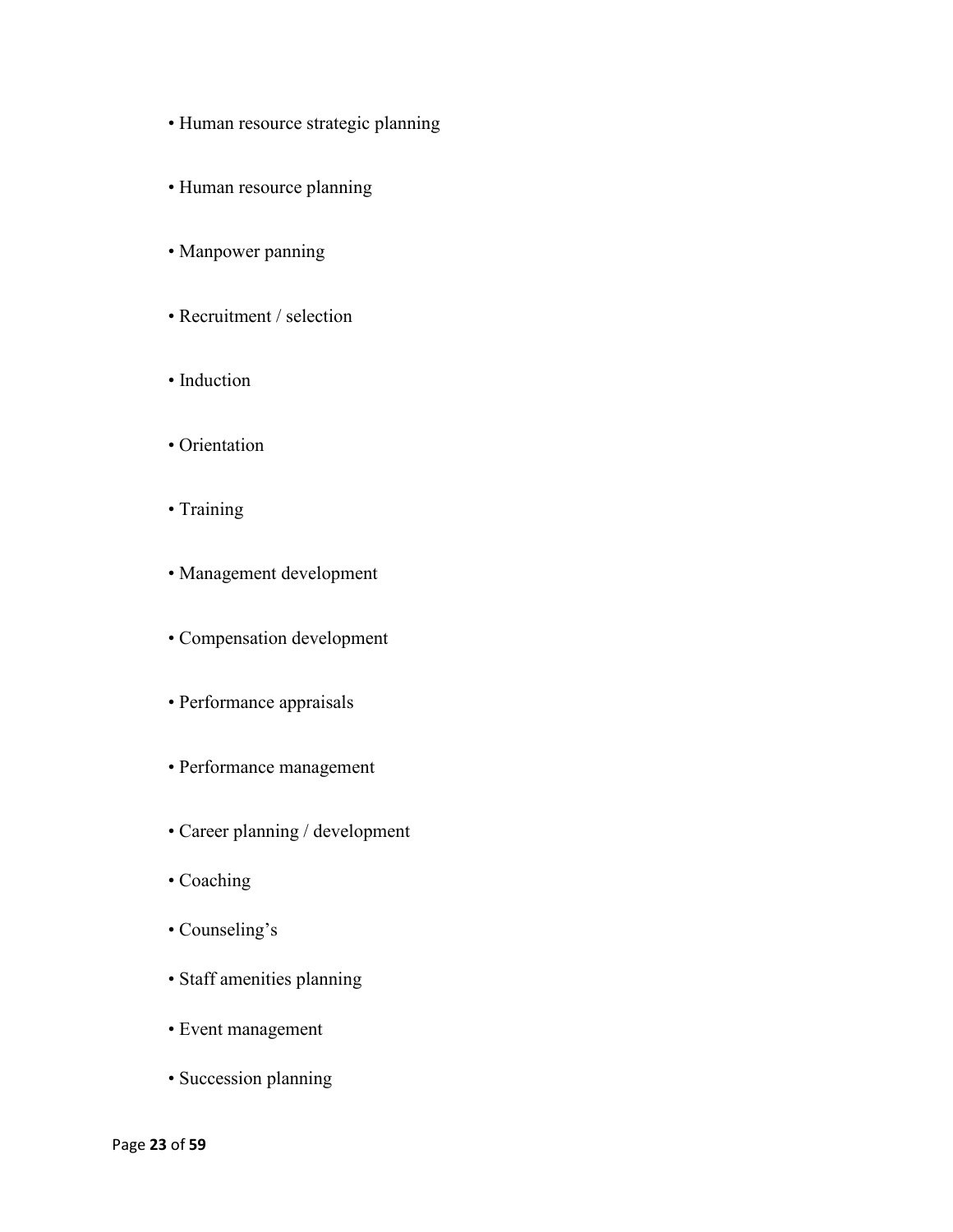- Talent management
- Safety management
- Staff communication
- Reward

# **Responsibility of HR department in an organization**

| <b>Position</b>                   | <b>Job Responsibilities</b>                    |
|-----------------------------------|------------------------------------------------|
| <b>HR</b>                         | Executive<br>committee,<br>organization        |
|                                   | planning,<br>HR planning<br>$\&$<br>policy,    |
|                                   | Organization development                       |
| Manager, recruitment & employment | Recruiting,<br>Testing,<br>Interviewing,       |
|                                   | Placement & Termination                        |
| Manager, compensation & benefits  | and evaluation,<br>analysis<br>Job<br>surveys, |
|                                   | Performance<br>appraisal,<br>compensation      |
|                                   | administration, bonus, Profit sharing plans,   |
|                                   | Employee benefits.                             |
| Manager, Training & Development   | Orientation,<br>Training,<br>Management        |
|                                   | development,<br>Career<br>Planning<br>&        |
|                                   | development                                    |
| Manager, Employee relations       | EEO relations, contract compliance, staff      |
|                                   | assistance programs, Employee counseling.      |

# **Table: Responsibility of HR department**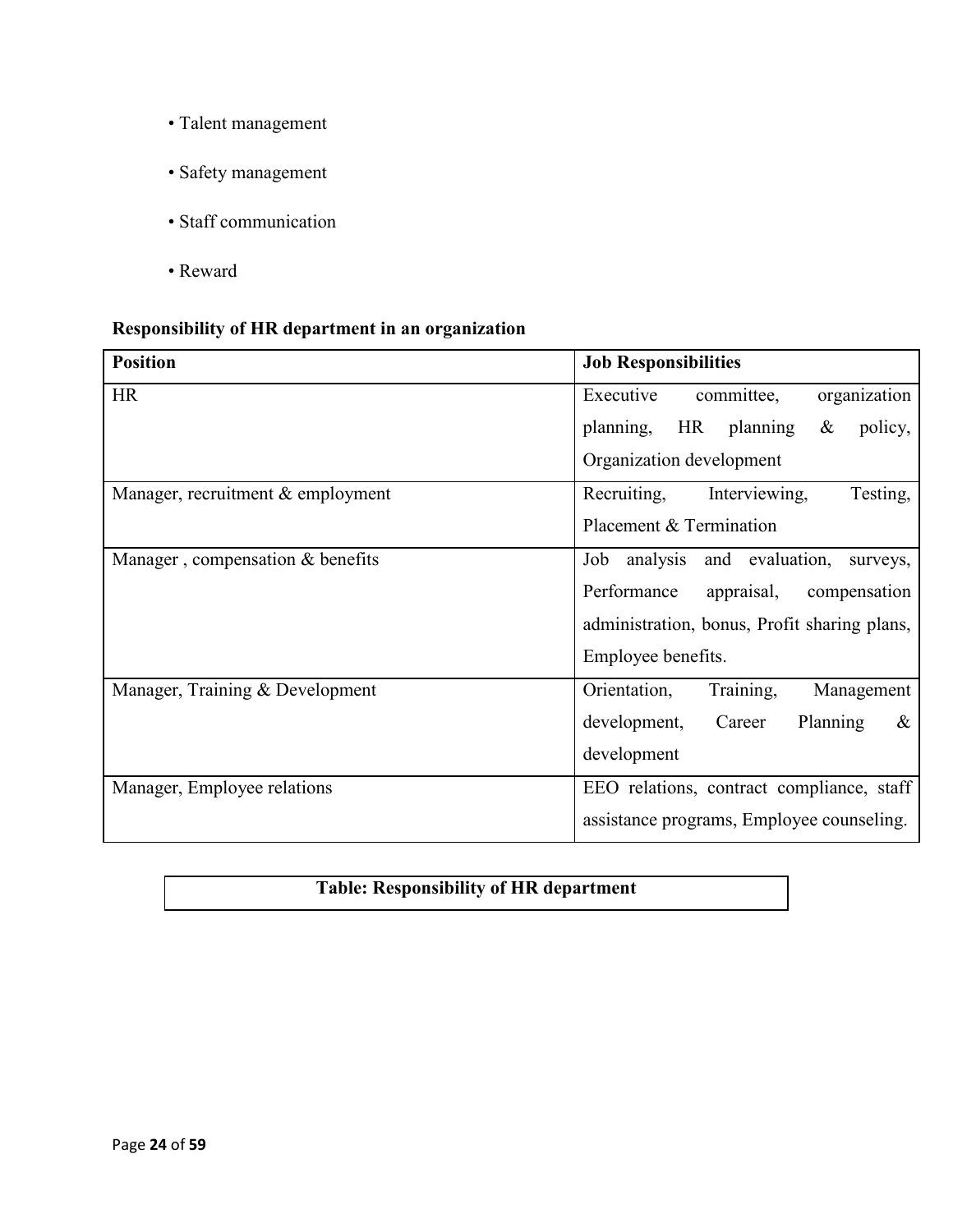## **Recruitment process**

**Recruitment** refers to the process of attracting, screening, and selecting qualified people for a job at an organization or firm. It is undertaken by recruiters. It also may be undertaken by an employment agency or a member of staff at the business or organization looking for recruits.

#### **Job analysis**

The proper start to a recruitment effort is to perform a job analysis, to document the actual or intended requirement of the job to be performed. This information is captured in a job description and provides the recruitment effort with the boundaries and objectives of the search. Oftentimes a company will have job descriptions that represent a historical collection of tasks performed in the past. These job descriptions need to be reviewed or updated prior to a recruitment effort to reflect present day requirements. Starting recruitment with an accurate job analysis and job description insures the recruitment effort starts off on a proper track for success.

#### **Sourcing**

Sourcing involves the following steps:

#### **Internal sources:**

The most common internal sources of internal recruitment are

- 1. Personal recommendations
- 2. Notice boards
- 3. Newsletters
- 4. Memoranda

#### **1) Personal References**

The existing employees will probably know their friends or relatives or colleagues who could successfully fill the vacancy. Approaching them may be highly efficient method of recruitment but will almost certainly offend other workers who would have wished to have been considered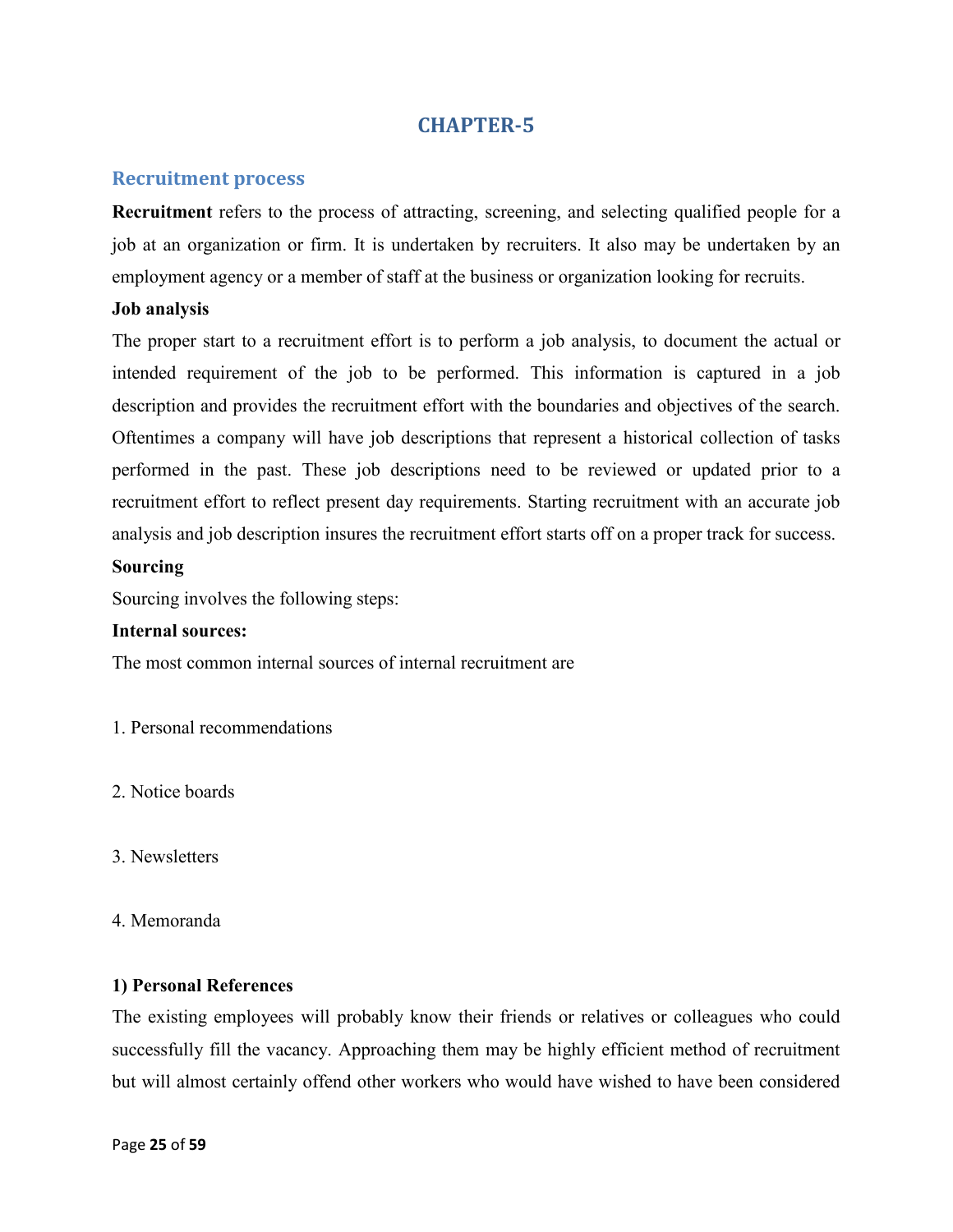for the job. To keep employees satisfied make sure that potentially suitable employees are informed of the vacancy so that they can apply. Also anyone else who is likely to be interested is told about it as well so that they can apply for the job.

## **2) Notice Boards**

This is the convenient and simple method of passing on important messages to the existing staff. A job advertisement pinned to a notice board will probably be seen and read by a sufficient number of appropriate employees at little or no cost. However many of the staff will probably not learn of the vacancy in this way either because the notice board poorly located or is full of out dated notices that they don't bother to look at it, as they assume there is nothing new to find out. A notice board must be ensured that it is well suited. Wherever it is been placed it should be certain that it is seen by everyone. It means there must be equal opportunity to see to it and this happens when they know that just important topical notices are on display. Attention must be paid to the design and contents of the notice if it is to catch the eye and make the employee read on and then want to apply for the job.

## **3) Newsletters**

Many companies regularly produce in-house newsletters, magazines or journals for their staff to read. It is hoped that latest company news sheet is read avidly by all staff thus ensuring that everyone is aware of the job opportunity advertised in it. Unfortunately this is not always so, because it is sometimes not circulated widely enough and employees may find it boring and choose not to read it. Newsletter can be utilized as the source of recruitment if it is convinced that everybody will see a copy.

#### **4) Memorandum**

Possibly the best way of circulating news of the job vacancy is to send memorandum to department managers to read out to the teams or to write all employees perhaps enclosing memoranda in wage packets if appropriate. However it can be a time consuming process to contact staff individually, especially if there is a large work force. It should also be kept in mind as to in which way the memorandum is phrased out so that the job appeals to likely applicants.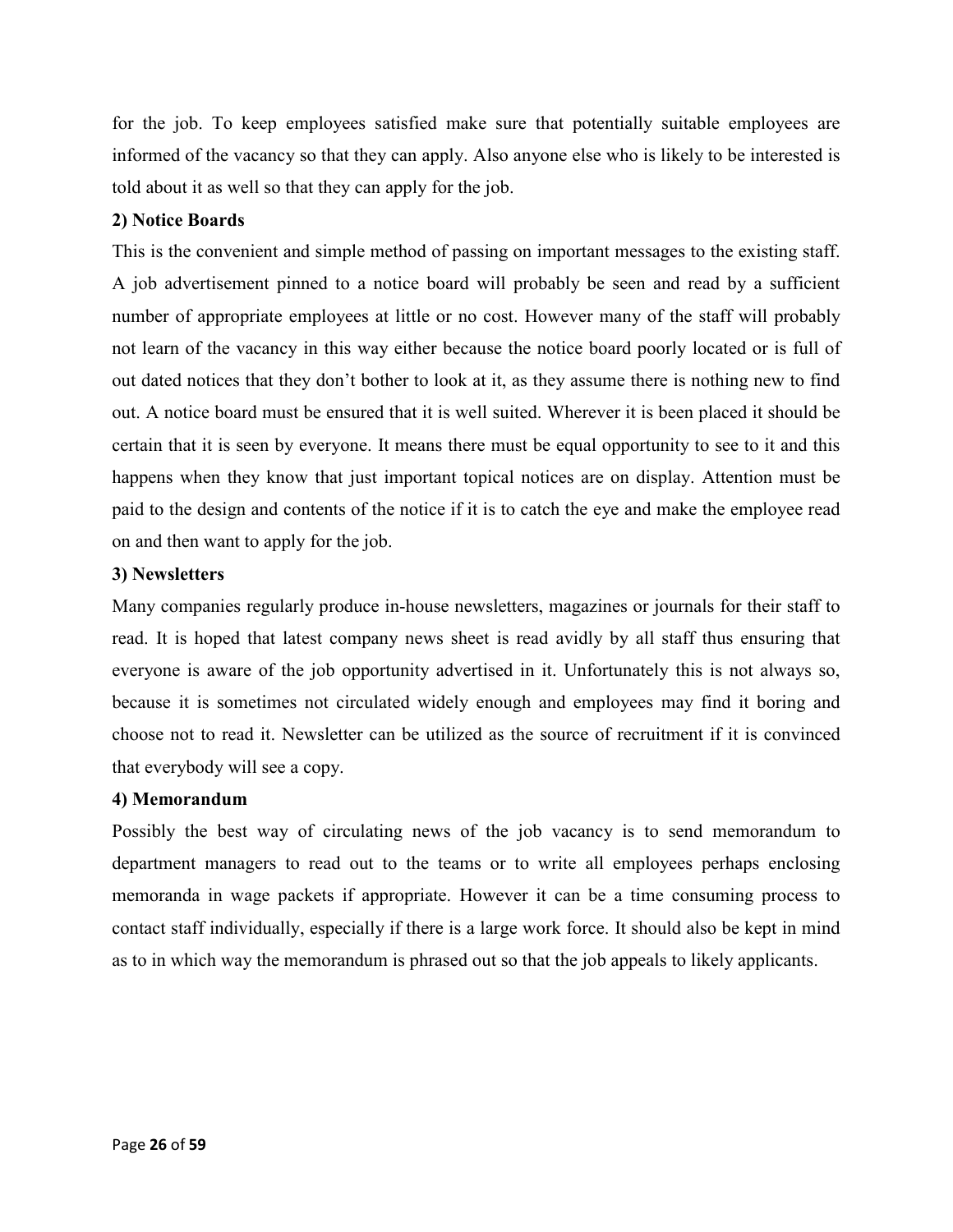# **External sources:**

There are many sources to choose from if you are seeking to recruit from outside the company.

- 1. Word of mouth
- 2. Notices
- 5. Job Centers

Two or three points are discussed below.

## **1) Word of Mouth**

Existing employees may have friends and relatives who would like to apply for his job. Recruiting in this way appears to be simple, inexpensive and convenient. Never use word of mouth as a sole or initial source of recruitment if the work force is wholly or predominantly of one sex or racial group. Also employing friends and relatives of present employees may be imprudent because it is not certain that they are as competent as the current staff.

## **2) Notices**

Displaying notices in and around business premises is a simple and often overlooked method of advertising a job vacancy. They should be seen by a large number of passerby's, some actively looking for work. It can also be inexpensive with a notice varying from a carefully hand written post card up to a professionally produced poster. Pay attention to the appearance and contents of the notice if it is intended that it is applied by the right people.

## **3) Job Centers**

Most large towns have a job center which offers employers a free recruitment service, trying to match their vacancies to job seekers. Staff will note information about a post and the types of person sought and then advertise the vacancy of notice boards within their premises. Job center employees can further help if requested to do so by issuing and assessing application forms and thus weeding out those applicants who are obviously unsuitable for the position. Short listed candidates are then sent out for the employer to interview on his business premises.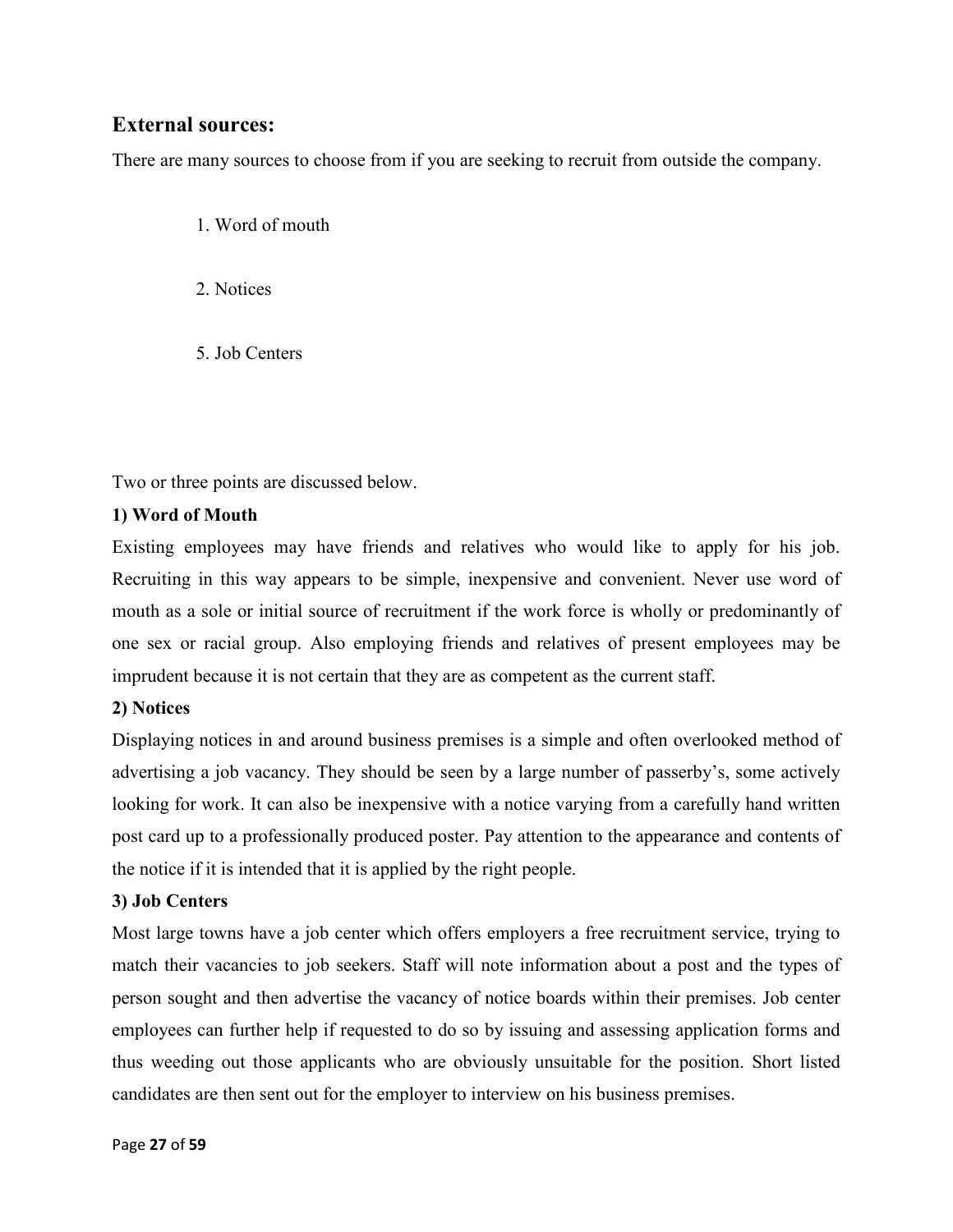# **Recruiting internally and externally**

# **Internal Recruiting:**

Recruiting from among the existing workforce offers many advantages. Seeing your employees at work on a day-to-day basis will enable you to evaluate their particular strengths and weakness accurately and choose the most suitable person for the position. When the company recruits from within the organization the employees will feel important and highly valued since it appears that the organization immediately turns to them whenever a vacancy occurs. Their work rate and performance should improve as well as they will realize that increasing job opportunities are available to them if they are industrious and successful at their jobs. However any method has its own merits and demerits.

## **Merits**

It improves the morale of the employees. The employee is in better position to evaluate those presently employed than outside conditions. It promotes loyalty among the employees, for it gives them a sense of job security and opportunities of advancement. These people are tried and can be relied upon.

# **Demerits**

It often leads to inbreeding and discourages new blood from entering into an organization. There are possibilities that internal sources may "dry up" and it may be difficult to find the requisite personnel from within an organization. No innovations are made any new thinking so on new inputs which is very much essential for the growth of the organization. Usually promotions are based on seniority so the danger is that really capable hands may not be chosen.

# **External Recruiting:**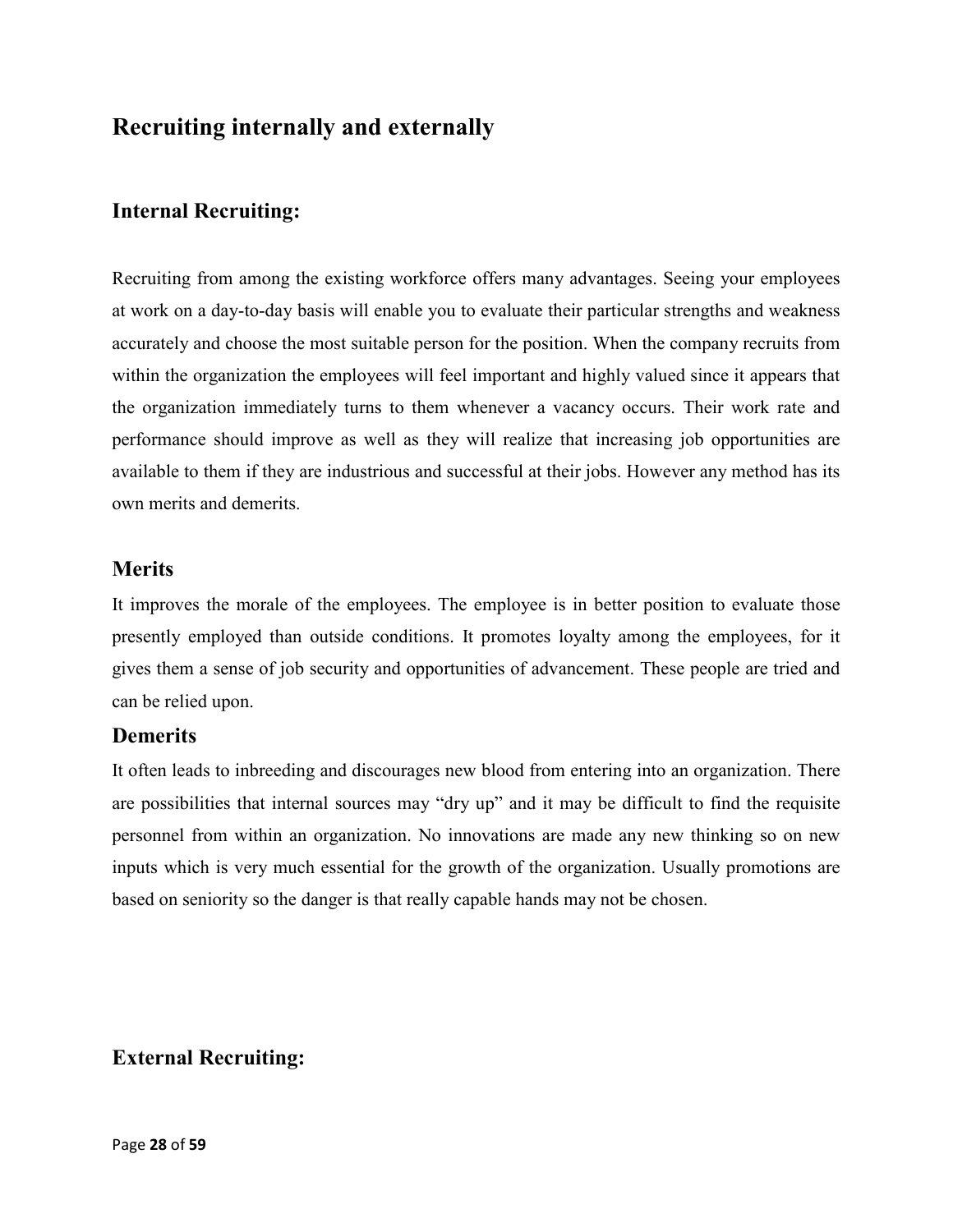When a company is involved in large expansions and is more oriented towards achieving high growth and high market share, with more focus on quality of the product and high customer satisfaction then it is inevitable for any organization to go for external recruiting. External recruiting is nothing but recruiting the people in your organization from outside the company. It will help the company to make best use of other sources that are laying outside the organization like for example campus recruits is an effective and efficient way of recruiting when a company wants new minds that are more creative and go-getters for any task. If a company wants to concentrate only on its core activities and wants to relieve the burden of the task of recruitment then the more feasible option would be third party recruiting or recruitment process outsourcing (RPO). The experienced persons but unemployed can be recruited into the company which may reduce the training cost if they are from same industry. Retired and experienced people can yield more by enhancing their prior experience in new business situations.

## **Merits**

New entrant to the labor force that is young mostly inexperienced potential employee's fresh graduates or postgraduates can be taken in accordance with company's culture. External recruiting results in best selection from the large sources. In the long run this source proves economical because potential employees do not need extra training. The excess applications generated for current requirement may be utilized for future vacancies.

## **Demerits**

Extra time is required by the people to adjust themselves to the present working situations. If the recruiting is done from large source then it will be more time taking as the applications generated are more and short listing becomes critical. Cost of recruiting will be comparatively more than internal recruiting. Sometimes it creates employee dissatisfaction as there may be mismatch between the employee expectation with the company and the company's expectation with the employee.

Before making a choice and making decisions as to which source should be adopted for recruiting both the sources should be thoroughly assessed and must be studied carefully the wide variety of individual sources of recruitment that are available whether Internal or External. Before choosing any sources make sure that it gives answer as YES to these following questions: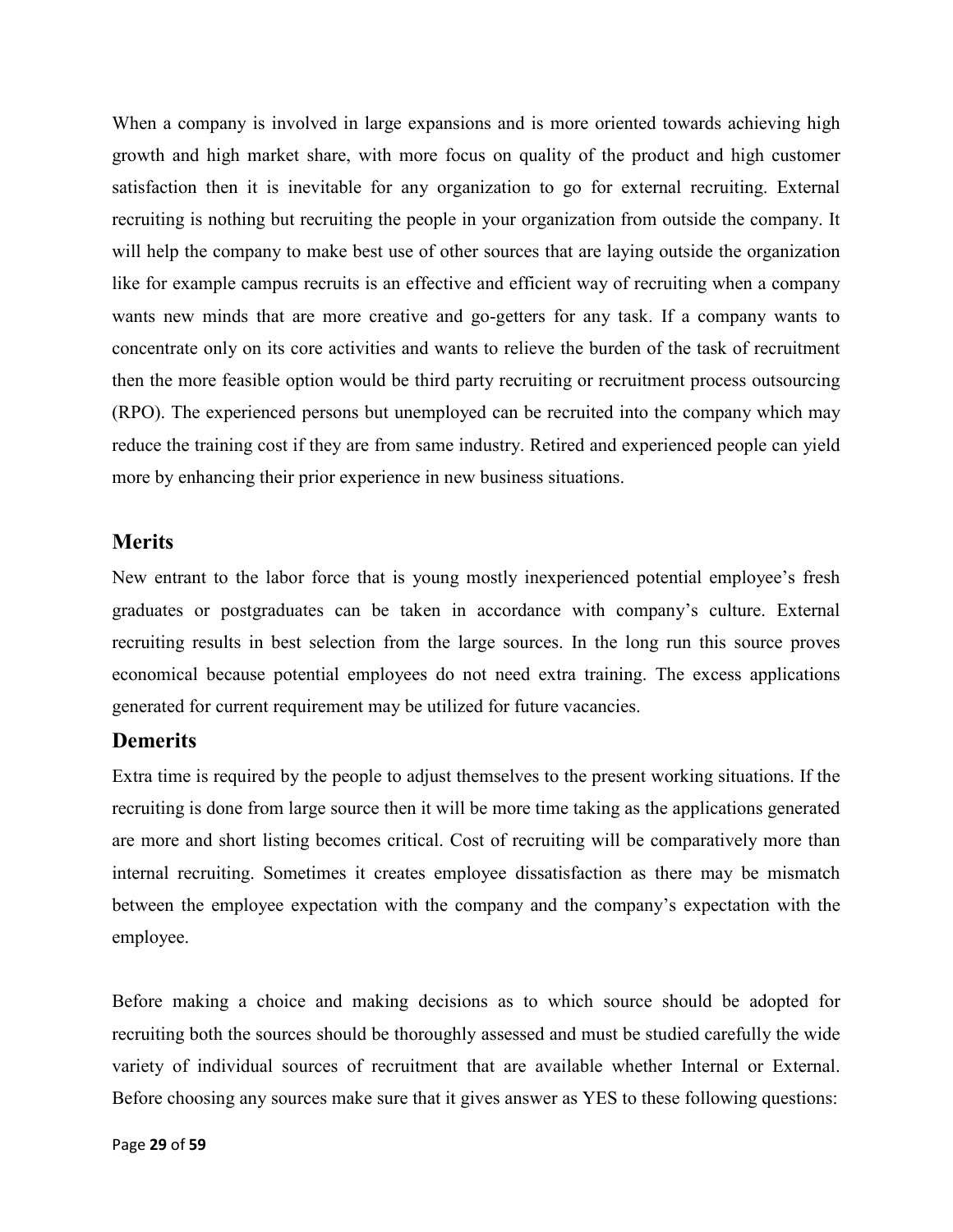## **Recruitment mistakes**

There are a number of methods companies should avoid when putting their recruitment plans into practice. For instance, many businesses have the necessary talent within their organizations, but are too busy looking outside to recruit the skilled employees they already have. Others try to look for a mirror-replacement to the employee they have lost, duplicates with the same attitudes and skills, when companies can benefit more from employees with new experience and outlooks on the position. Some employers forget to include their employees in the recruitment process, or attempt to find the "perfect" employee without noticing the talents of the job seekers they interview.

# **CHAPTER-6**

## **Selection Process**

Employee Selection is the process of putting right men on right job. It is a procedure of matching organizational requirements with the skills and qualifications of people. Effective selection can

Page **30** of **59**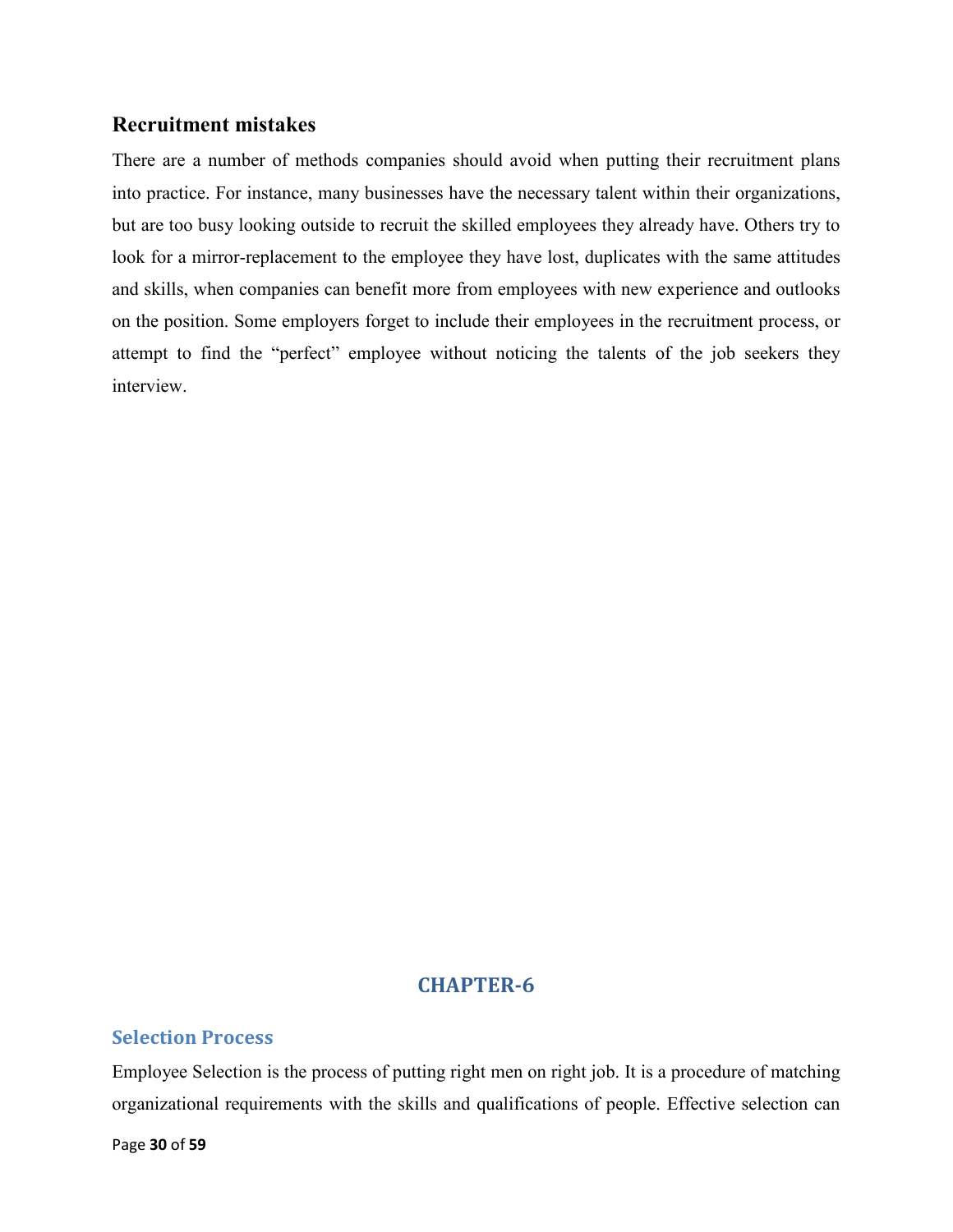be done only when there is effective matching. By selecting best candidate for the recruited job, the organization will get the quality performance of employees. Moreover, organization will face less of absenteeism and employee turnover problems. By selecting right candidate for the required job, organization will also save time and money. Proper screening of candidates takes place during selection procedure. All the potential candidates who apply for the given job are tested.

But selection must be differentiated from recruitment, though these are two phase of employment process. Recruitment is considered to be a positive process as it motivates more of candidates to apply for the job. It creates a pool of applicants. It is just sourcing of data. While selection is a negative process as the inappropriate candidates are rejected here. Recruitment precedes selection in staffing process. Selection involves choosing the best candidate with best abilities, skills and knowledge for the required job.

## **Essential of selection procedure**

The selection process can be successful if the following requirements are satisfied:

- 1. Someone should have the authority to select.
- 2. There must be some standard personnel with which a prospective employee may be compared i.e., a comprehensive job description and job specification should be available beforehand.
- 3. There must be sufficient number of applicants from whom the required number of employees may be selected.

#### **Process of selection**

The employee selection process takes places in following order

1. **Preliminary interview**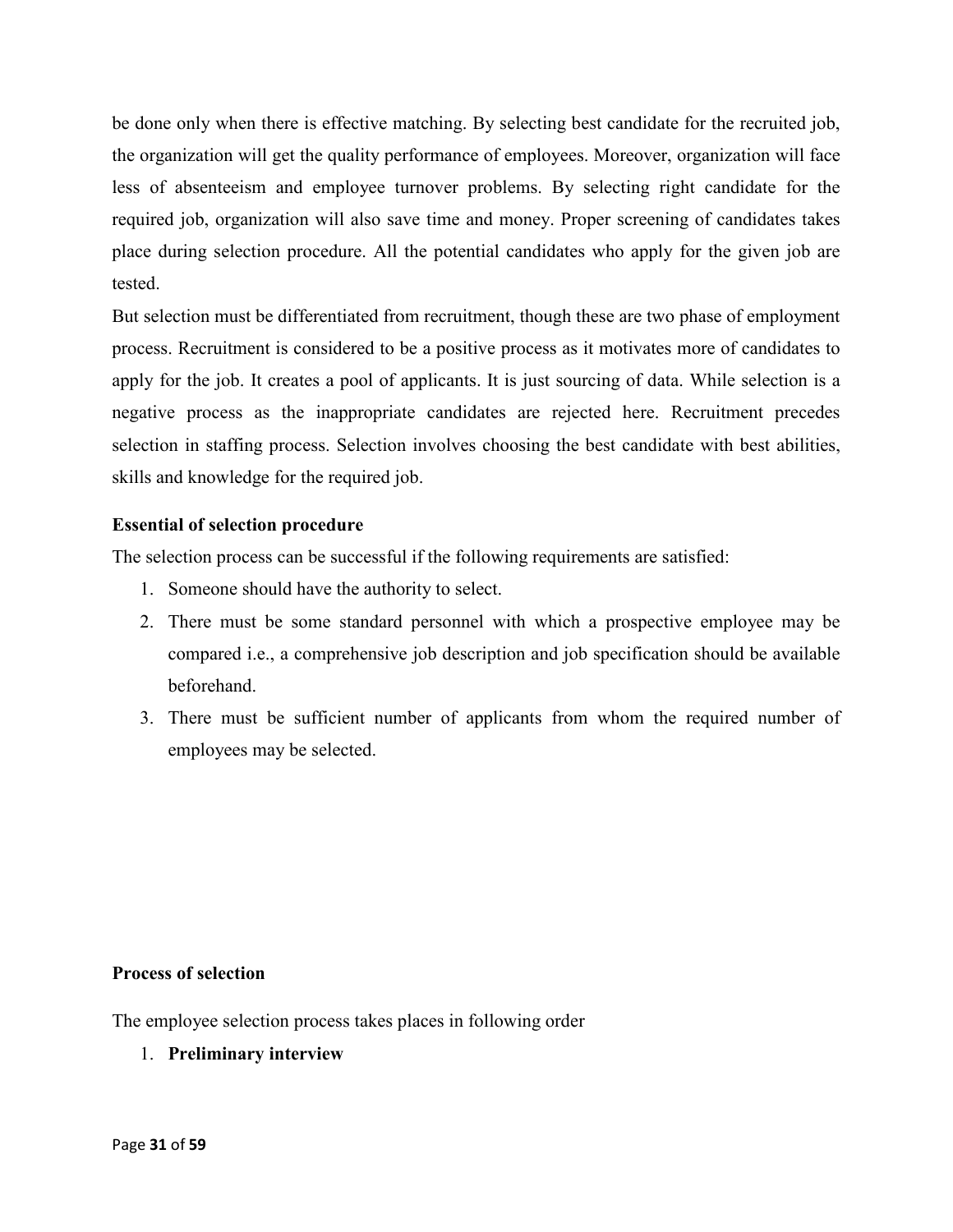It is used to eliminate those candidates who do not meet the minimum eligibility criteria laid down by the organization. The skills, academic and family background, competencies and interests of the candidate are examined during preliminary interview. Preliminary interviews are less formalized and planned than the final interviews. The candidates are given a brief up about the company and the job profile; and it is also examined how much the candidate knows about the company.

#### 2. **Application form**

The candidates who clear the **Preliminary interview are required to full fill application blank.** It contains data record of the candidates such as details about age, qualifications, reason for leaving previous job, experience, etc.

#### 3. **Employment test**

#### • **Written test**

**Various written tests conducted during selection process are aptitude test, intelligence** test, reasoning test, personality test, etc. These tests are used to objectively assess the potential candidate. They should not be biased.

## **Classification of test on the basis of human behavior**

#### • **Aptitude or potential ability test**

These tests may take one of the following forms:

- A. Mental or Intelligence test measure and enables to know whether he or she has mental capacity to deal with new problems.
- B. Mechanical Aptitude Test measures the capacity of a person to learn a particular type of mechanical work. This could help in knowing a person's capability for spatial visualization, physical skill etc.
- C. Psychometric tests these tests measures a person's ability to do specific job.
- Achievement test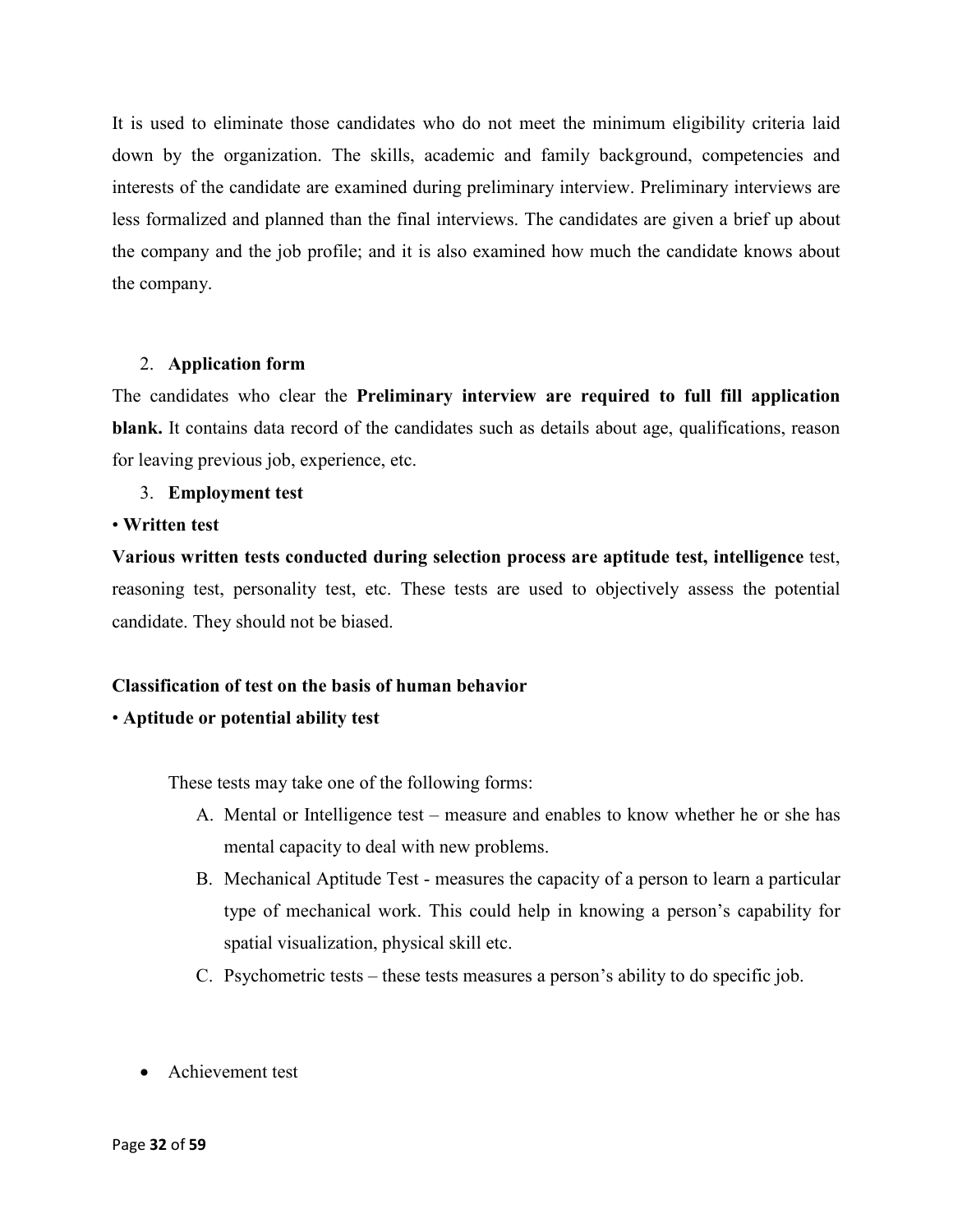Also known as proficiency test they measure the skill, knowledge which is acquired as a result of a training program and on the job experience they determine the admission feasibility of a candidate and measure what he/she is capable of doing.

• Personality test

These tests aim at analysis deeply to discover clues to an individual's value system, his emotional reactions and maturity and motivation interest his ability to adjust himself to the illness of the everyday life and his capacity for interpersonal relations and self-image.

#### 4. **Comprehensive Interviews**

Interviews are a crucial part of the recruitment process for most organizations. Their purpose is to give the selector a chance to assess the candidate and to demonstrate their abilities and personality. It's also an opportunity for an employer to assess them and to make sure the organization and position are right for the candidate. An interview is an attempt to secure maximum amount of information from candidate concerning his suitability for the job under consideration.

#### 5. **Background checks and enquires**

Offers of appointment are subject to references and security checks. The references given in the candidate's application will be taken up and a security check will be conducted. Security checks can take a while if the candidate has lived abroad for any period of time.

#### 6. **Medical examination**

Medical tests are conducted to ensure physical fitness of the potential employee. It will decrease chances of employee absenteeism.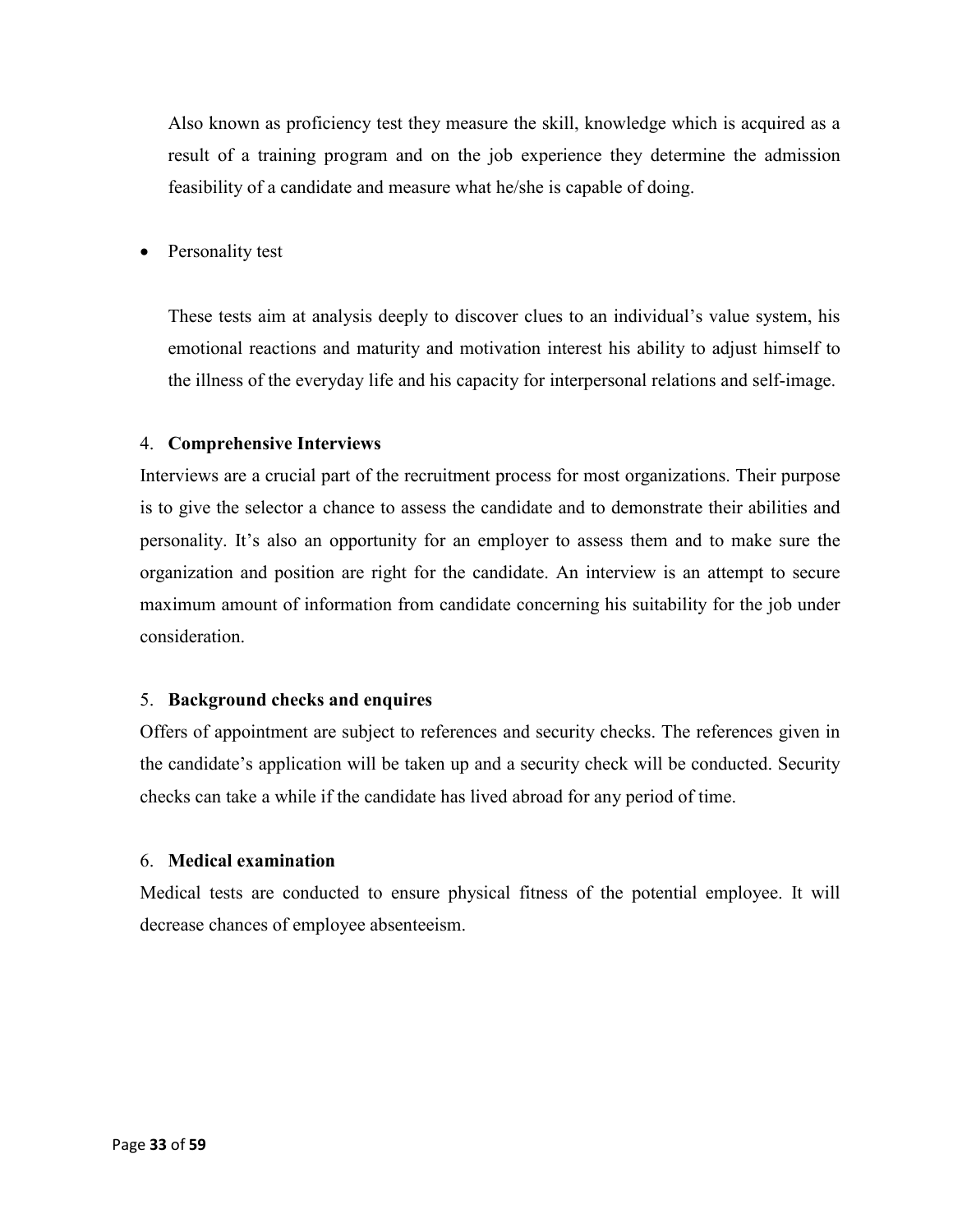#### **7. Final selection decision**

Those individual who perform successfully on the employment test and the interviews, and are not eliminated by development of negative information on either the background investigation or physical examination are now considered to be eligible to receive an offer of employment. Who makes that employment offer? For administrative purposes the personnel department should make the offer. But their role should be only administrative. The actual hiring decision should be made by the manager in the department that had the position open. A reference check is made about the candidate selected and then finally he is appointed by giving a formal appointment letter.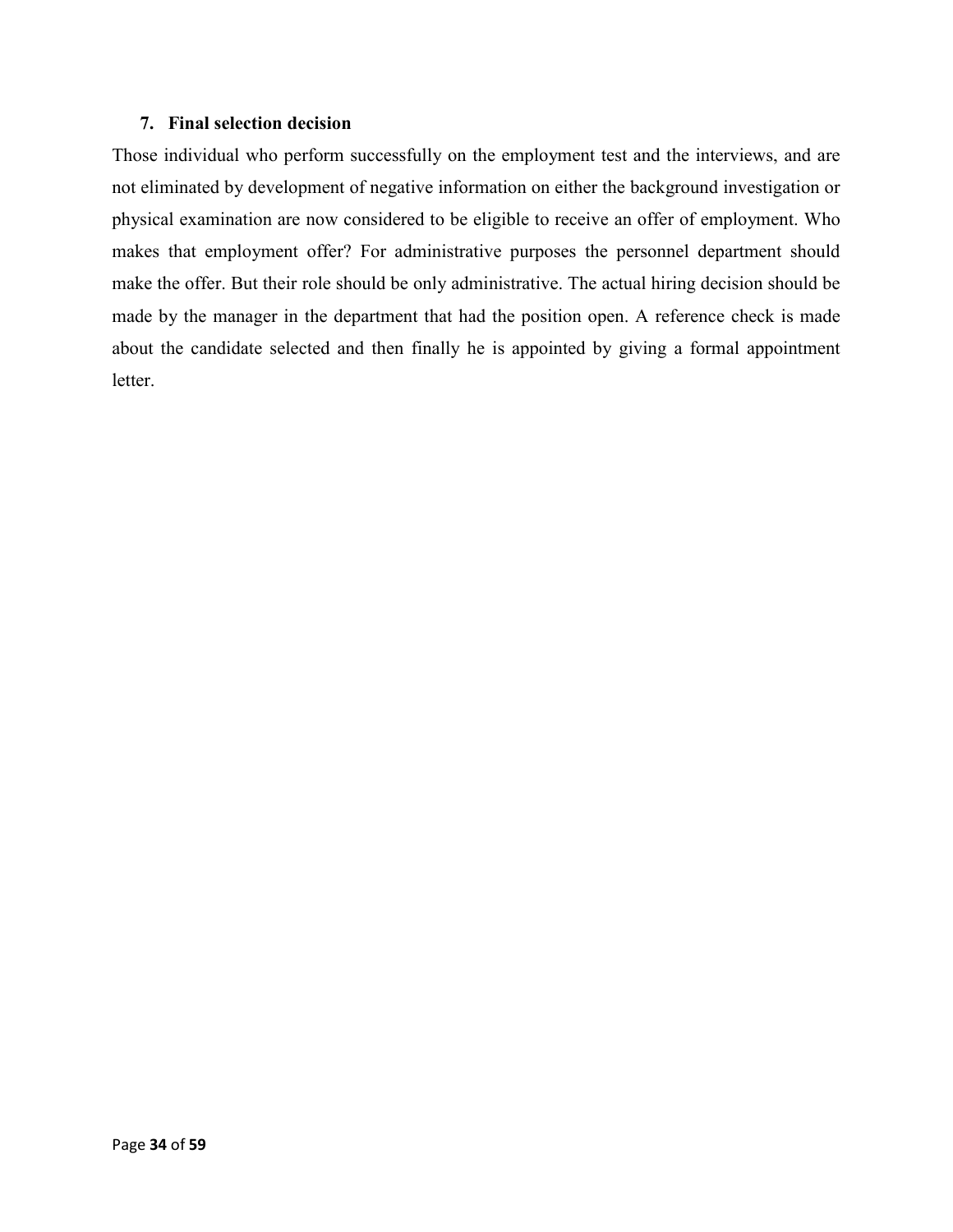## **BRAC Nobodhara human resource division**

The strategy of human resources followed by BRAC Nobodhara School is described below.

#### **Vision**

Vision crystallizes their employee focus as the cornerstone of everything they do, to help their student to get full benefit of BRAC Nobodhara School. It describes their ambition for future, sets a common direction across the group, and shall inspire all employees to imagine how they can contribute. Their values describe what behaviors are necessary to realize that vision.

HR is a Critical Enable BRAC Nobodhara School in the pursuit of its Strategic Goals.

HR is a key to ensuring

**An Organization,** that provides a competitive advantage by being simple, aligned and efficient.

**A Culture** centered on the employee and characterized by diversity, generosity and an international mindset.

**Leaders,** who have a passion for education, excel at empowering people and never compromise on BRAC Nobodhara ethical standard.

**People** those who perform at the peak of their ability because they feel a sense of mission, accomplishment and growth.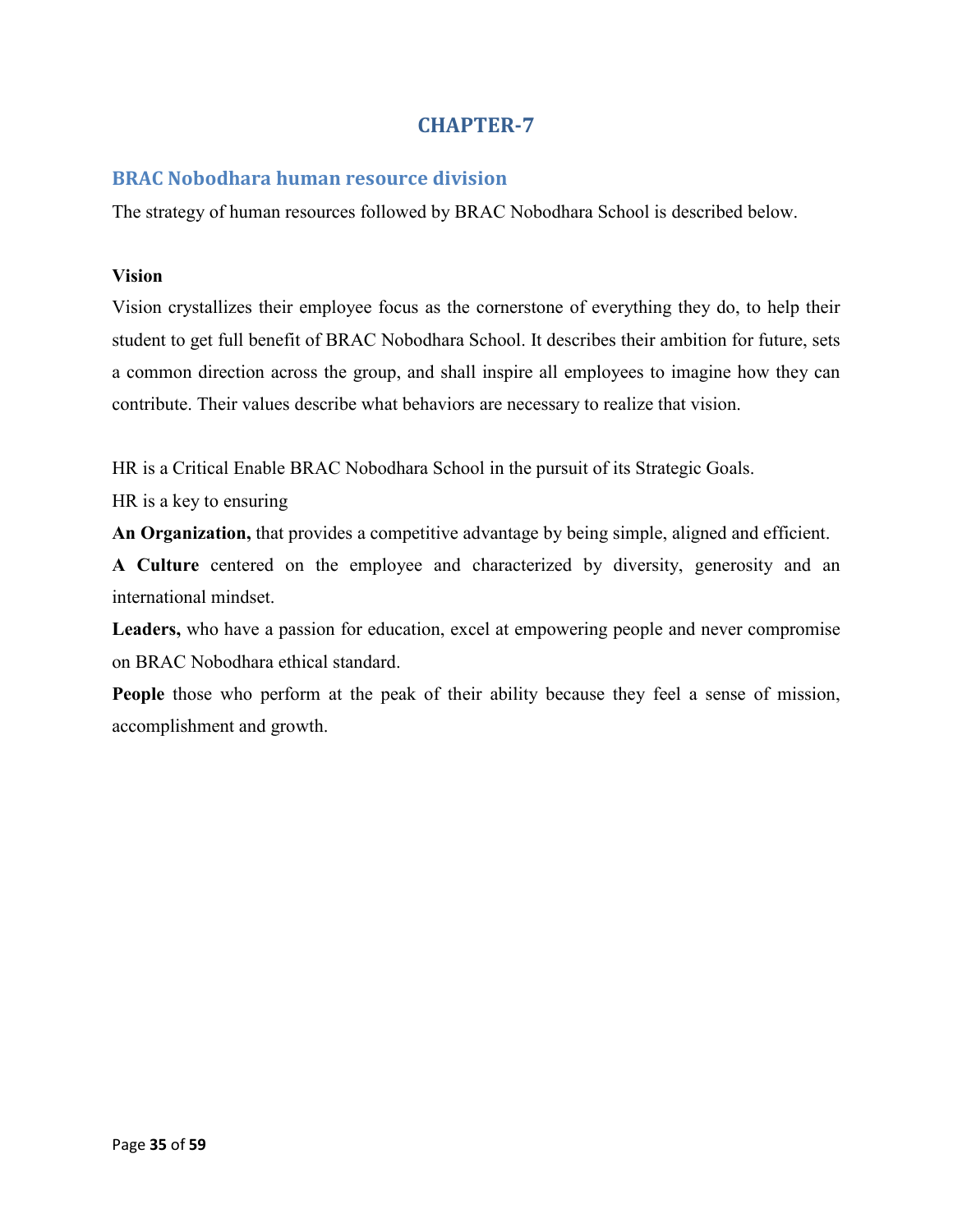#### **FINDINGS**

#### **Recruitment and selection at BRAC Nobodhara School**

As we know, recruitment refers to the process of finding possible candidate for a job or function, usually undertaken by recruiter. It may also be undertaken by an employment agency or a member of staff at the business or organization looking for recruits. And Selection is a process by which candidates employment are divided in to two classes those who will be offered employment and those who will not. Recruitment and selection is one of the most important for every employee. Cause by this company makes a person as the member of it. There is a general process of recruitment and selection that a company should follow. In Bangladesh perspective many company does not follow any specific process for recruitment and selection. There are lots of limitations a company face in case of recruitment and selection process. But the recruitment and selection process must be developed, modern and fair.

In BRAC Nobodhara recruitment and selection is done by a specific process and which very much modern. It starts with manpower requisition and end with appointment. And after that BRAC Nobodhara arranges various types of training and development program for the employees to develop their skill. In true sense BRAC Nobodhara follow a developed recruitment process for selecting right people in right place.

#### **Role of Human Resources in Recruitment and selection process**

In recruitment and selection process the main role is played by HR division. The process is start with manpower requisition and end with appointment.

When there is a need of manpower, the required departments send the manpower requisition to HR consist the approval of MD. Then HR starts the process. The process include some step or task that done by a sequential order. **First** step is manpower requisition. It comes from the division who has vacancies. It can be replacement or for the new candidates. In the **second** step the requisition comes to HR department the particular officer of HR takes approval from the Chief Human Resource Officer (CHRO). Then the **third** step starts, HR give advertisement for the job, it can be external or internal. After collecting CVs HR starts sorting suitable CVs for that post. After sorting of CV the **forth** step starts. The forth step is written exam. Written exam has two parts, one is the HR parts and another is the particular department's parts. The candidates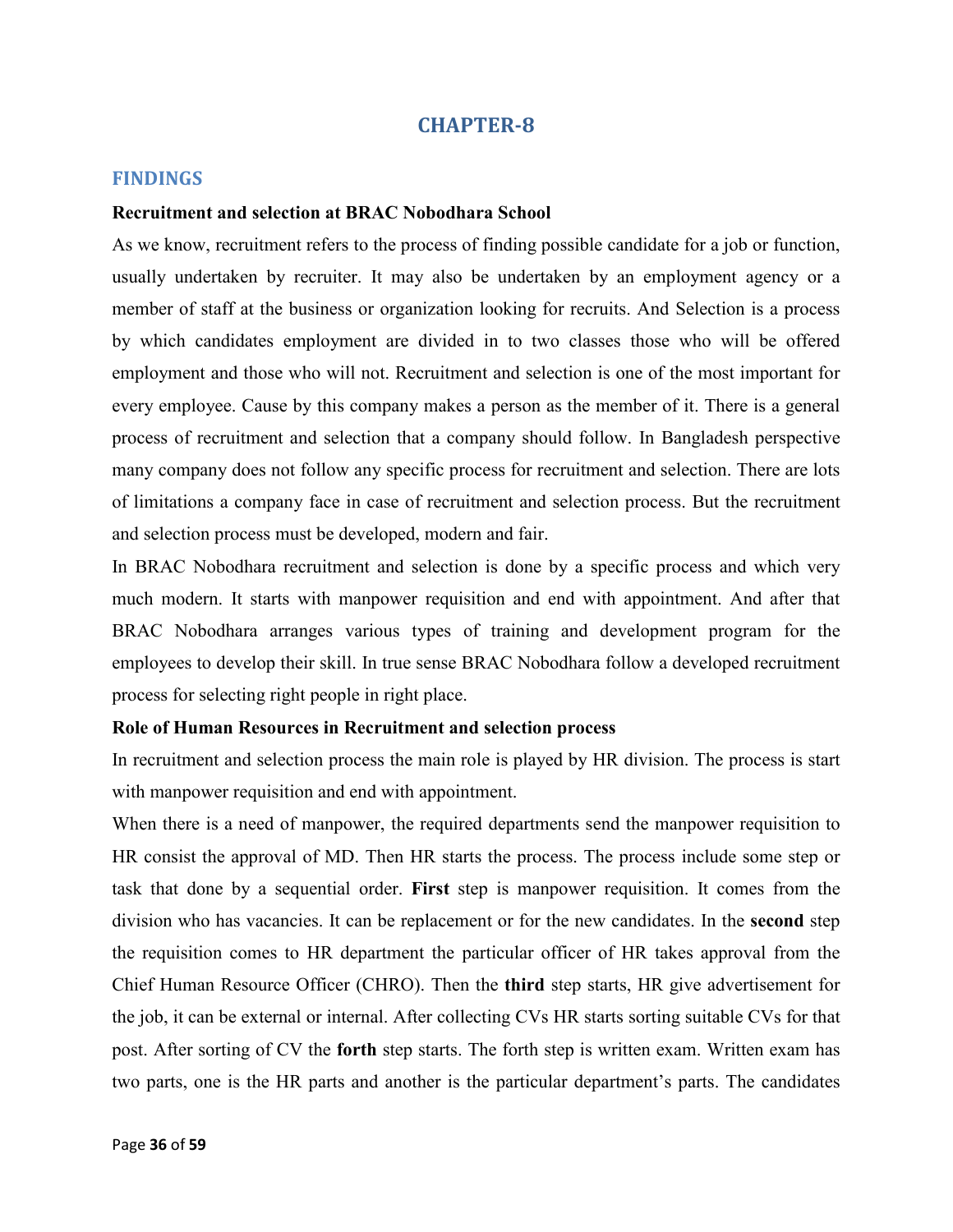must have passed HR part. When a candidate passed the written exam then he or she gets call for interview. It is the **fifth step** the process. Generally the candidate has to face one interview. After interview a candidate is selected by the interviewers. Then the selected candidate has to go for medical checkup. It is **sixth** step. Then come reference check step. Lastly selected candidates fill up joining forms and then he/she gets the appointment letter.

This is the procedure that BRAC Nobodhara HR follow to recruit people. Actually in BRAC Nobodhara the recruitment and selection is totally control by HR division. HR division make policy for recruitment and selection an also takes decision some times that a department required manpower. When the requisition comes HR starts the process. HR also supervise that Recruitment and Selection are not simply mechanisms for filling vacancies rather they are viewed as the key factor for suitable placements. For a better recruitment and selection process HR arrange done some task like

- Collecting suitable and better CVs
- arranging interviews
- Appointment letter and others

## **Basic rule of recruitment in BRAC Nobodhara**

For recruitment BRAC Nobodhara follow some rules. These rules are set up by HR for better recruitment and selection. The rules are

- BRAC Nobodhara Recruitment is to hire the right kind of people at the right place selecting them through an effective process from a pool of candidates in the job market.
- No one who is below 18 years of age can be hired as an employee for BRAC Nobodhara on regular, contract or temporary status.
- Under no circumstances a regular or contract employee of any other organization is allowed to undertake regular or long term contract employment in BRAC Nobodhara School.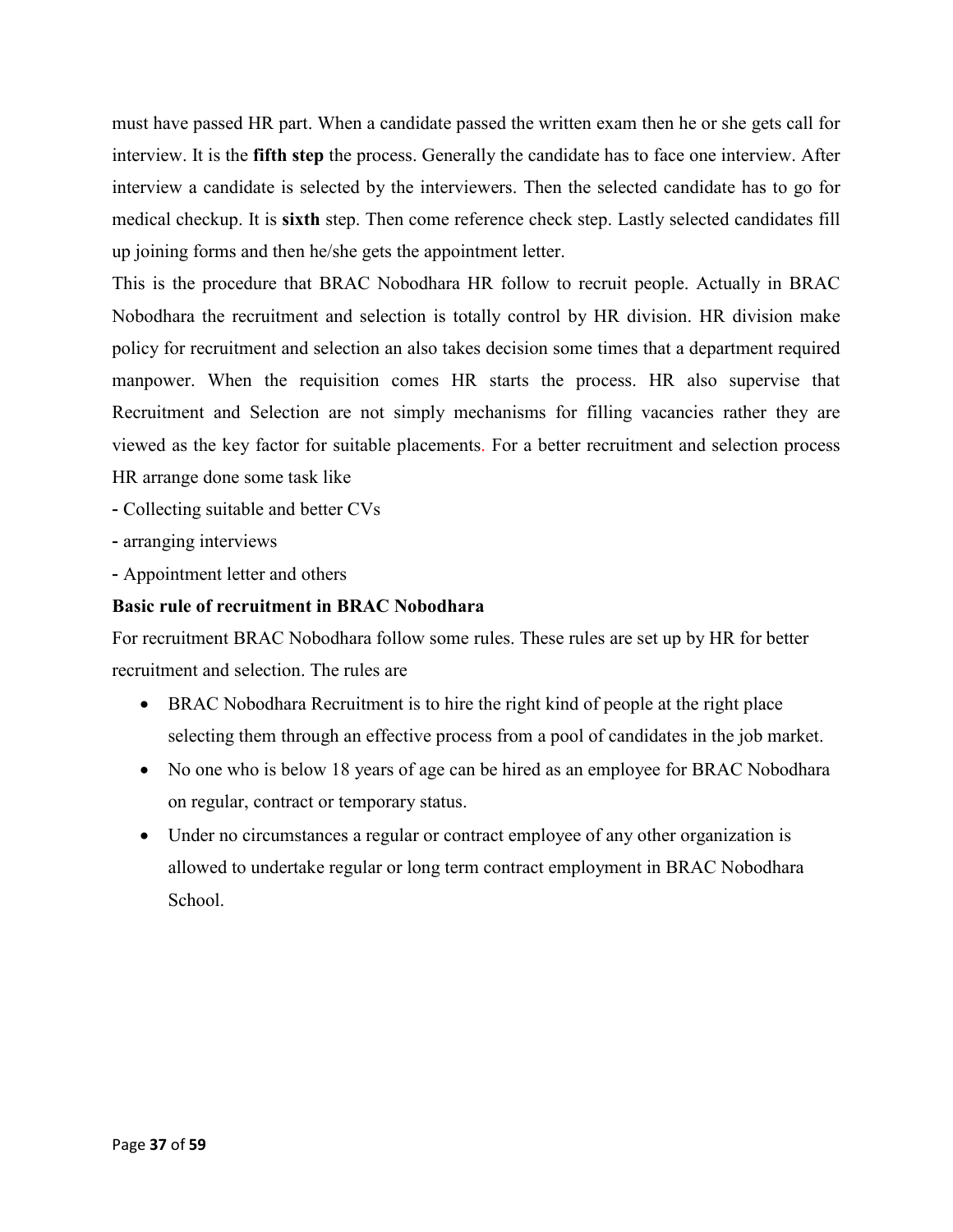## **Recruitment & Selection Process at BRAC Nobodhara**

The Process of recruitment and selection at BRAC Nobodhara is consisting of number of sequential steps. The following picture can show the process very clearly:



**Figure: Recruitment & Selection Process at BRAC Nobodhara**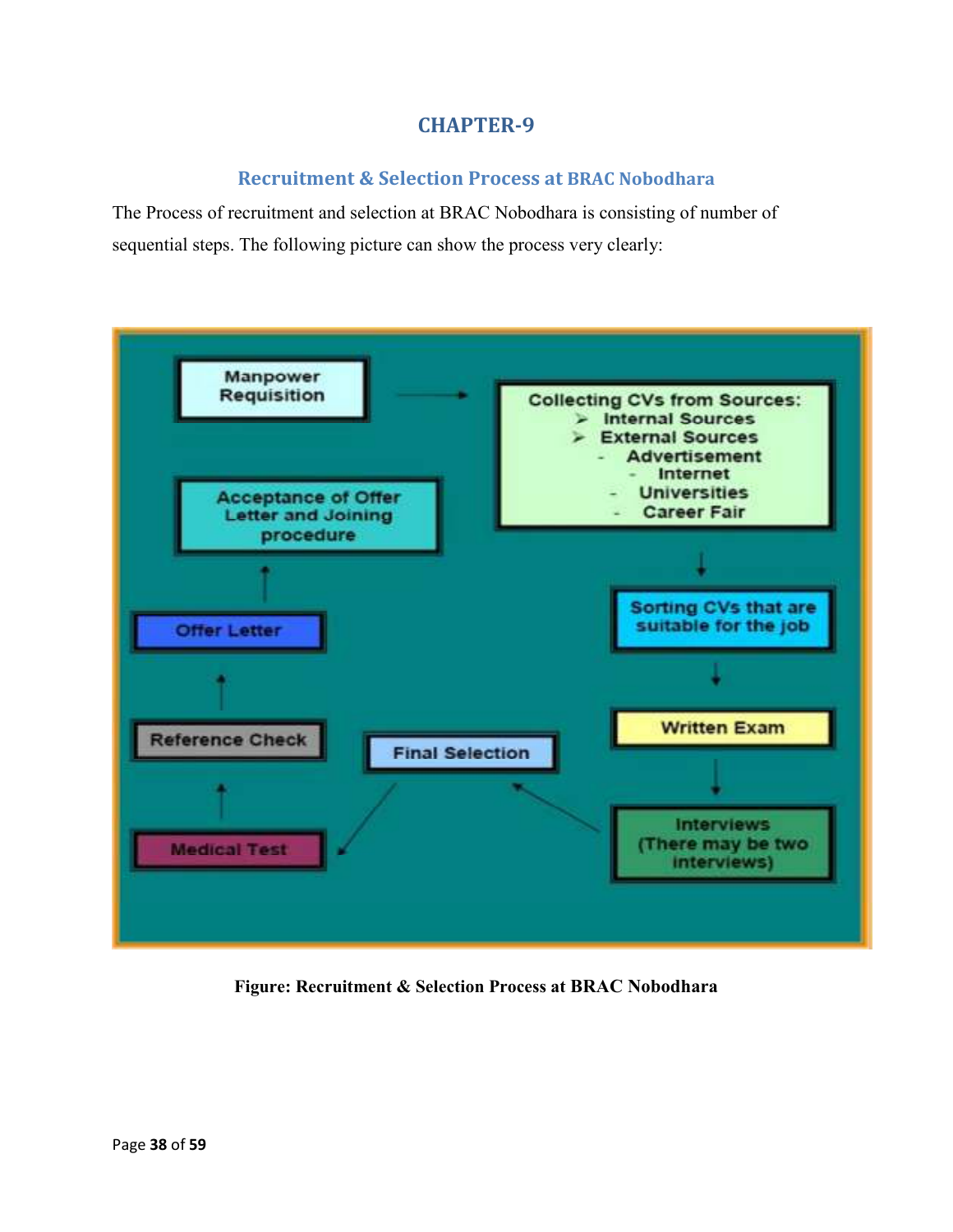#### **Human resource planning**

Recruitment and Selection are not simply mechanisms for filling vacancies rather they are viewed as the key factor for suitable placements. With a view towards placing the right person at the position, in BRAC Nobodhara following procedures in Recruitment and Selection will be practiced:

BRAC Nobodhara Human Resource planning will start at the beginning of the year in accordance with the approved business Plan and budget provisions.

Each Division will submit their month wise recruitment plan to HR for the whole year and on the basis of such requirement HR Division will prepare the upcoming recruitment plan of each Division/Department.

## **Manpower Requisition:**

Based on the HR Planning respective Division/Department Head will inform HR on personnel requirement through Manpower Requisition form, after obtaining necessary approvals from the Managing Director. Employment Requisition Form must contain a JTOR (Job Terms of Reference), comprising Job Description and Job Specifications / Requirements of the position. Requisition form contain some information like

- Name of the position
- Status of the employment
- Job description, Job specification
- Approval of the MD

When the approval comes to HR, the process begins by collecting suitable candidates from sources.

#### **Recruitment Sources**

First and foremost step of recruitment is collecting CVs from sources. There are two sources of recruitment: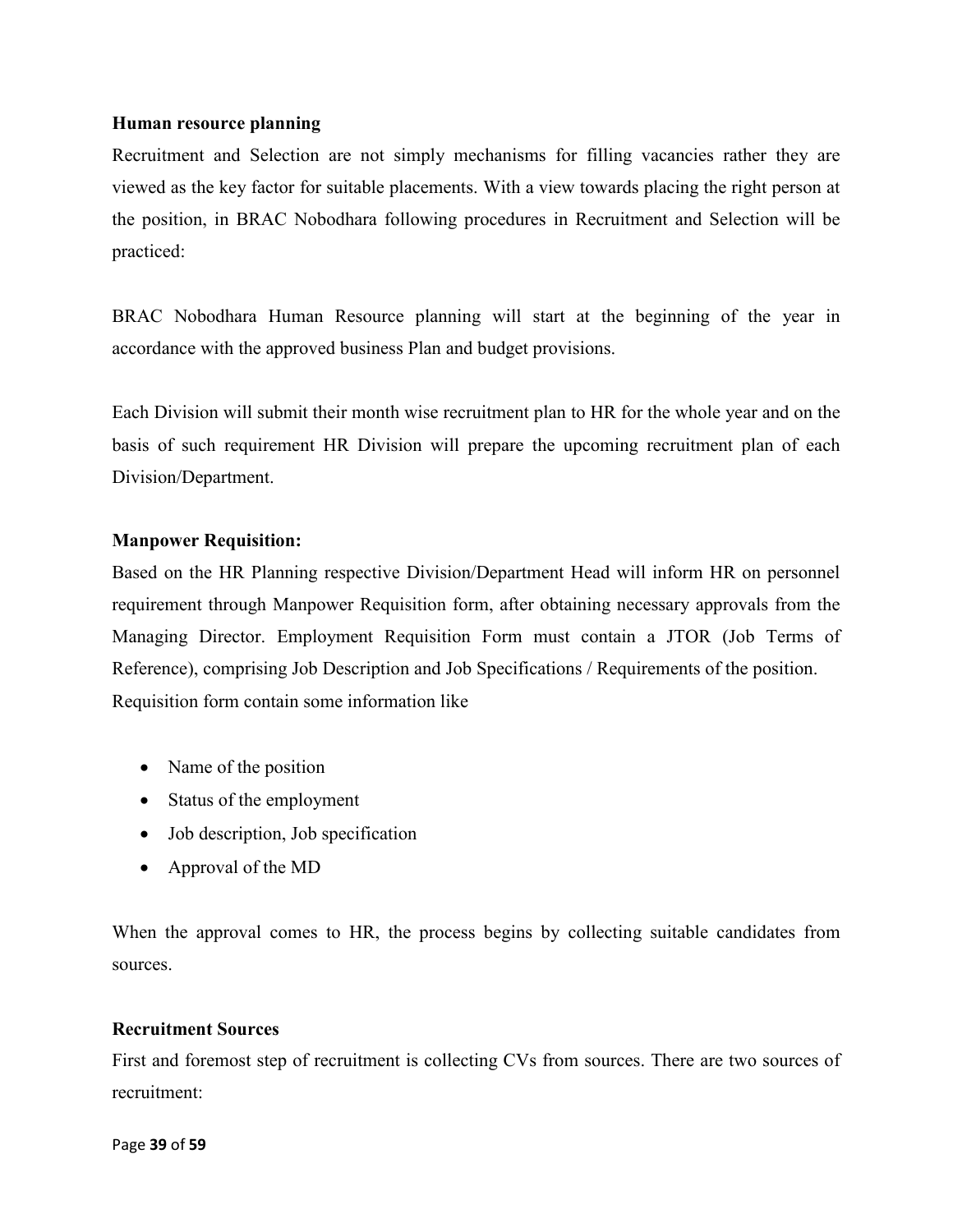- Internal source (within the organization)
- External job market

## **Internal Sources**

For encouraging the internal candidate, job vacancies in BRAC Nobodhara may be advertised through internal notices to all BRAC Nobodhara employees. Recruitment from the internal source may be through Promotion or delegating individuals with new assignments.

In the case of internal sourcing, HR along with the concerned Division/Department will identify prospective candidates on the basis of Individual Capability matching with Competency/Role Profile and will conduct appropriate tests to select the most suited person. In internal source BRAC Nobodhara consider mainly two types of employees:

- $\triangleright$  Contractual
- $\triangleright$  Interns

Contractual employees are those who are working in a contact of six months or one year. And also interns, after completing their internship and completing their graduation can apply for job.

## **External Sources**

In short external sources mean collecting CVs from outside. BRAC Nobodhara collects a lot of CVs from outside. Recruitment from external sources will be through

- *Executive search*  for Senior Managers and Above Positions.
- *Advertisements*  for managers and below positions.

The CVs are collect by following ways:

*Employee Reference*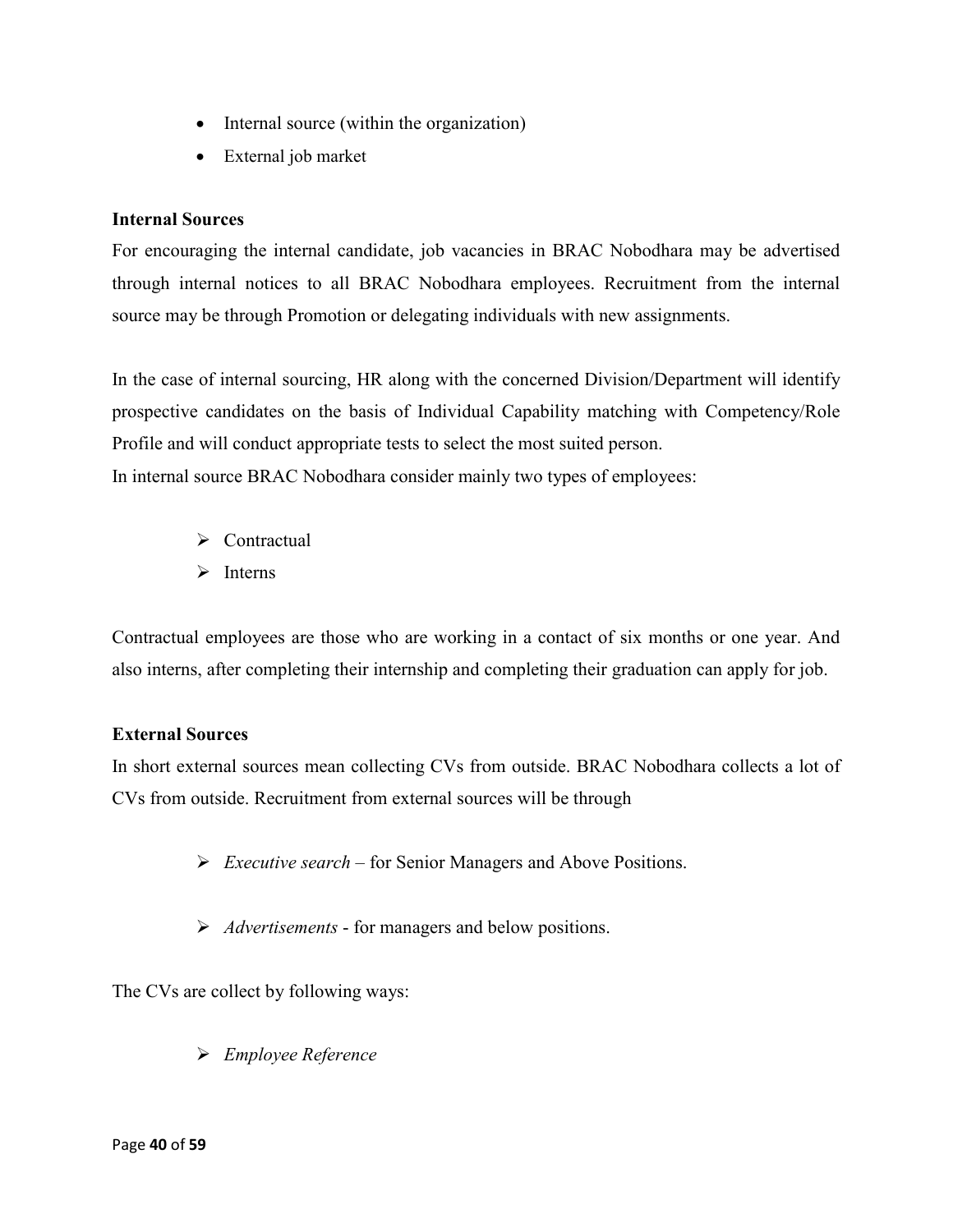### **Employee Reference**

Employee Referrals may be collected through circulation of advertisement to all employees. BRAC Nobodhara consider employees reference because it got some advantage, the internal employees know how to do the work so he can easily understand who can do the work. If an employee refer someone that means he knows about him better and that helpful for the company because BRAC Nobodhara believes employees cannot be harmful for company.

## **Screening of Candidates**

Following publication of Job Vacancy, concerned Divisional/ Department Head and HR Division will scrutinize the applications and short list candidates for inviting to oral interviews or written tests where applicable.

When screening the following criteria will be followed:

- $\triangleright$  For the Executive position, candidate must be at least graduates
- For Executive and above, candidate must have at least  $2^{nd}$  class in all academic level. However, in case of competent candidates with strong experience in the relevant field such educational qualification may be relaxed.
- $\triangleright$  For Non-Executive permanent employees, minimum educational requirement is SSC.
- $\triangleright$  For Non-Executive contractual employees, candidate must be of class eight pass.

## **Oral Interview**

For the oral interview, competency based structured interview will be conducted. The standard Interview Assessment Form along with probing questions will be supplied by HR Division. Position specific structured interview with necessary Proving Questions and Assessment form can also be developed/ used.

The oral interview may take place in different phases according to the decision of HR Division and concerned Division/ Department and on the basis of Position: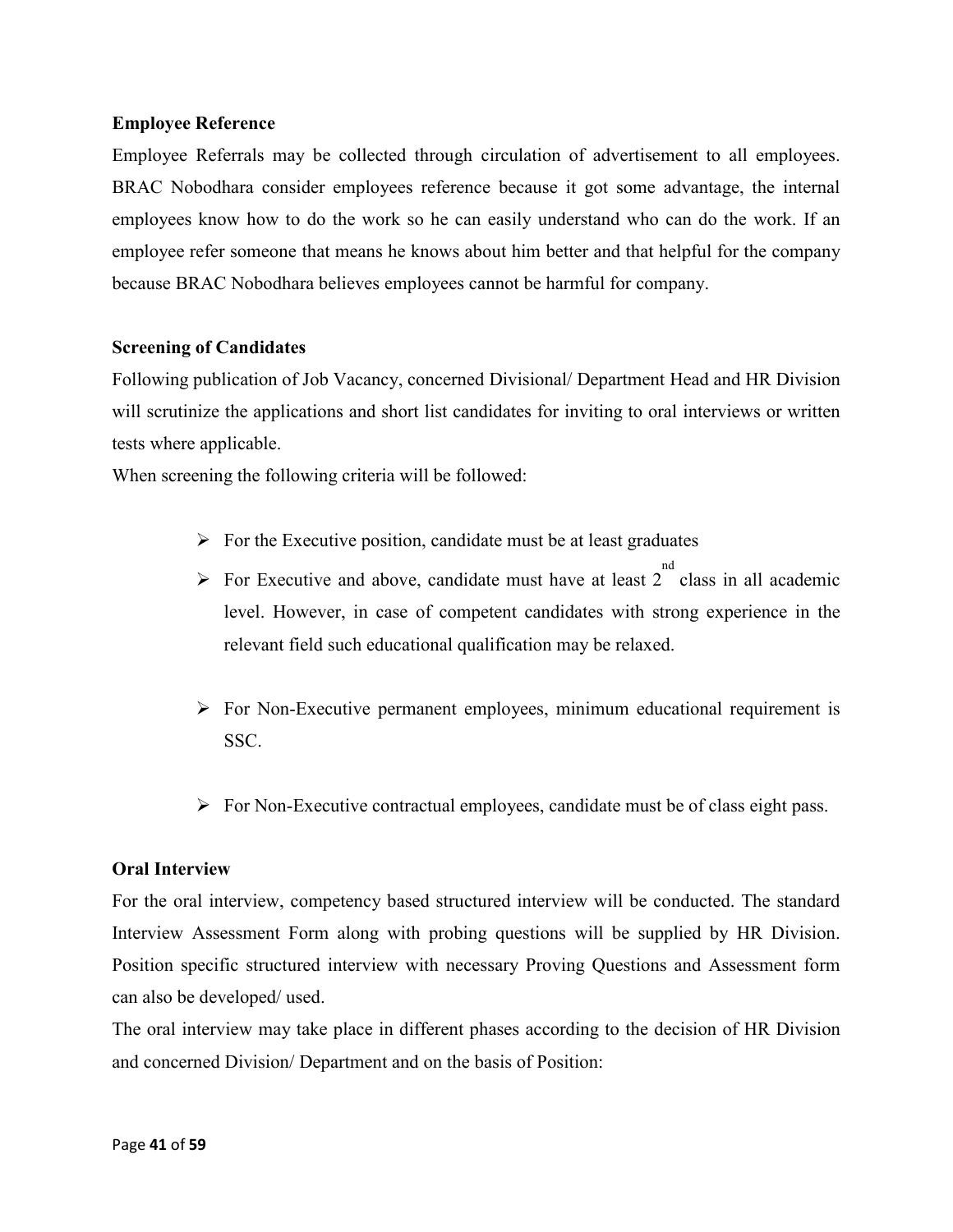#### **Preliminary Interview:**

Conducted by the respective immediate Manager and another member from cross functional area.

## **Second Interview or Final Interview:**

Conducted by the particular department's next level managers along with the respective Divisional/ Departmental Heads.

## **Interview of Key Position:**

If the recruitment is for any key position final interview must be conducted with the Managing Director. Interviews are arranged by HR. Generally these interviews are held in HR floor of BRAC-IED. There is a separate room for interview. These interviews are generally taken by managers of the required division and there must be an HR person in that interview. In interview the interviewer find out the fact candidate behavior as well as the ability of the candidate. Interviews also test the intelligence and smartness of the candidate.

#### **Final Selection**

From the interview some suitable candidates comes out. Once the final incumbent is selected, HR Division (Compensation & Benefit) will initiate the compensation Plan and will make offer/ process the appointment formalities. This time HR discuss about few things like:

- Terms and condition of company
- Salary and benefit
- Joining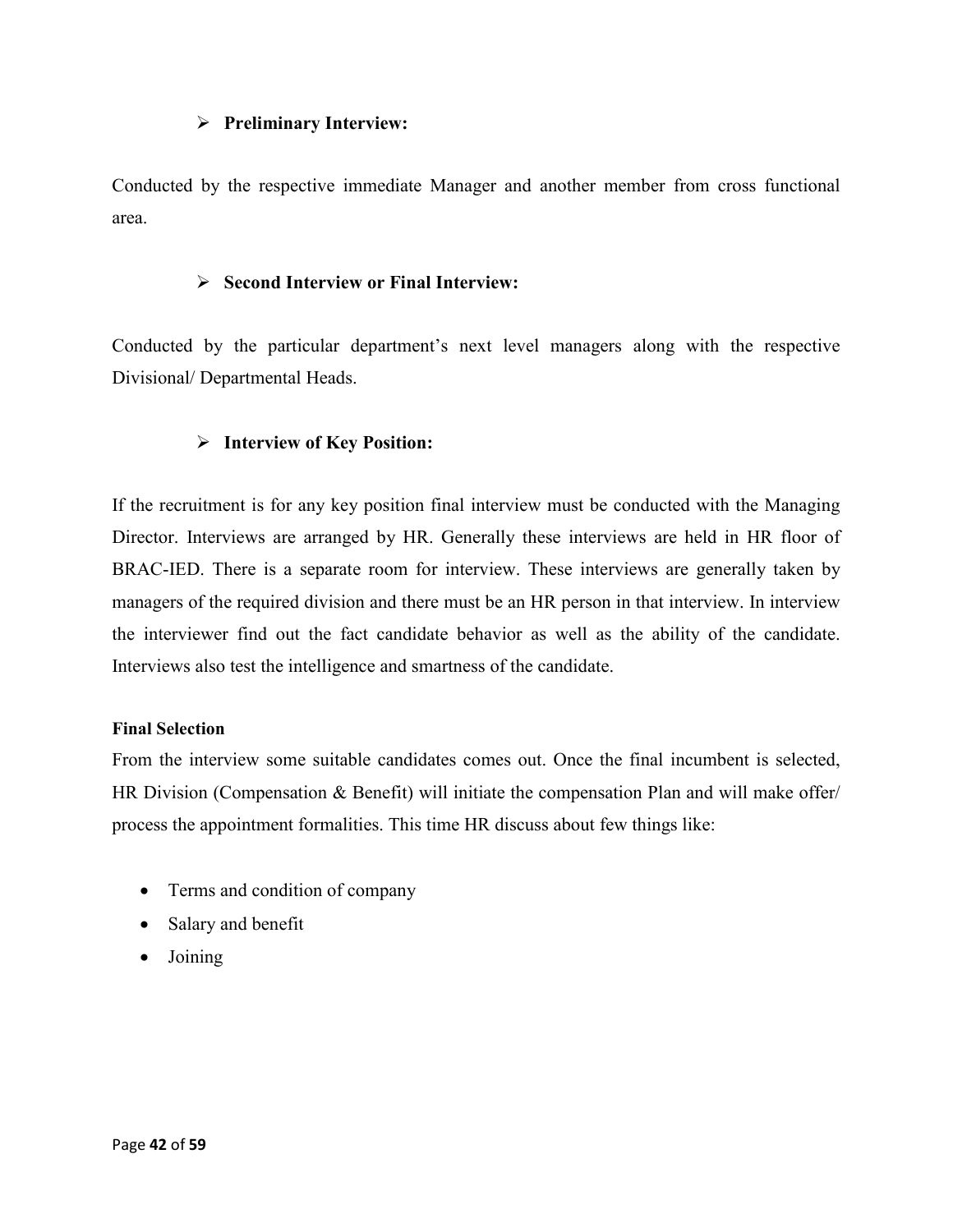#### **Final Approval**

Like the requisition for appointing candidate the approval of MD is needed. This time HR sends the approval to MD that these candidates are selected in interview for this position and they are going to appoint these candidates for the post.

#### **Medical Test**

When the MD approved the appointment of the candidate HR call the candidate for a medical checkup. The candidates have to collect a letter for medical from HR and go for the medical test. The selected candidate must undergo a medical checkup and subject to satisfactory medical report formal appointment letter will be issued.

#### **Reference Checks**

When a candidate is selected for the job, his or her given reference has been checked by HR. Reference check may be conducted by HR Division upon acceptance of offer. Subject to satisfactory response joining will be accepted

#### **Appointment or Offer Letter**

At last the after the medical test and reference checked, the offer letter for the candidate has been issued. After that the candidate gets the call that he or she has been appointed and he or she has to collect the letter from HR.

#### **Acceptance of Offer Letter & Joining Procedure**

The joining also has some procedure. In time of joining at first the candidates have accept the offer letter by signing it. Then he or she has to fill up some forms like,

- Human Resource information system (HRIS) form

- ID Card form

- Declaration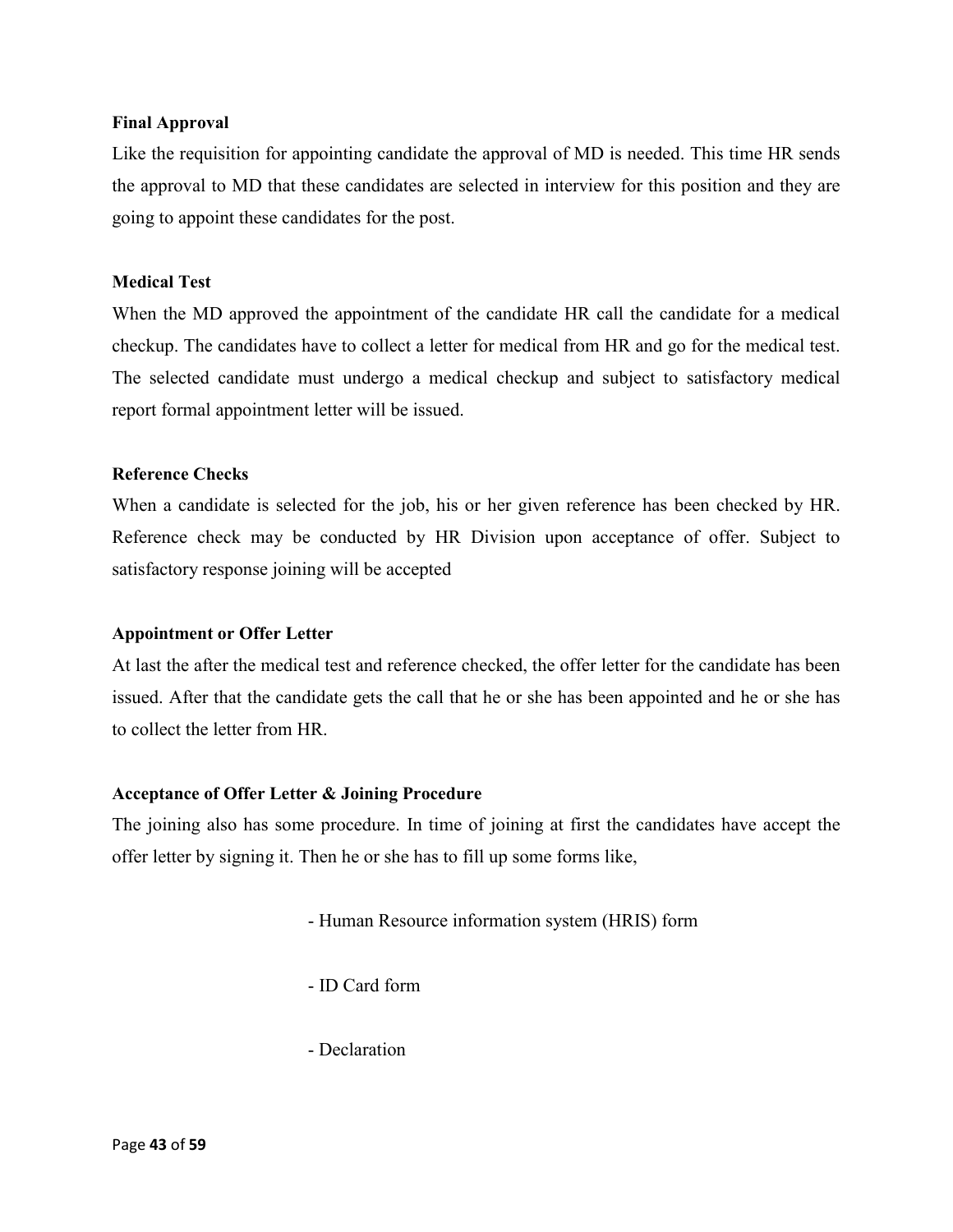When all this formalities are over the candidate will become one of the member of BRAC Nobodhara and start working as an employee of BRAC Nobodhara.

#### **Recruitment of Contractual & Others**

This policy governs the appointment of individuals on Contract basis. Prior to process the employment on the above category, the Division/ Department concerned must obtain approval from the Managing Director. The manpower requisition must contain the job specification with justification of the need along with the period.

## **Contract Appointment**

Jobs which are temporary in nature and is likely to be for a limited period or need is for a long term but cannot be hired on a permanent basis due to headcount restrictions. The period of appointment will be of 3 (three) months to maximum 2 (two) years.

A contract appointment should be for a fixed period and will become void automatically on the end date unless the contract is shortened or extended in writing prior to the expiration date. Person appointed on contract may be terminated during the tenure at the discretion of the employing department with reasons (performance/ redundancy) or without assigning any cause. A termination clause (with notice period/pay in lieu of) must be incorporated in the contract.

The division/ department concerned will initiate the recruitment in concert with HR. Upon finalizing the selection; HR will issue the formal appointment letter. Employees hired on contract must go for pre-employment medical test and subject to satisfactory results (fit for work) the incumbent will be allowed to join.

If a contract employee is made permanent (based on performance/capability/ headcount) the service length of that individual will be counted from the first day of the joining provided the contract period was continuous/uninterrupted.

Salary and benefits will be fixed based on the incumbents' educational and professional background. A contract employee will be entitled to same level of salary and benefits if he/she is hired in a position that already exist in the permanent payroll.

A contract employee will not be eligible for end service benefits or loan facilities from the company.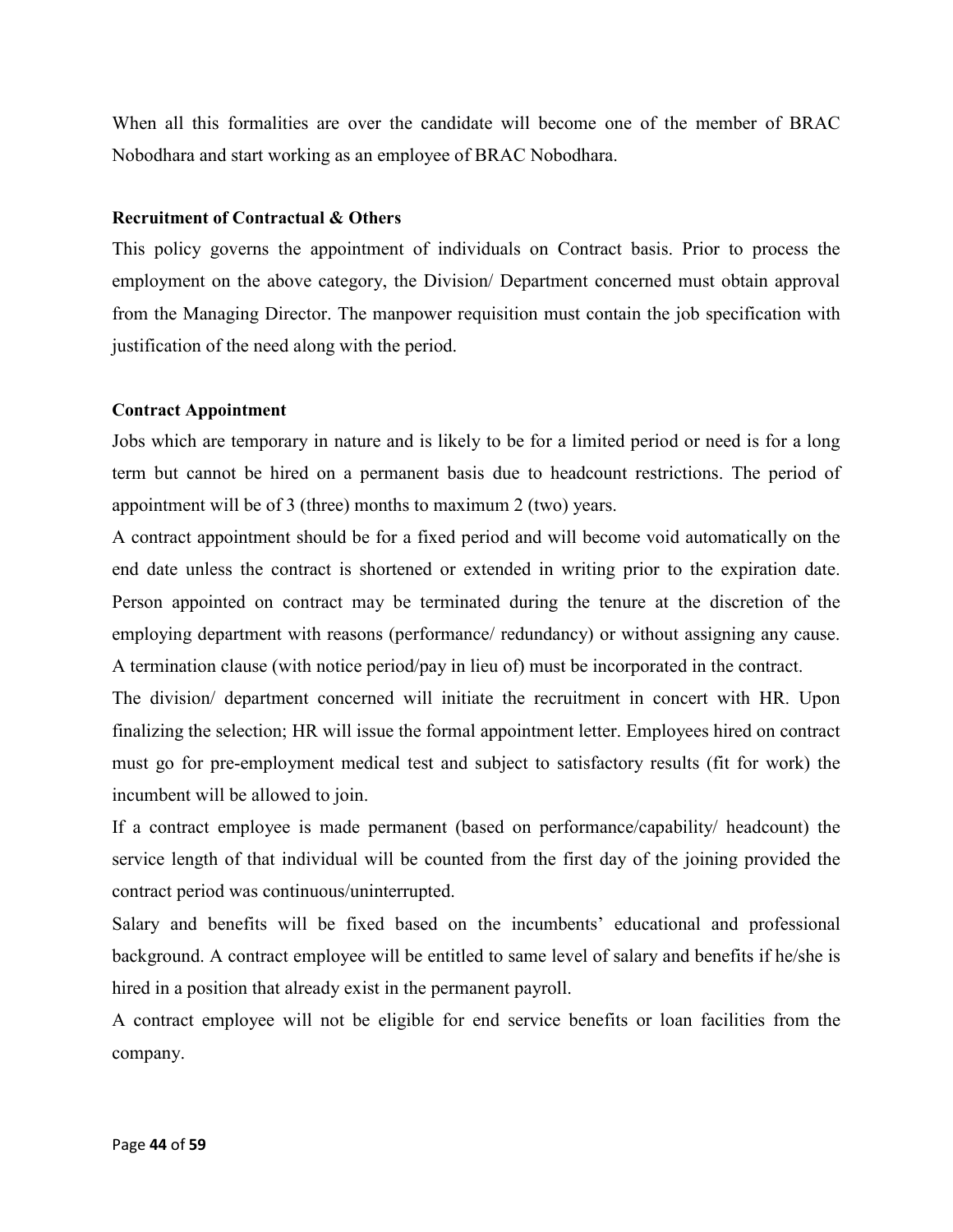#### **Casual Appointment**

Jobs that are totally causal in nature and are required for a short period (maximum of 12 weeks) to cater the additional influx of work or emergency exigencies or filling up a permanent position that is temporarily vacant.

Casual appointment should be for a fixed period or until the completion of the special job/project and cannot be for long periods. Employing divisions/ department must obtain approval form the Division/ Department Head justifying the need, specifying the number of personnel and the required background. Line Manager in concert with HR will process the hiring. No written contract is required. Appointment will be on a daily worked basis. The line manager will do the necessary arrangements for recruitment and appointment of Casuals keeping HR & Administration informed. The principle of hiring should be the best candidate suited to the job/position. No discrimination will be permitted on the basis of personal relationship regarding hiring of Casuals. All individuals involved in the hiring process must be sensitive to the perception of favoritisms and bias.

Salary should be determined based on the incumbent's background and skills. The calculated market median for the type/nature of the job should be taken into account prior to fix the compensation. Casual employee will not be eligible for any other standard benefits of the company and the payments can be on a daily/weekly/monthly basis.

#### **Recruitment for Internship**

Internship is one of the parts of graduation for student. In case of Bachelor of Business Administration and Master of Business Administration, it is an obligatory. For this reason Universities send CVs of student to BRAC-IED for internship.

The candidates have to face the interview and if they get selected then they will appoint as intern. Generally for internship BRAC Nobodhara ask for CVs to the reputed Universities like Dhaka University, North South University and BRAC University etc. The requisition for interns is send by the departmental head or the employee who need intern. When requisition comes HR sort CVs and then arrange interview.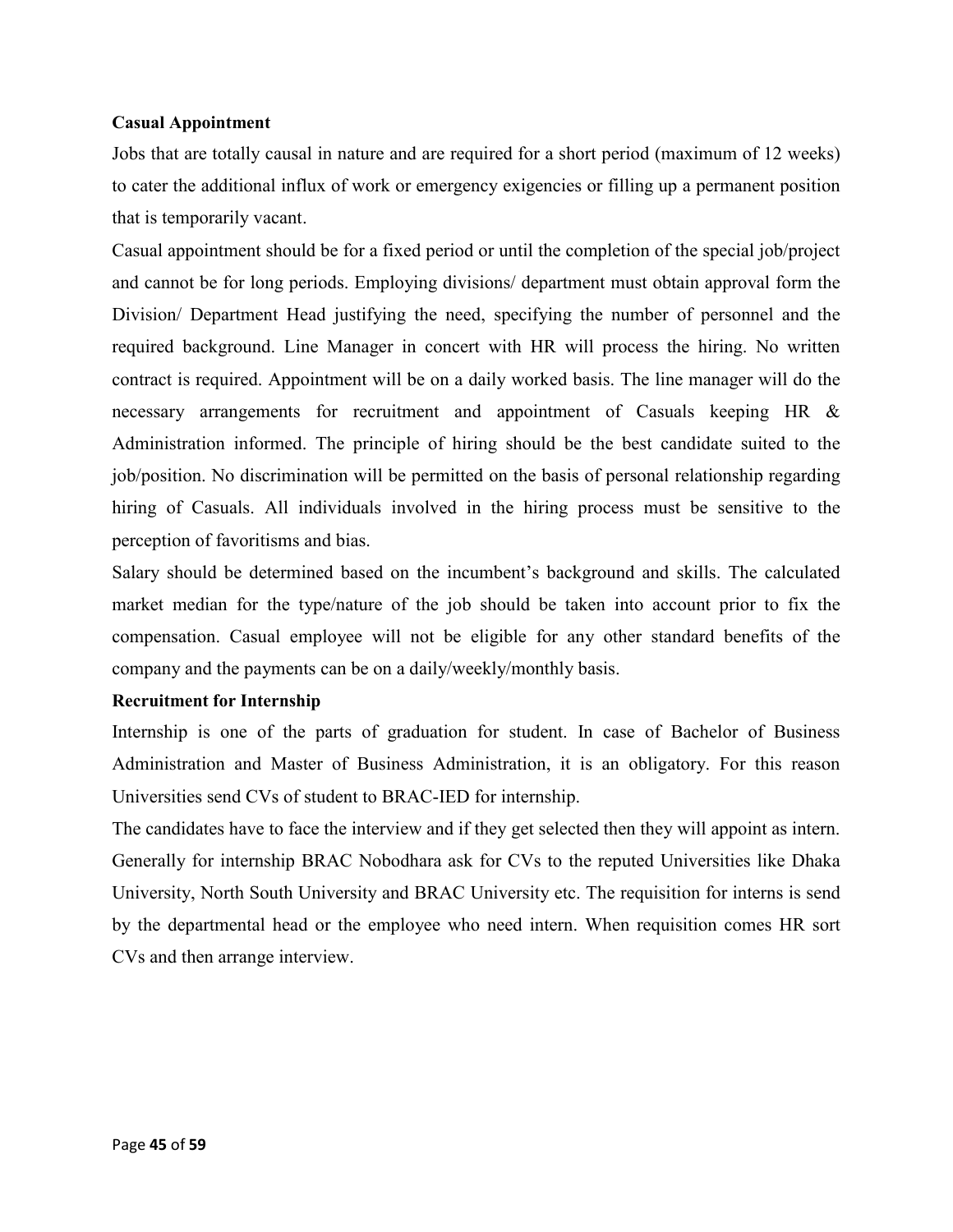#### **MARKETING PLAN**

#### **EXISTING MARKETING PLAN AND ADVERTISEMENT**

BRAC Nobodhara is a new project of a BRAC organization now they are on the pilot strategy phase. They take several marketing operation and strategy to maximize their profit to sustain in the long run business.

#### **A. Market penetration:**

The activity of increasing the market share of an existing product or services, or promoting a new product or services, through strategies such as bundling, advertising, and lower prices

- **Bundling:** bundling is offering several products or services for sale as one combined product or service. BRAC Nobodhara offering this bundling strategy to their current student. Such as other schools that are situated in Banasree and Uttara are very rare to found that are offering bundling offer to their student where BRAC Nobodhara is giving this advantage. They are offering ICT lab, Sickbay, in class library, Arts room for their current student which is very helpful for enhancing the knowledge of the student. In fact they are offering some subjects that are not under the provision of NCTB curriculum.
- **Advertising:** Advertising is a means of communication with the users of a product or services. At the very starting stage BRAC Nobodhara advertise them through different ways which are discussed below.
	- **Campaign and Leaflet:** BRAC Nobodhara provide leaflet to different member of society through their marketing people. Marketing team did a very hard work while providing leaflet to the people. They provided leaflet to the people while people were coming out from their prayer, they gone to different school provide their leaflet to the parents and also talk to them about the activities of BRAC Nobodhara School.
	- **Feedback:** BRAC Nobodhara take feedback from their current students' parents and asses those feedbacks afterwards they improve themselves with the following feedback.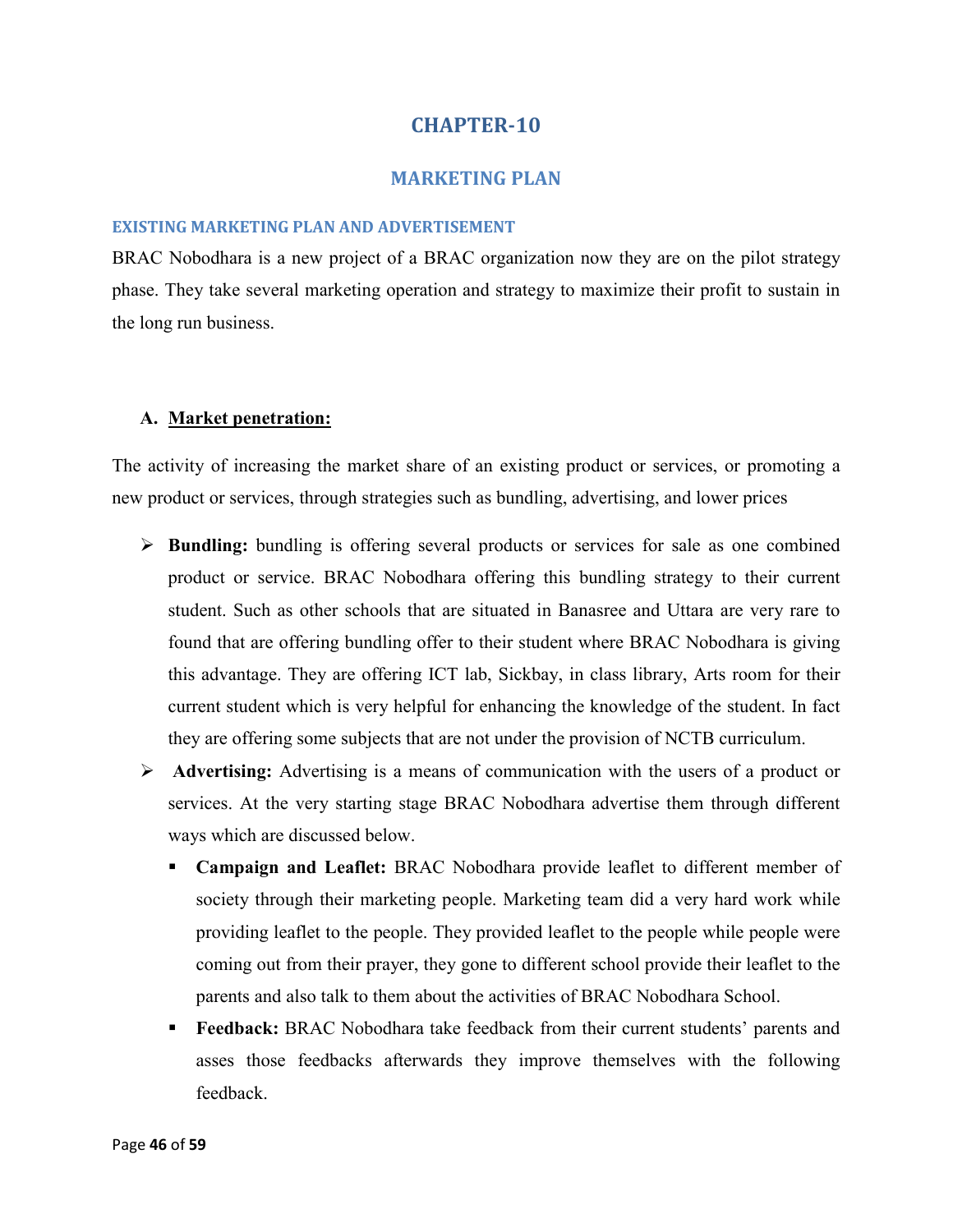- **Arrange meeting with the community people:** BRAC Nobodhara in the first phase of starting arrange a meeting with the community people those who are well known in the community for their good deeds and also general people as well and talk with them about the activities and facilities that BRAC Nobodhara is providing.
- **Arrange education fair:** To make community people familiar with BRAC Nobodhara they arrange education fair in Banasree which help BRAC Nobodhara to create a brand in the community
- **Advertising through local channel and super shop:** Sabbir Ahmed one of the leading staff researchers of BRAC Nobodhara and my supervisor said they get very well response when they advertise themselves through local channel through scrolling advertisement. BARC Nobodhara still now advertising themselves through renowned supermall like Aarong and Shopno.
- **Lower price:** comparing to other school BRAC Nobodhara is providing various types of facility to their current students which I said before in bundling section and they are charging only 1500 Taka monthly fees including all the facility where other school of Banasree and Uttara charge 3000-5000 taka monthly fees for per students and they are providing less facility then BRAC Nobodhara school even some of the school do not have enough space for their students but still they are charging high.

## **B. NICHE MARKETING:**

Niche marketing means engaged all marketing efforts on a small but specific and well defined segment of the population. As I said earlier BRAC Nobodhara is now in a pilot phase and totally new in a community so they are focusing niche marketing strategy. They are especially doing their most of the marketing in Uttara and Banasree because BRAC Nobodhara school campus situated only in Uttara and Banasree.

## **C. TARGET MARKETING :**

Target Marketing involves breaking a market into segments and then concentrating your marketing efforts on one or a few key segments. Specially the target customers of the BRAC Nobodhara School is ELC (Early Learning Class), preprimary, class 1 students because BRAC Nobodhara believes that it will be very helpful for the students to cope up with the environment of BRAC Nobodhara school if they start from the beginning or from the mentioned stage.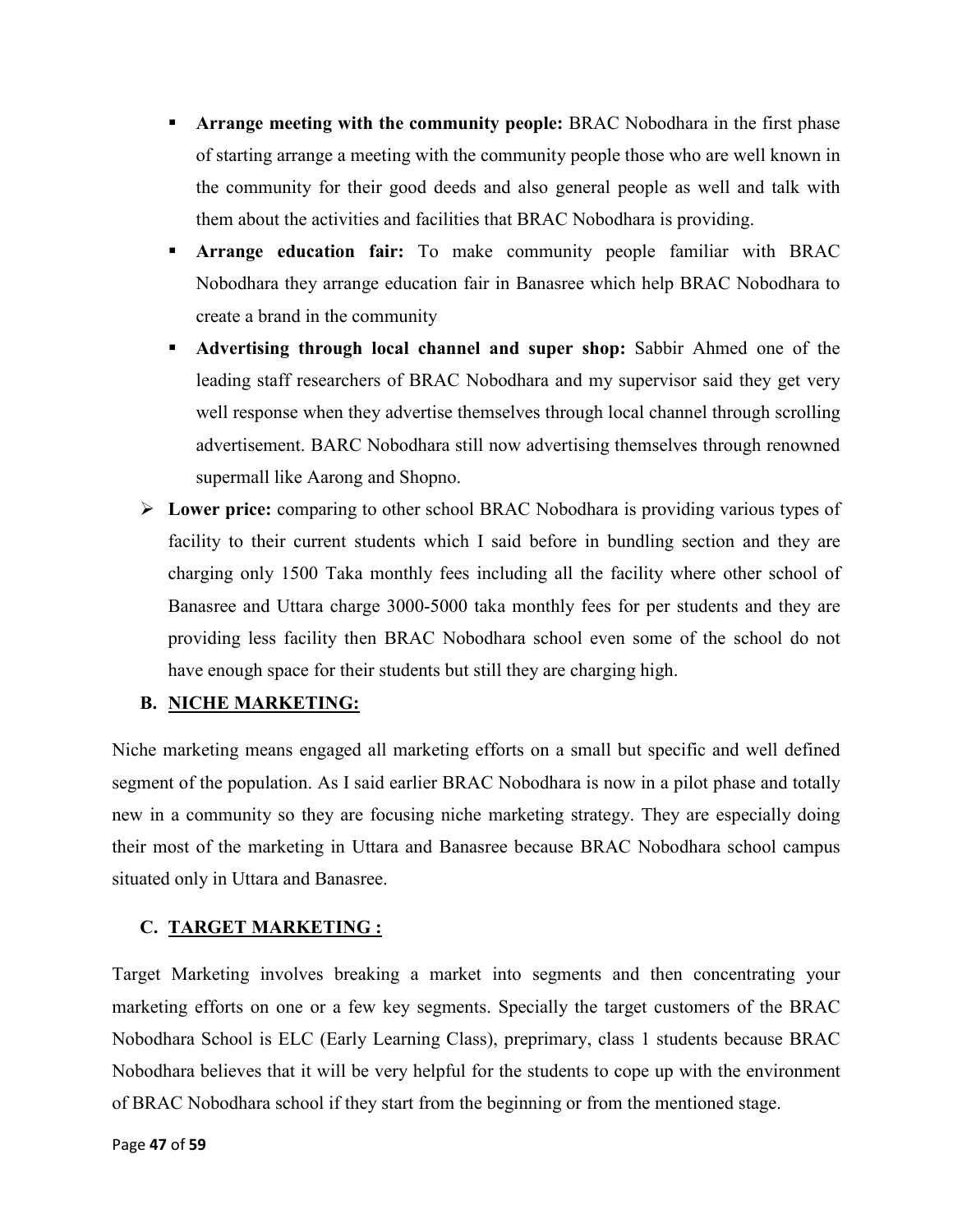#### **NEW PROPOSAL FOR PROFIT MAXIMIZATION**

#### **1. Buy popular stuff that other students at your school like**

Buy some things that children might like include gum, cookies, and brownies. The target customer for this type of product will be all types of students but especially the target customer will be ELC, Preprimary and Primary students.

#### **2. Set your prices higher than what you paid at the store, if you can**

You might not be able to, but you are selling convenience as well as your items. Charging a little bit of profit is acceptable. If it's higher, then people will just go to the store, rather than buying from you. Say if the product costs is 75 Taka. You will have to raise the price by 77-78 Takas to achieve profit not more than that otherwise customer will switch away.

#### **3. Rarify your commodities**

People will want to buy from you and you only if you have items no one else has. For instance, if you're selling candy/gum, sell some candy from a specialty shop, or some imported candy.

#### **4. Make advertisements, advertising people to buy what your selling**

Shaping an advertisement for potential consumers might seem difficult, but it's simpler than you think. Come up with a catchy, snappy tagline. Keep it short and sweet; the average product needs no more than six or seven words. Make the consumer laugh, thereby making the person more likeable and memorable. Convincing the consumer that time is of the essence. Limited-time only offers, fire sales etc. Kids tend to be over-stimulated, meaning you will need to grab their attention on multiple levels (color, sound, imagery). Young adults appreciate humor and tend to respond to trendiness and peer influence. Choose a memorable image Simple but unexpected is often the best route to take.

#### **5. Be creative with your products**

Be creative with your products such as pencil shooters, origami ninja stars, etc. That's the kind of unusual stuff that school kids love to buy. No one knows the value of your product better than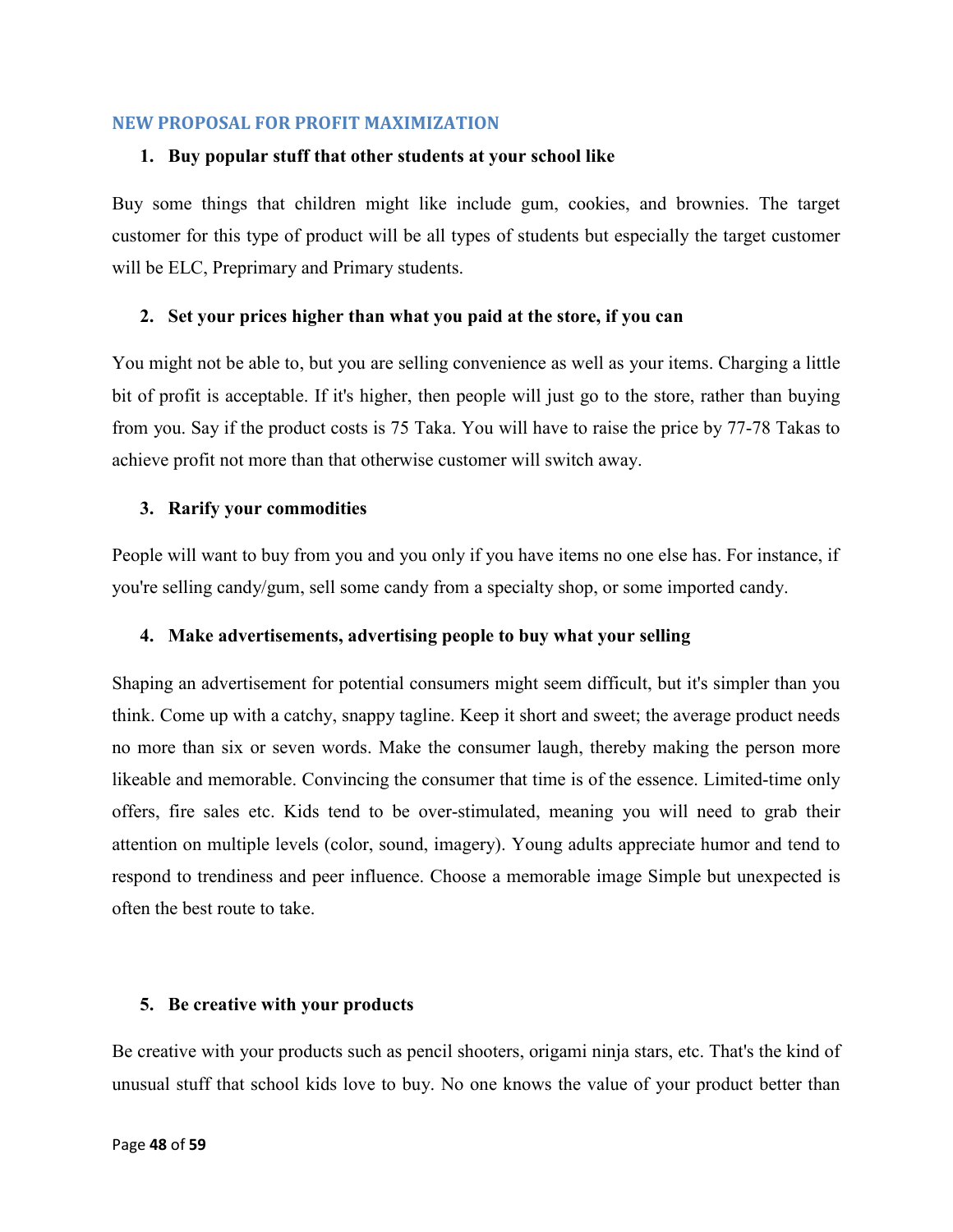you do, so keep control over your product prices and change them at any time. Hopefully it will maximize the profit.

## **6. Sell at lunch or tiffin, people have money ready**

Selling at lunch time is a huge advantage for any type of organization especially those who have their own setup food cafeteria inside their campus. BRAC Nobodhara can also take the same advantage from setting up own food cafeteria inside their Banasree and Uttara campus. Most of the time working parents get so busy that they even cannot make their child tiffin. So as a result sometimes many children remain without having their food which hampers them physically and mentally. So selling food and beverage at lunch time or tiffin time can provide a portion of profit to BRAC Nobodhara School.

## **7. Sell school supplies**

People of BRAC Nobodhara are very specializing in making materials for their students. They can design some new materials like pencil, pen, hand note etc. which will be wrapped by BRAC Nobodhara logo. Which will be designed for only BRAC Nobodhara student and they will be oblige to buy the school supplies materials from the campus.

## **8. "Healthy eating" campaign**

Serving food to children or parents is not an easy CHAPTER which may arise the safety of children and hygienic issue of the food. So to ensure food quality to both children and their parents there must be a "Healthy eating" campaign inside the campus.

## **9. Add value-added services**

Value added services provide advantages for both the customers and the service providers. Customers have the opportunity to receive something above and beyond their basic needs. Suppose you are serving a serving drinks (coke, Pepsi or 7up) there you can add a piece of lemon for that customer.

## **10. Laptop for kids**

It is very difficult for all children to have access in the ICT lab computer so to ensure the high quality computer education BRAC Nobodhara can provide laptop to their student which will be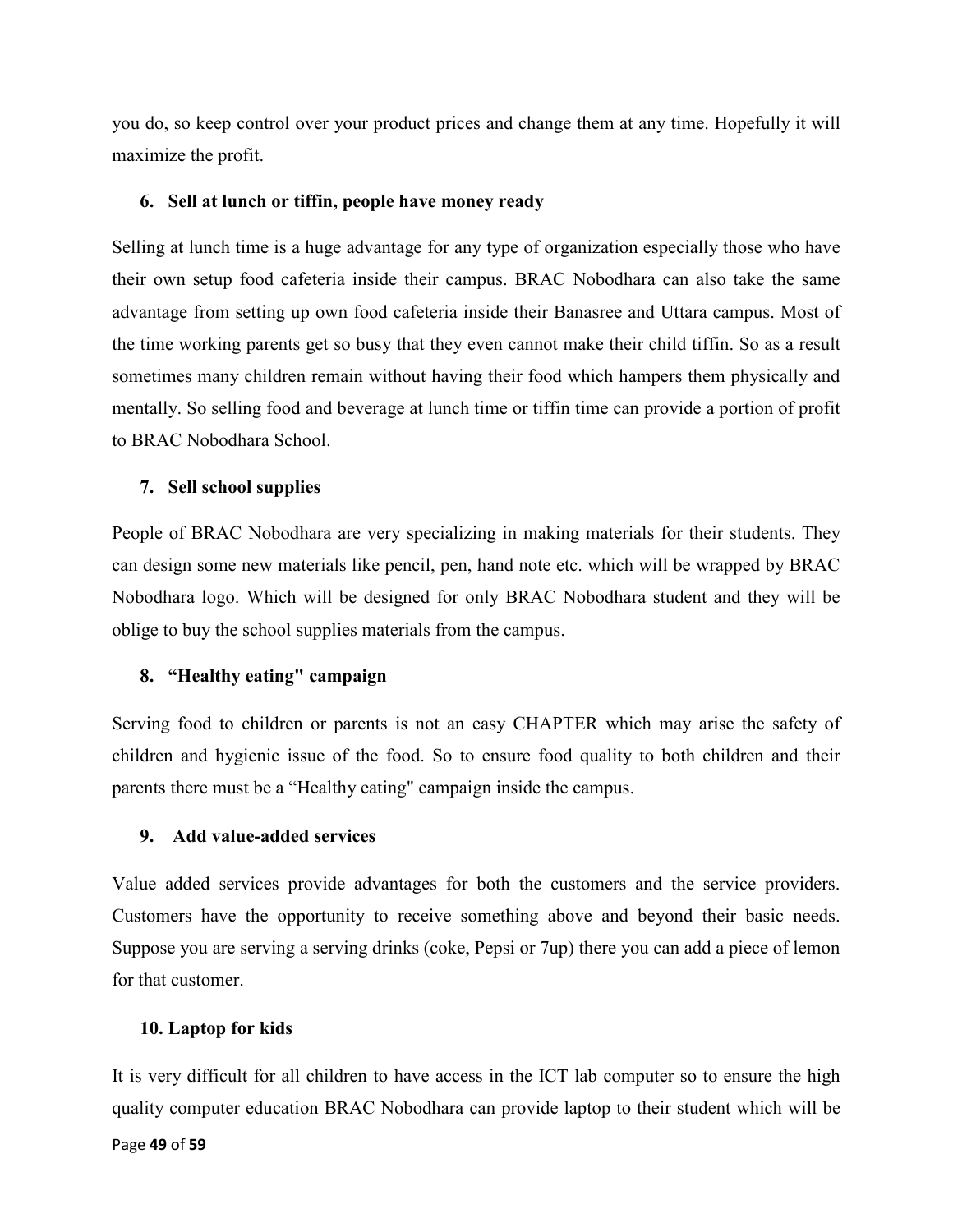only used inside the campus. It will be very much expensive to provide laptop to all students so here can BRAC Nobodhara can go for installation buy for laptops. A portion of installation charge will be added to the school fees so that BRAC Nobodhara can pay their installation charge from the student fees.

## **11. Write some wisdom quotes in the building**

Wisdom is the purified knowledge that gets created with immense experience, and insight. Wisdom is not the prerogative of the educated alone. Our ancestors left behind a treasure trove of wisdom in the form of scriptures, myth, and proverbs. Their wise words guide us through the winding path of life, lighting up the dark corridors and hidden treasures. BRAC Nobodhara can use these strategies of writing wisdom quotes in campus building with adding some sort of explanation or picture will influence the both ethical behavior of children and parents.

## **12. Teachers would discipline but at the same time educate and have fun doing it**

Now day's children are very much fun doing in case of every matter. So to teach those according to their way a teacher needs to be well trained before going to the class. Obviously a teacher must be educated at least to meet the standard to teach the students and they should also need to learn how to teach student thing with fun in a discipline manner. That is why BRAC Nobodhara needs to provide special training to the teachers.

## **13. They should have sports everybody likes but not just the old basic stuff**

Children are very much fun doing they like sports activities very much so introducing new types of sports to children will be more attractive to them and it will reduce the turnover rate of BRAC Nobodhara. New types of sports that might be suitable for both Day care and School children are Jump Bunch. Jump Bunch provides a welcome dose of structured physical activity. Jump Bunch is successful because kids just think it is fun children don't realize how carefully it is structured; age-appropriate activities benefit their development. It helps to sharpen physical skill and build healthy habits.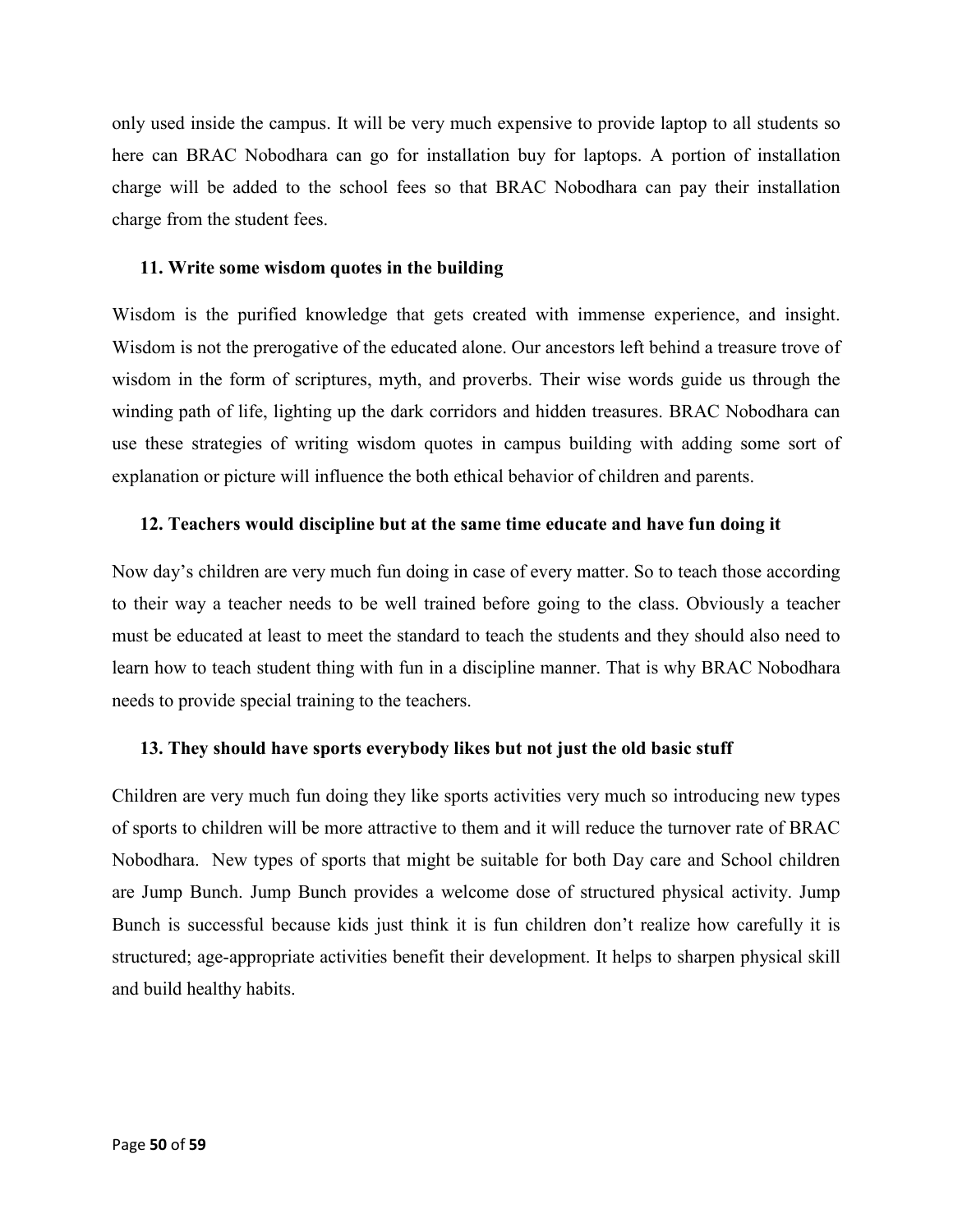# **14. School would make people forget their problems at home and would make them feel peace and calmness**

There must be counseling consultant in a school to motivate children if they face any kind of uncooperative situation both in the school and home. If a student face problem in school then consultant will talk with the school management but if a student face problem in home consultant may talk with parent during the parent's free time. At the very beginning of his job the person will introduce himself or herself to the students during the class period which may take 10-15 minutes in a class. Afterwards when a student will come to the consultant, consultant must listen to the student very carefully and then advice his or her opinion to the students. Generally the duty of the consultant will be make the student comfort mentally so that they can with no trouble focus on their study.

#### **15. Teach kids to be computer experts**

It is the duty of ICT lab tutor to teach the students the beneficial things of the computer. It is because we live in a computer age. By exposing kids to computers at young ages, they are exposed to a skill that adults have to catch up to. Children will be able to keep up in the Information Age and will do so successfully. Computers help level the playing field by allowing all students to have access to different ideas, thoughts, and materials they would not otherwise have. Students can be interactive learners with computers. They may read, do activities, play educational games and learn. They can ask for help from others or develop pen friends from other countries, thus learning about other cultures. They may be able to virtually visit places that they would otherwise never have the chance to visit. So many children have no concept of what an ocean is because their parents cannot afford to take them, but with a computer they can see it and understand. The possibilities are endless. It is very necessary for kids to have adult supervision and guidelines on what is right and wrong to use the computer for.

#### **16. Access permission to some outsider to use specific school space**

There are lots of schools and universities are making money by providing access to the outsider after schools and universities period is over or schools and universities weakly holidays. Such as in Ekramunessa degree college, Rampura they are giving access to a dance teacher to teach dance for the local people and taking an amount of money from him which is helping in their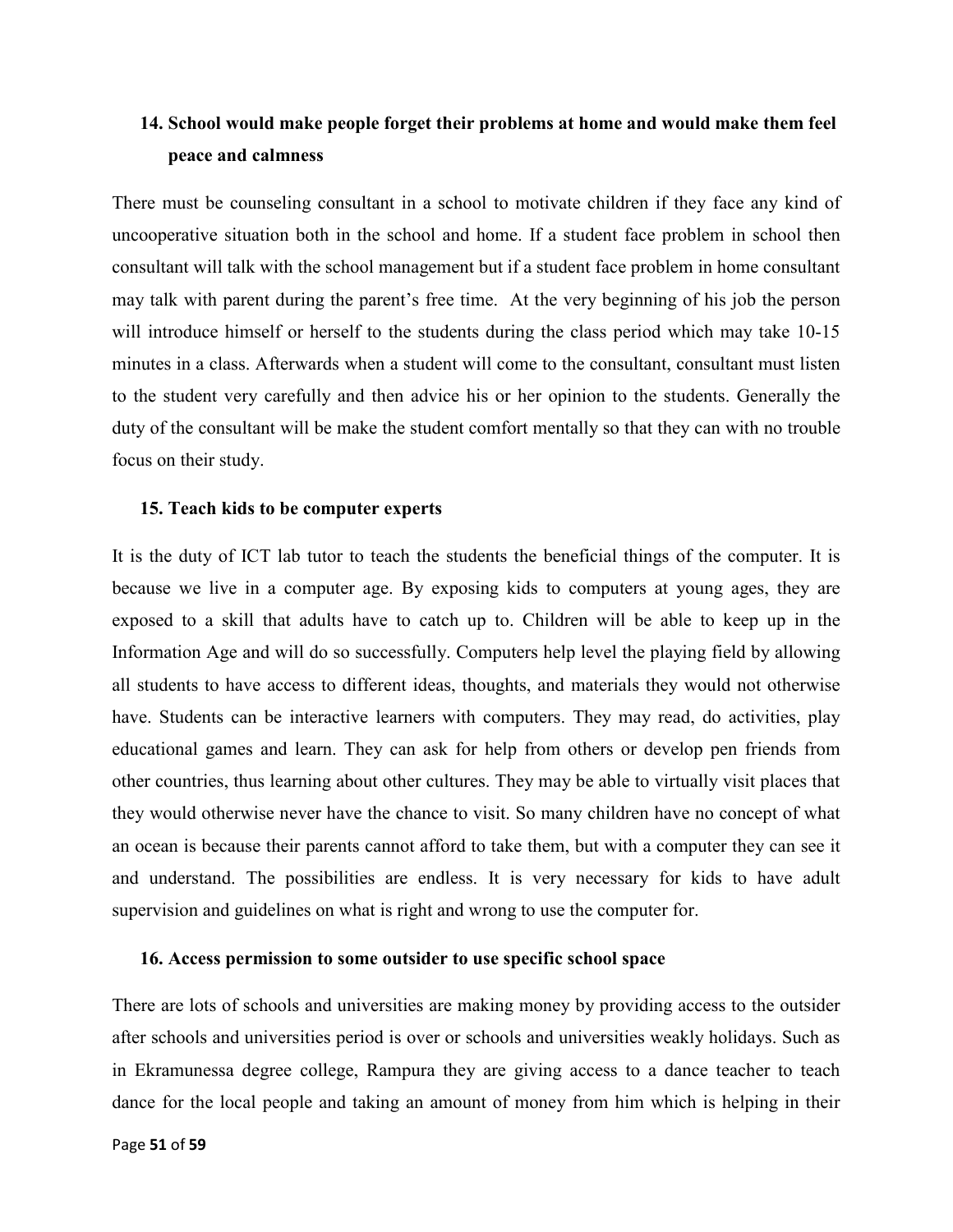fund raising and they are also making profit form this activity. Another example is Siddeshwari Degree College, Moghbazar they are also doing the same stuff they are giving access to a dance teacher on Friday, Nipa and Shibly whom are very well known dance teacher in Bangladesh and lots of students are admitting to their dance classes as a result both teacher and university are getting the advantage. For an example due to providing access to Nipa and Shibly people know about the Siddeshwari Degree College which is increasing their reputation in the market. Same thing can be done in BRAC Nobodhara School which in Banasree and Uttara where they can take the first mover advantage.

#### **17. Use ICT lab to teach outsider after school is over**

Though BRAC is a giant organization and BRAC Nobodhara is a part of its organization so it already has a reputation in the market. So if they offer some computer bundle course such as MS office learning, Hardware Maintenance & Trouble Shooting, Computer Aided Design: Auto CAD 2000, Programming with visual basic 6.0, website designing, Networking (LAN & WAN) & System Administration for LINUX, etc. with the help of ICT lab Expert then BRAC Nobodhara has a great chance to utilize its space and make money during holiday or after the class is over.

#### **18. Open some language course for outsider**

There are different languages courses are now available in Bangladesh offering by different private institute. Such BRAC university offer Chinese, Japanese, French and English language course inside the university campus both for BRAC students and outsiders but there are many people living in Uttara and Banasree cannot enroll into these courses due distance problems. So here BRAC Nobodhara can take the first mover advantage on behalf of BRAC University in Uttara and Banasree. Though now day's people of Bangladesh are migrating different parts of the world so here is a great chance for BRAC Nobodhara to grab this advantage and earn extra profit for their new project Day care.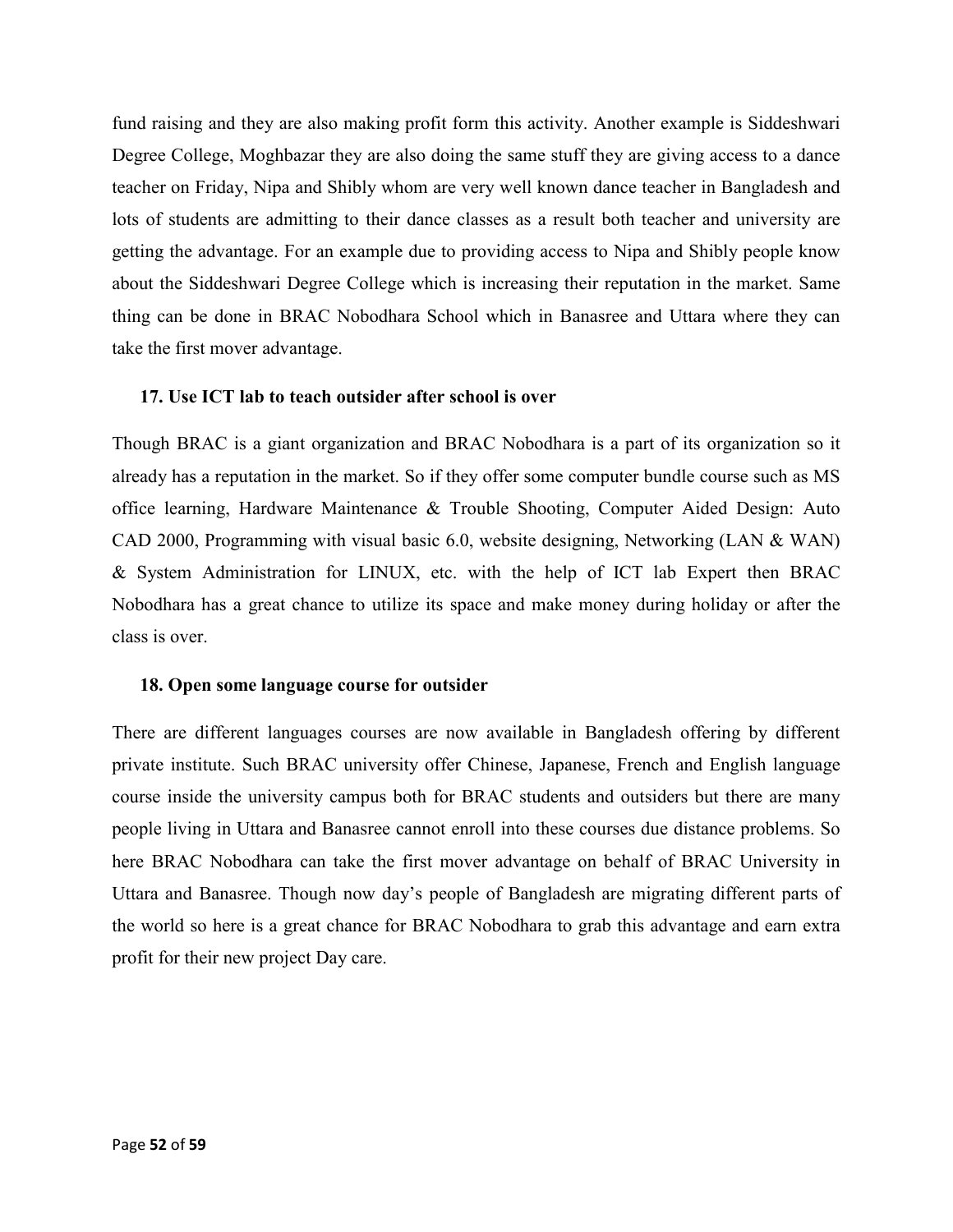# **19. Invite some parents with their children with a particular fees to use playground of school**

Student are very sporty minded. So if they find their friends in off time of the school period they will be very happy to play with them. Here there will be care taker who will look after those children though there will be parents with them but sue to safety issue a care taker is must. This will help students to develop social communication and will also help student physical development. However BRAC Nobodhara School is providing their space in off time for playing so they must charge a little amount of currency from their parents.

## **20. Offer some training program inside the campus**

Now a days training program is very important in professional life. It helps a person to enhance their knowledge in different parts of organization. It also helps increase the value of a person's curriculum vita. Bdjobs.com and jobsA1.com are very good at this sector. Therefore at the very beginning BRAC Nobodhara need be a follower, in other words BRAC Nobodhara should learn from them how they actually conducting this business. After knowing the strategy BRAC Nobodhara should offer some exclusive training for professional by hiring some expert in evening time in their campus. Thus BRAC Nobodhara can earn profit form and can increase their school reputation.

## **21. Provide some editing service for the professional people**

There are some very high professional people in Bangladesh those who are outsourcing their day to day activity to different organization particularly editing services are very common now. Here BRAC Nobodhara can take chance of providing this type of services to those people but here BRAC Nobodhara need to very careful about the confidentiality of that person data. In this case BRAC Nobodhara can hire an expert editor who can provide the service on time. Otherwise this strategy will be just a wasting of time and money.

## **22. Friendliness value added service to parents( offering foods menu )**

If BRAC Nobodhara can establish its own cafeteria then they can offer this service to the parents those who come to school and sit for their children until the class is over. At this point BRAC Nobodhara can make simple food menu with details which will be kept on parent's restroom form where parents will choose the available food items and buy food from the campus. It will beneficial both for parents and BRAC Nobodhara.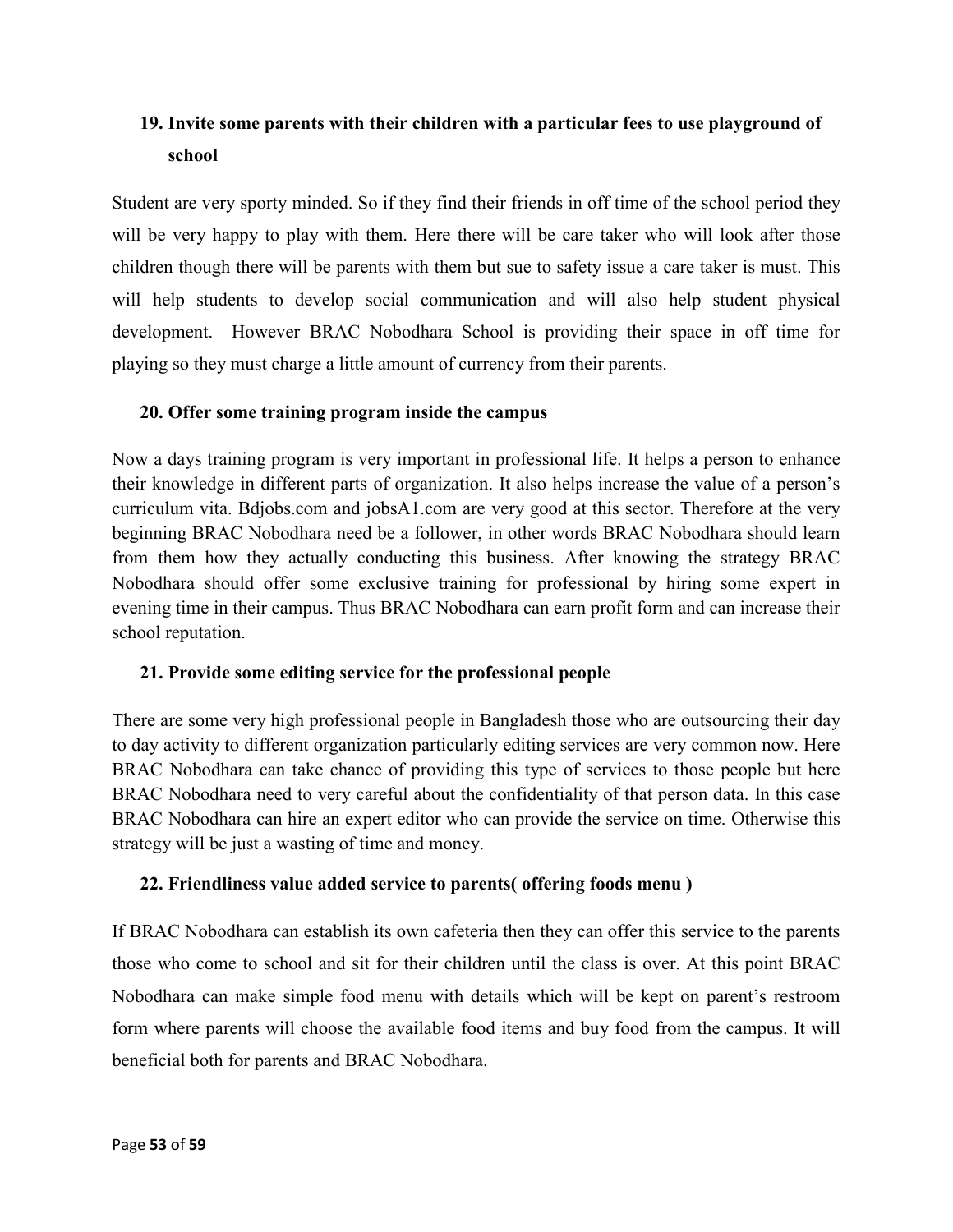## **ANALYSIS of BRAC Nobodhara**

• BRAC Nobodhara. mainly emphases on internal for recruitment.

• Internally the organization discloses the positions of the job and announces it to all current employees. Nature of the position and the qualification needs for the job is described in the announcement so that the interested candidates can apply.

• BRAC Nobodhara recruits the relatives and dependents of the employee for CV in some cases.

• Based on employee skills, educational background, experience of work employee can be recruited in the organization.

• For external sources the organization does advertisement, arrange internship for the students, take employee from personal contact or by employee leasing.

• BRAC Nobodhara has a structured and standard selection process. This is strictly followed by the selection board that is empowered by the organization.

• They first screen CVs. This process is done by some selective criteria which are needed for the company. Then initial interview is held. After that selective applicants are asking for written test. Those who are successfully passed the written exam are called for final interview.

• Once the recruitment and selection process is done then the employees are appointed base on their job description.

• The organization fills the position by promoting the present employees. But now most of the times it recruits from outside

• Interns are recruited based on their performance.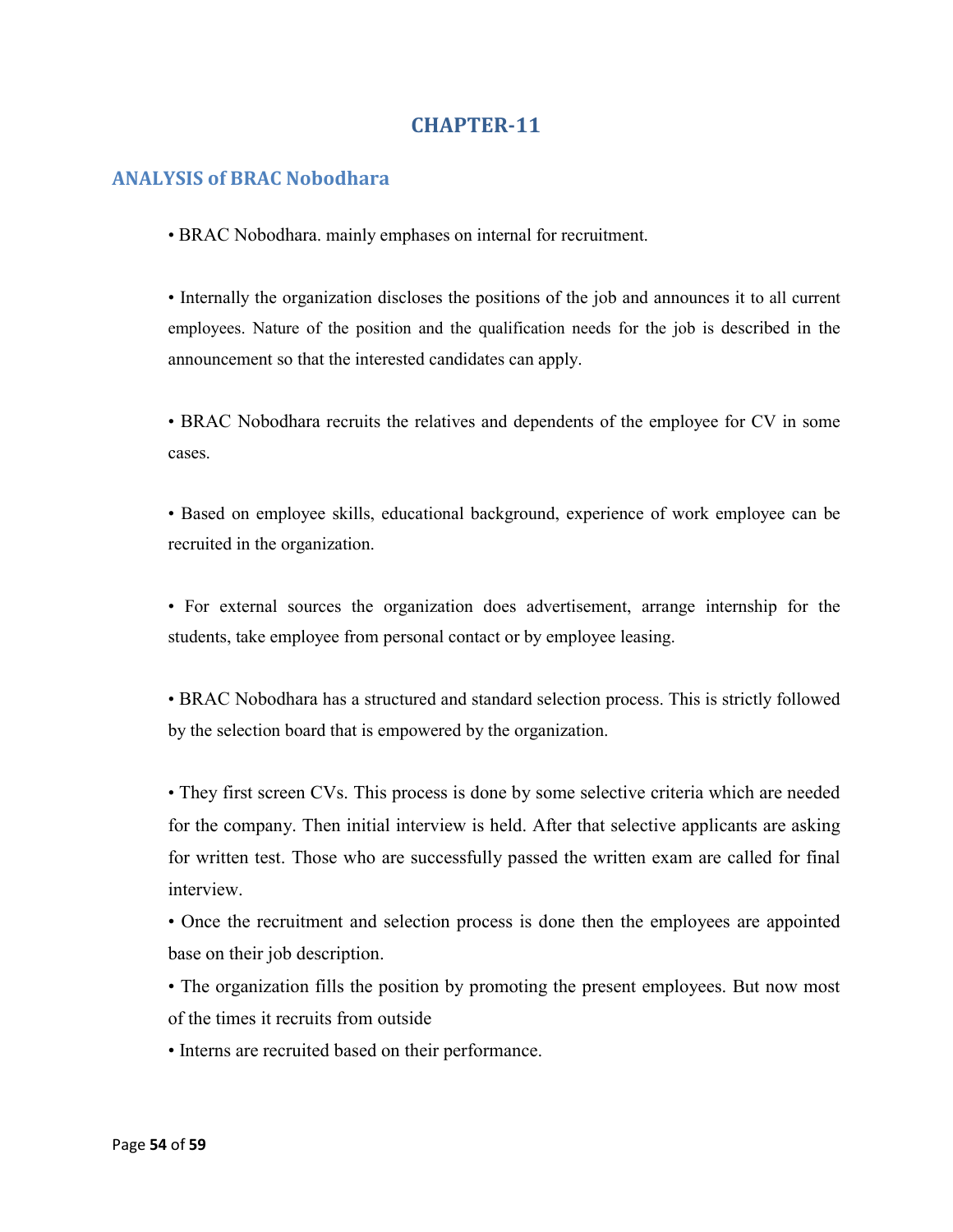# **SWOT Analysis of BRAC Nobodhara**

## **Strength:**

- Strong Brand images to overall Customer through Advertising, Self-importance, etc.
- $\triangleright$  Offer quality Education service and other
- $\triangleright$  Good relationship with stake holders

## **Weakness:**

- The student of BRAC Nobodhara sometime face educational problem in Uttara campus due to its backward location.
- $\triangleright$  BRAC Nobodhara could not cover all the area with their educational and others programs network which is making some dissatisfaction among the customers.
- $\triangleright$  Though it is new project of BRAC average revenue is all most equal the operation.

# **Opportunities:**

- $\triangleright$  Continuously increasing the number of student and campus
- As BRAC Nobodhara is using Bangla name for their products, it helps the customer to understanding the meaning of the service very well. Mostly this is suitable for all types of educated people of Bangladesh and also for rural people.
- $\triangleright$  Increasing income of population. As much they earn that much they need to go for education for their children to fulfill their educational requirement.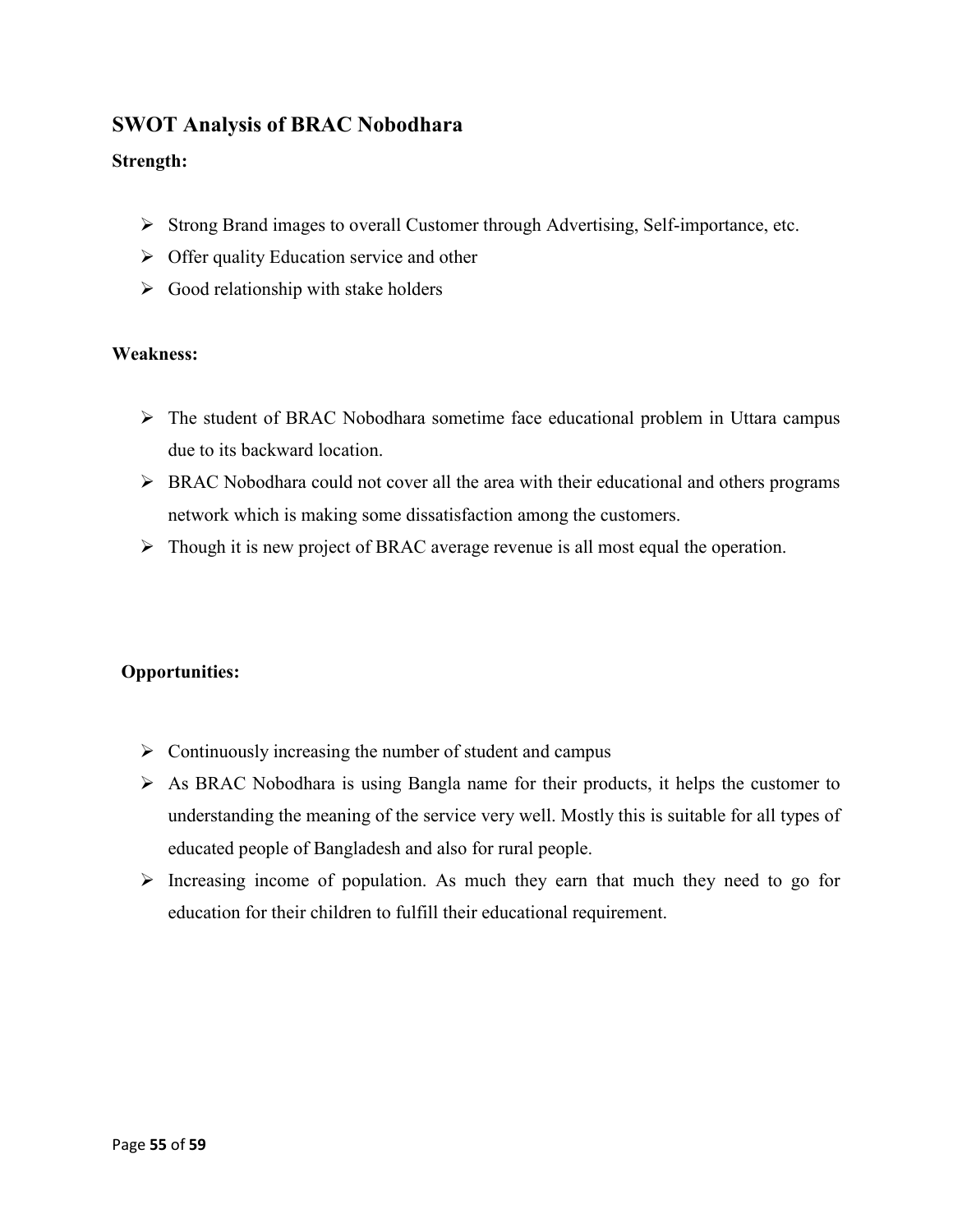## **Threats:**

- $\triangleright$  Budget restriction is one of the main threats of BRAC Nobodhara
- $\triangleright$  Because of the aggressiveness of the competitors and switching behavior of student, BRAC Nobodhara is constantly losing their market share. If it is going on then it's very difficult for the company to exist.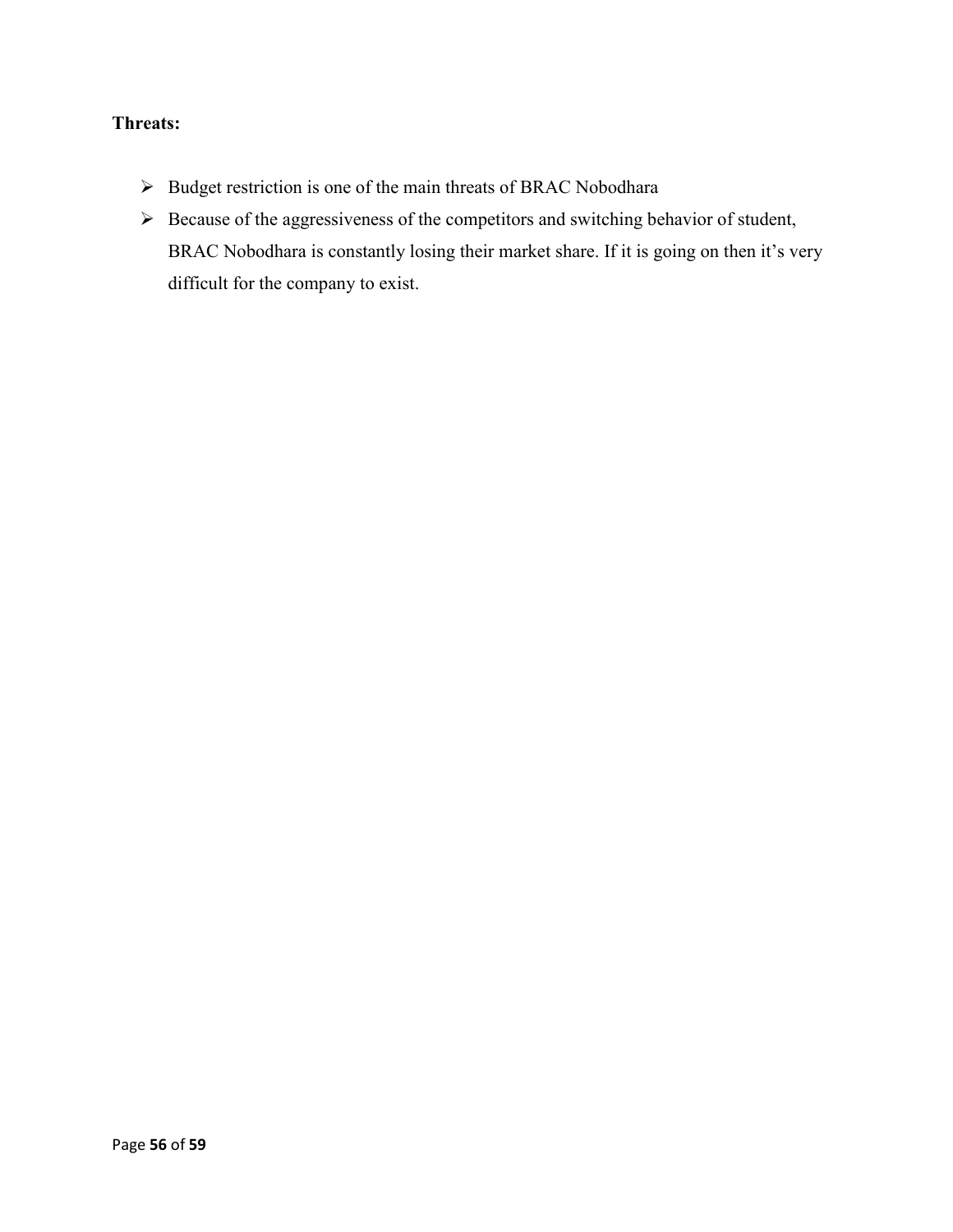## **RECOMMENDATIONS**

- **Strategic planning:** Successful employment planning is designed to identify an organization human resources need. BRAC Nobodhara can use software to keep employees update; which type of qualified employees they have; forecast future requirement of qualified employees.
- **Checking Policy:** When the candidates come for interview or written exam the authority doesn't check the person with the picture that the candidates attached with the application.
- **Vacancy Fill up:** Now Most of the time company filled the vacant position from outside. But they can fill it by promoting appointment or suitable person in the organization**.**
- **Emphasize on external search:** BRAC Nobodhara basically relied on internal search for recruiting purpose.
- **Background investigation:** HR department should strictly undertake a background investigation of applicants who appear to offer potential as employees. They should verify an individual legal status to previous work through checking credit reference, criminal records and so on.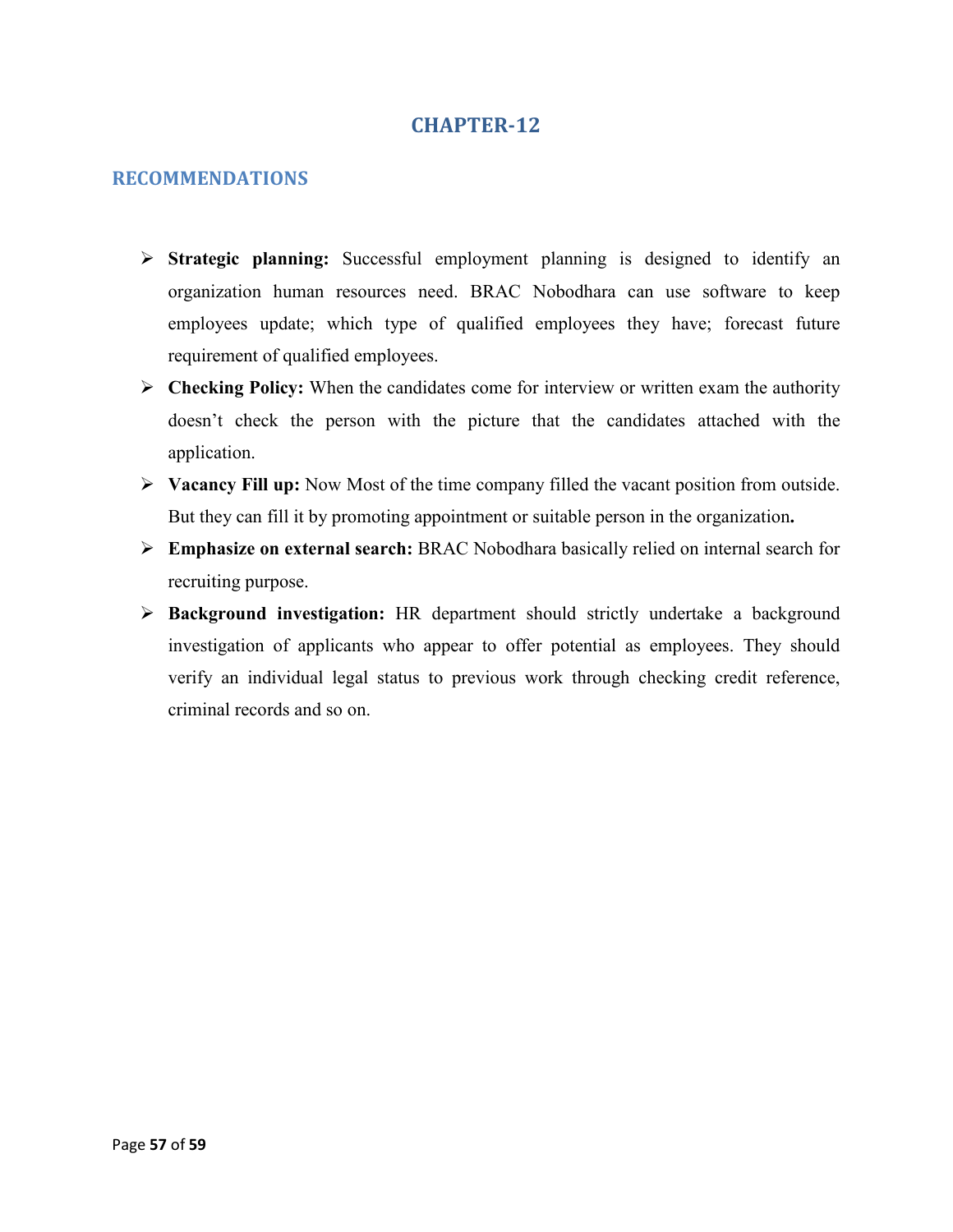#### **Conclusion**

Recruitment is an important issue for any organization. Recruitment and selection allows an organization to assess the vacancy and choose the best personnel who will lead the organization in future. So the organization should give more emphasize on selecting a person. A person who can carry forwarded the organization in terms of development, values and ethics. Mainly the precious resource for any organization is their knowledge based efficient workers. The organizations should more cautious on this issue to ensure the quality and ethics.

At this moment the company is in growing position. But the strategies of the company will make the company "number one" educational service provider company Bangladesh. So we can easily find out the Human resource practice, recruitment and selection process, employee satisfaction and relations at BRAC Nobodhara is a very developed and effective one. As a new educational service provider for making the process more effective BRAC Nobodhara should analyze the recruitment and selection process of other educational service provider company of home and abroad. That can make BRAC Nobodhara perfect in recruiting people and the company will get efficient professionals, that will increased the productivity as well as revenue.